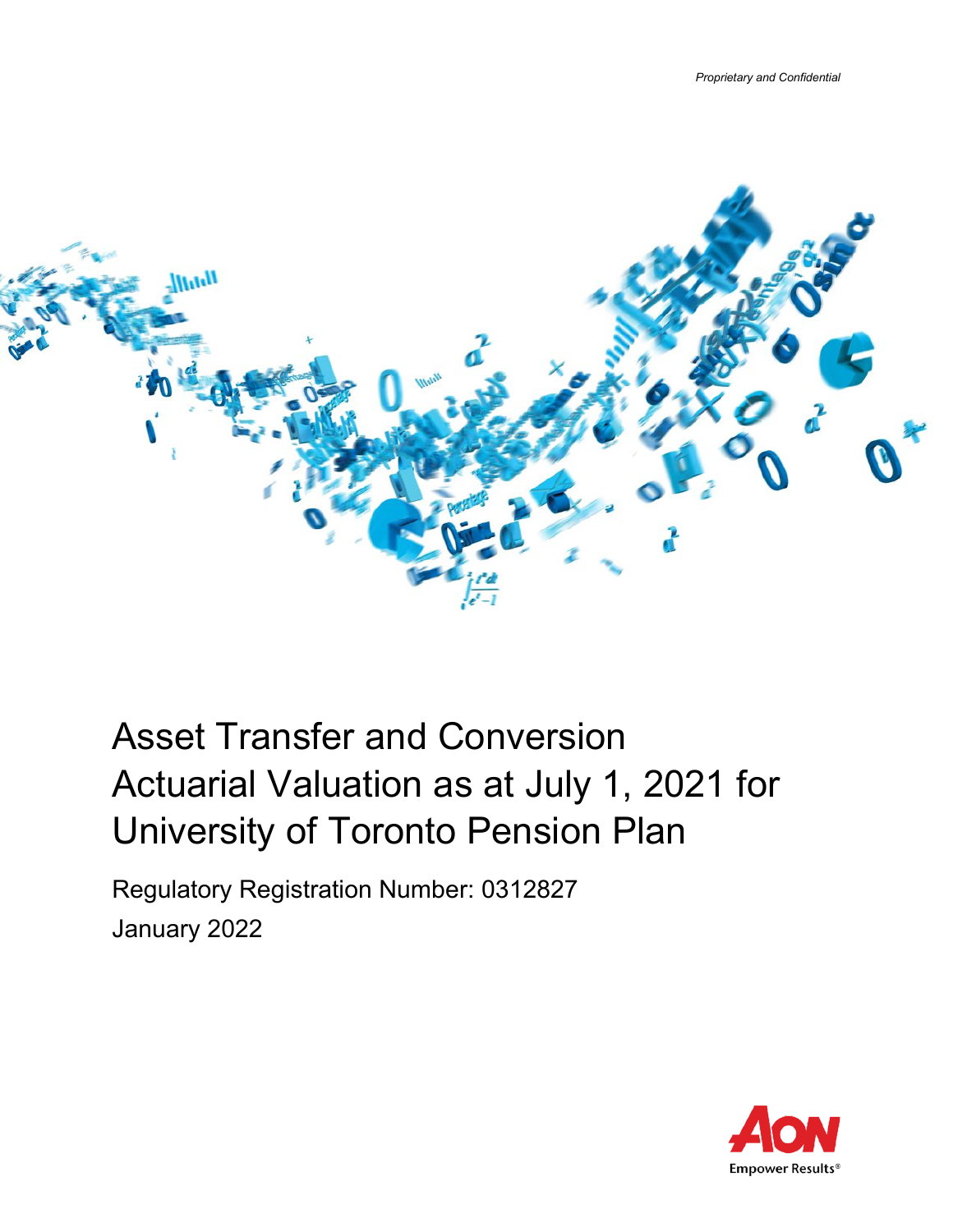# Table of Contents

| <b>Executive Summary</b>                                              | 3              |
|-----------------------------------------------------------------------|----------------|
| <b>Section 1: Introduction</b>                                        | $\overline{7}$ |
| <b>Section 2: Going Concern Valuation Results</b>                     | 9              |
| <b>Section 3: UPP Transfer Valuation Results</b>                      | 12             |
| <b>Section 4: Solvency Valuation Results</b>                          | 13             |
| <b>Section 5: Hypothetical Wind Up Valuation Results</b>              | 15             |
| <b>Section 6: Contribution Requirements</b>                           | 17             |
| <b>Section 7: Actuarial Certificate</b>                               | 18             |
| <b>Appendix A: Assets</b>                                             | 19             |
| <b>Appendix B: Membership Data</b>                                    | 22             |
| <b>Appendix C: Going Concern Assumptions and Methods</b>              | 27             |
| <b>Appendix D: UPP Transfer Assumptions</b>                           | 39             |
| Appendix E: Solvency and Hypothetical Wind Up Assumptions and Methods | 42             |
| <b>Appendix F: Summary of Plan Provisions</b>                         | 48             |
| <b>Appendix G: Glossary of Terms</b>                                  | 54             |
| <b>Appendix H: Administrator Certification</b>                        | 58             |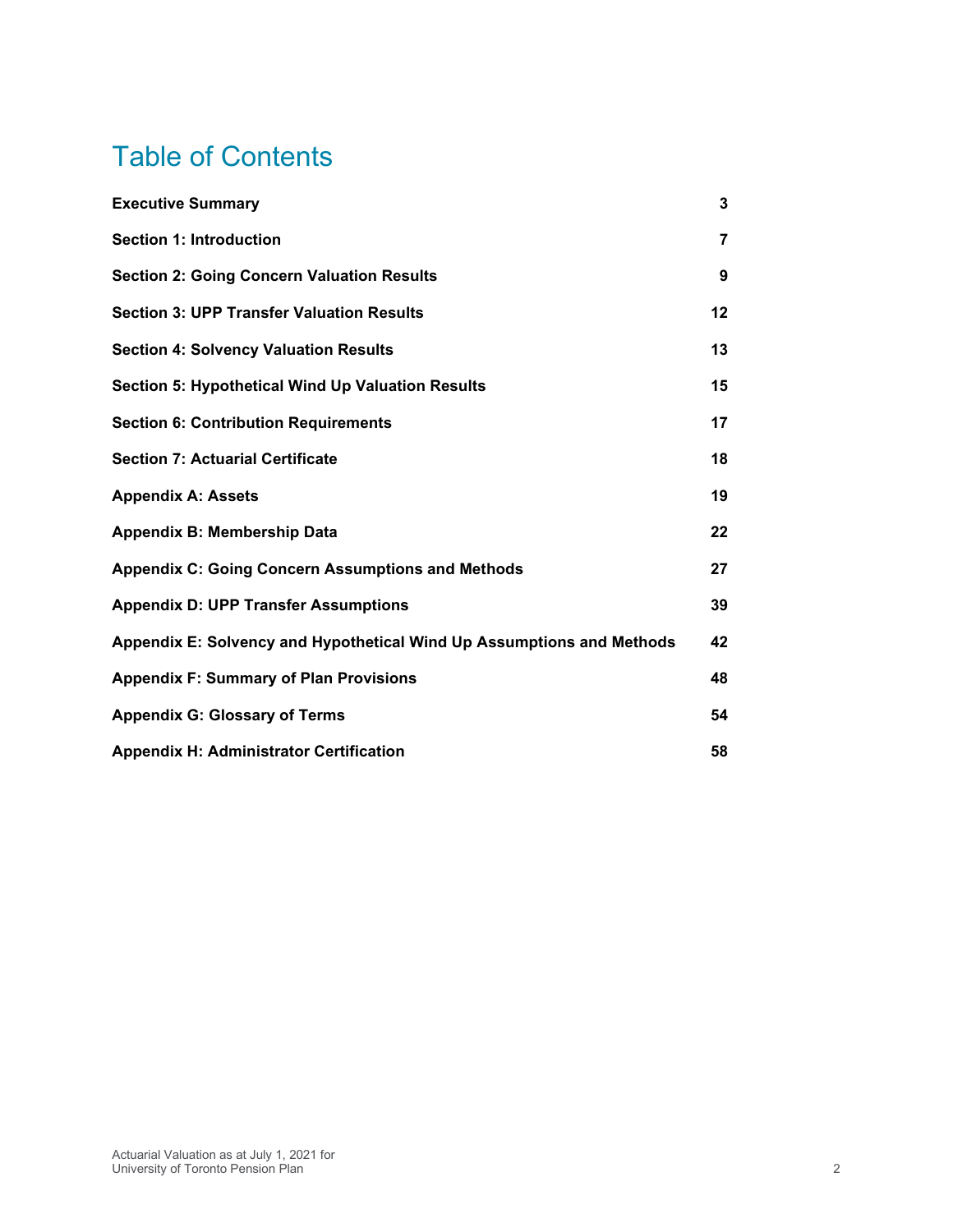## <span id="page-2-0"></span>Executive Summary

On November 12, 2020, the Chief Executive Officer of the Financial Services Regulatory Authority of Ontario ("FSRA") consented to the conversion of the University of Toronto Pension Plan ("Plan") from a single employer pension plan to a jointly sponsored pension plan, effective July 1, 2021, through the transfer of assets and liabilities of the Plan to the University Pension Plan Ontario ("UPP"), pursuant to s. 80.4 of the *Pension Benefits Act* (Ontario). The UPP is registered with FSRA and the Canada Revenue Agency ("CRA") under registration number 1357243 and is a listed plan under s.1.3.1(3) of Ontario Regulation 909 to the *Pension Benefits Act (Ontario)*. Effective July 1, 2021, members of the Plan became members of the UPP and begin accruing pension benefits under the provisions of the UPP in the case of active members and began receiving their pensions from the UPP in the case of retired members and beneficiaries. The effective date of the transfer of assets and liabilities of the Plan to the UPP was July 1, 2021 and the actual date of the transfer of assets was July 1, 2021.

This actuarial valuation as of July 1, 2021 constitutes the asset transfer report required under s.10 of Ontario Regulation 311/15 and the Transfer and Conversion Report required under the Transfer Agreement between the Joint Sponsors of the UPP and The Governing Council of the University of Toronto ("Transfer Agreement").

### Summary of Principal Results

### Financial Position

|                                     | <b>July 1, 2021</b>        | <b>July 1, 2020</b>   |
|-------------------------------------|----------------------------|-----------------------|
| <b>Going Concern Basis</b>          |                            |                       |
| Assets                              | \$<br>6,866,089,000        | \$<br>5,473,636,000   |
| Liabilities                         | 6,137,957,000              | 5,867,924,000         |
| <b>Financial Position</b>           | \$<br>728,132,000          | \$<br>(394, 288, 000) |
| Adjustments <sup>2</sup>            | (822,637,000) <sup>1</sup> | (537, 330, 000)       |
| <b>Surplus/(Unfunded Liability)</b> | \$<br>(94, 505, 000)       | \$<br>(931, 618, 000) |
| <b>UPP Transfer Basis</b>           |                            |                       |
| Assets                              | \$<br>6,866,089,000        |                       |
| Liabilities                         | 6,073,545,000              |                       |
| <b>Surplus/(Unfunded Liability)</b> | \$<br>792,544,000          |                       |

<span id="page-2-1"></span><sup>1</sup> PfAD determined on a "closed plan" basis; corresponding PfAD on an "open plan" basis would have been \$517,465,000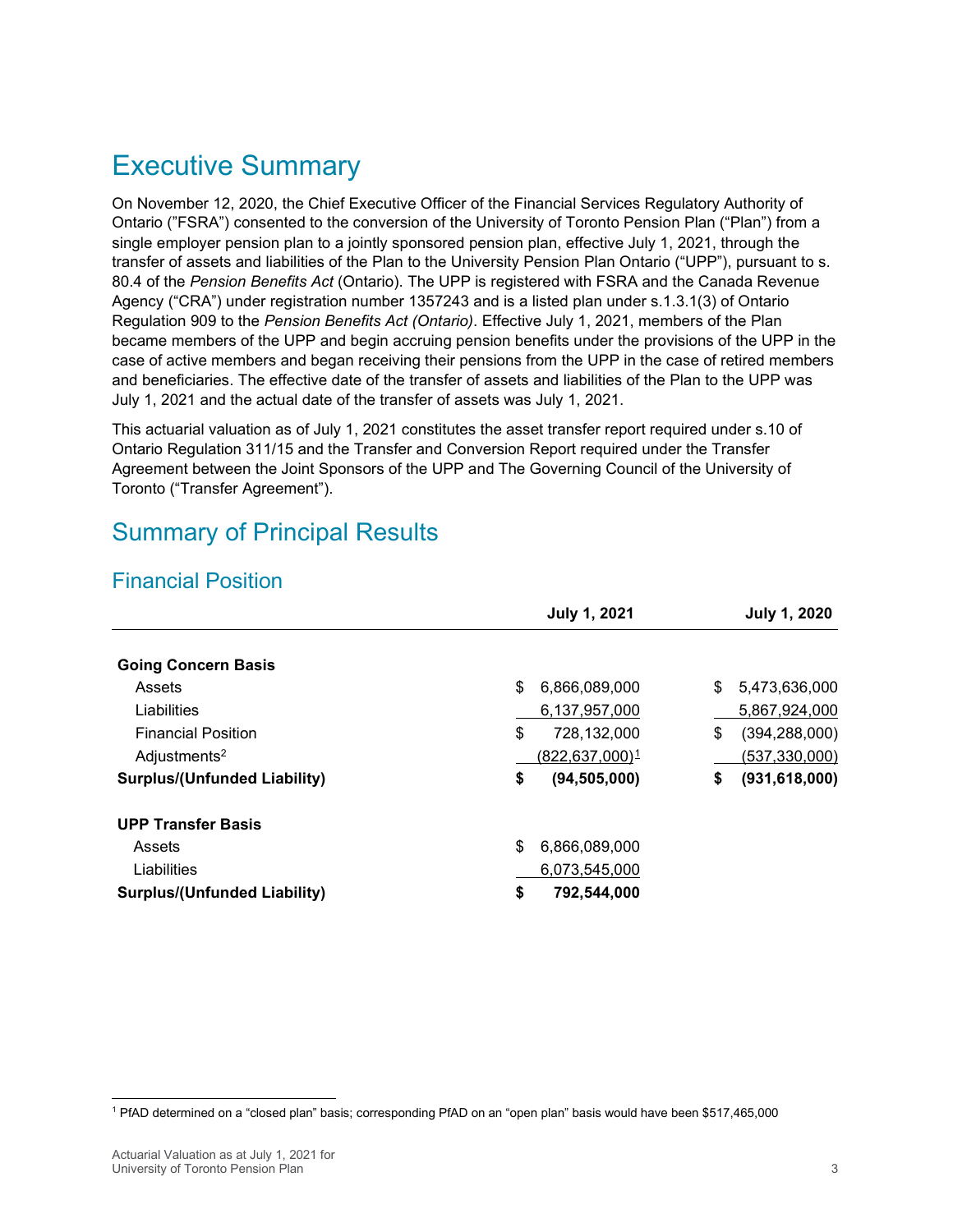|                                     | <b>July 1, 2021</b>   | <b>July 1, 2020</b> |
|-------------------------------------|-----------------------|---------------------|
| <b>Solvency Basis</b>               |                       |                     |
| Assets <sup>1</sup>                 | \$<br>6,864,689,000   | \$<br>5,472,236,000 |
| Liabilities                         | 7,023,262,000         | 7,415,778,000       |
| <b>Financial Position</b>           | (158, 573, 000)<br>\$ | $$$ (1,943,542,000) |
| Adjustments <sup>2</sup>            |                       | 701,952,000         |
| <b>Surplus/(Unfunded Liability)</b> | \$<br>(158, 573, 000) | \$ (1,241,590,000)  |
| <b>Hypothetical Wind Up Basis</b>   |                       |                     |
| Assets <sup>1</sup>                 | \$<br>6,864,689,000   | \$<br>5,472,236,000 |
| Liabilities                         | 9,766,462,000         | 9,759,569,000       |
| <b>Surplus/(Unfunded Liability)</b> | \$ (2,901,773,000)    | \$ (4,287,333,000)  |

### Legislative Ratios

|                                           | July 1, 2021 | <b>July 1, 2020</b> |
|-------------------------------------------|--------------|---------------------|
|                                           |              |                     |
| Going Concern Funded Ratio (without PfAD) | 1.12         | 0.93                |
| Going Concern Funded Ratio (with PfAD)    | 0.99         | 0.85                |
| Solvency ratio                            | 0.98         | 0.74                |
| Transfer ratio                            | 0.70         | 0.56                |

### Membership Data

|                                          | <b>July 1, 2021</b> | <b>July 1, 2020</b> |
|------------------------------------------|---------------------|---------------------|
|                                          |                     |                     |
| Active and Disabled Members <sup>3</sup> | 11.779              | 11.010              |
| <b>Retirees and Beneficiaries</b>        | 6.607               | 6,410               |
| Deferred Vested Members                  | 3,509               | 3,449               |
| Pending/Suspended/Exempt Members         | 44                  | 83                  |
| <b>Total</b>                             | 21,939              | 20,952              |

<span id="page-3-0"></span> $1$  Net of estimated wind up expenses

<span id="page-3-1"></span> $^{\rm 2} \,$  Adjustments include Provision for Adverse Deviations , prior year credit balance, and all solvency liability and solvency asset adjustments, where applicable

<span id="page-3-2"></span><sup>3</sup> Includes members on leaves of absence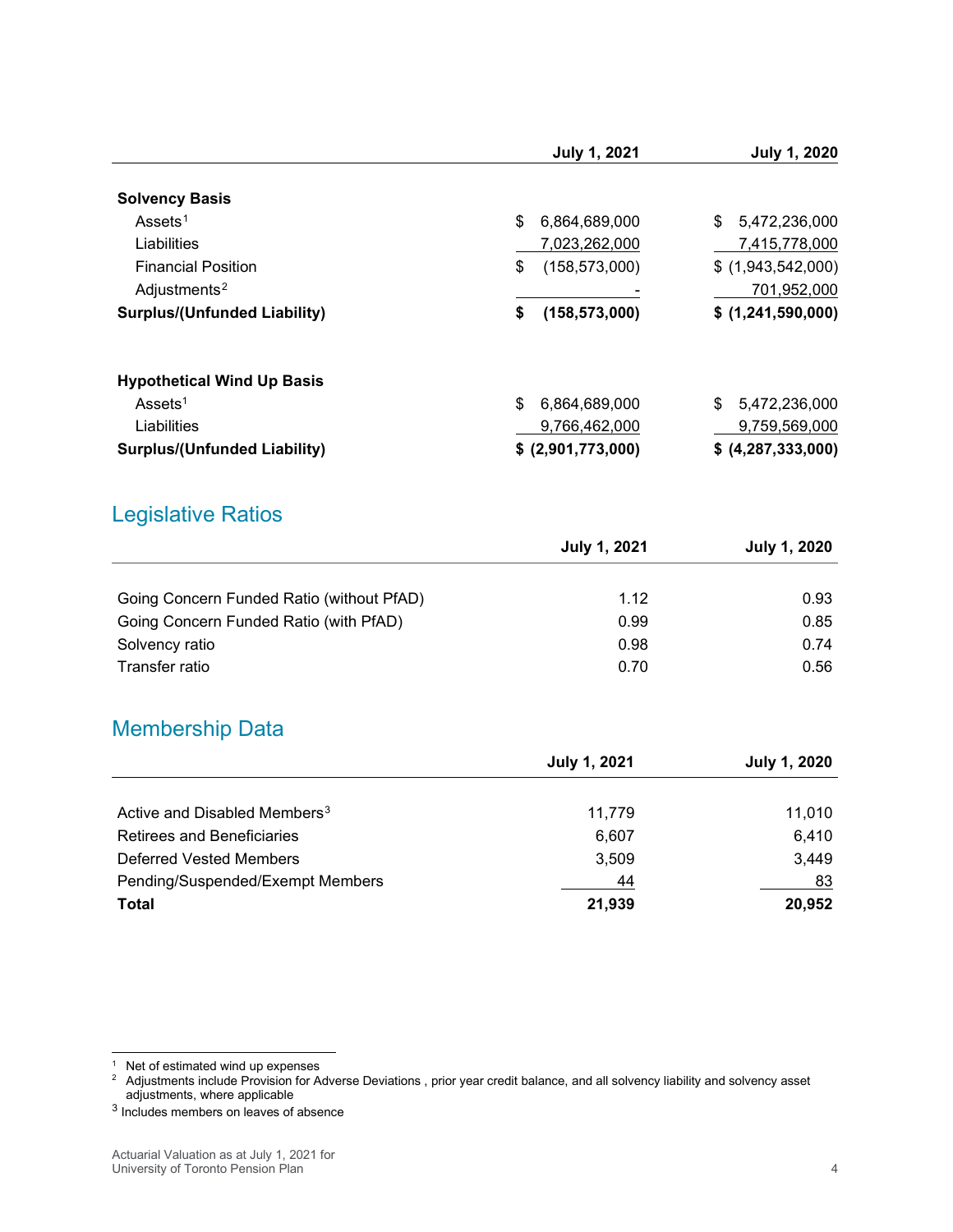### Key Assumptions

The principal assumptions to which the valuation results are most sensitive are outlined in the following table.

| <b>Going Concern Basis</b>          | <b>July 1, 2021</b>                                                                                                        | <b>July 1, 2020</b>                              |
|-------------------------------------|----------------------------------------------------------------------------------------------------------------------------|--------------------------------------------------|
| Discount rate                       | 5.60% per year                                                                                                             | 5.35% per year                                   |
| Provision for adverse<br>deviations | 15.50% of non-indexed liabilities<br>(closed plan)                                                                         | 10.49% of non-indexed<br>liabilities (open plan) |
| Inflation rate                      | 2.00% per year                                                                                                             | 1.75% per year                                   |
| Pensionable earnings                | 4.00% per year                                                                                                             | 3.75% per year                                   |
| Cost-of-living adjustment           | 1.50% per year                                                                                                             | 1.3125% per year                                 |
| Mortality table                     | 95% of 2014 Canadian Public<br>Sector Pensioners' Mortality Table<br>with mortality improvement scale<br>MI-2017 from 2014 | Same                                             |
| <b>Retirement rates</b>             | Age-related table                                                                                                          | Same                                             |

| <b>UPP Transfer Basis</b> | <b>July 1, 2021</b>                                                                                                        |
|---------------------------|----------------------------------------------------------------------------------------------------------------------------|
| Discount rate             | 5.60% per year                                                                                                             |
| Inflation rate            | 2.00% per year                                                                                                             |
| Pensionable earnings      | 4.00% per year                                                                                                             |
| Cost-of-living Adjustment | 1.50% per year                                                                                                             |
| Mortality table           | 95% of 2014 Canadian Public<br>Sector Pensioners' Mortality Table<br>with mortality improvement scale<br>MI-2017 from 2014 |
| <b>Retirement rates</b>   | Age-related table                                                                                                          |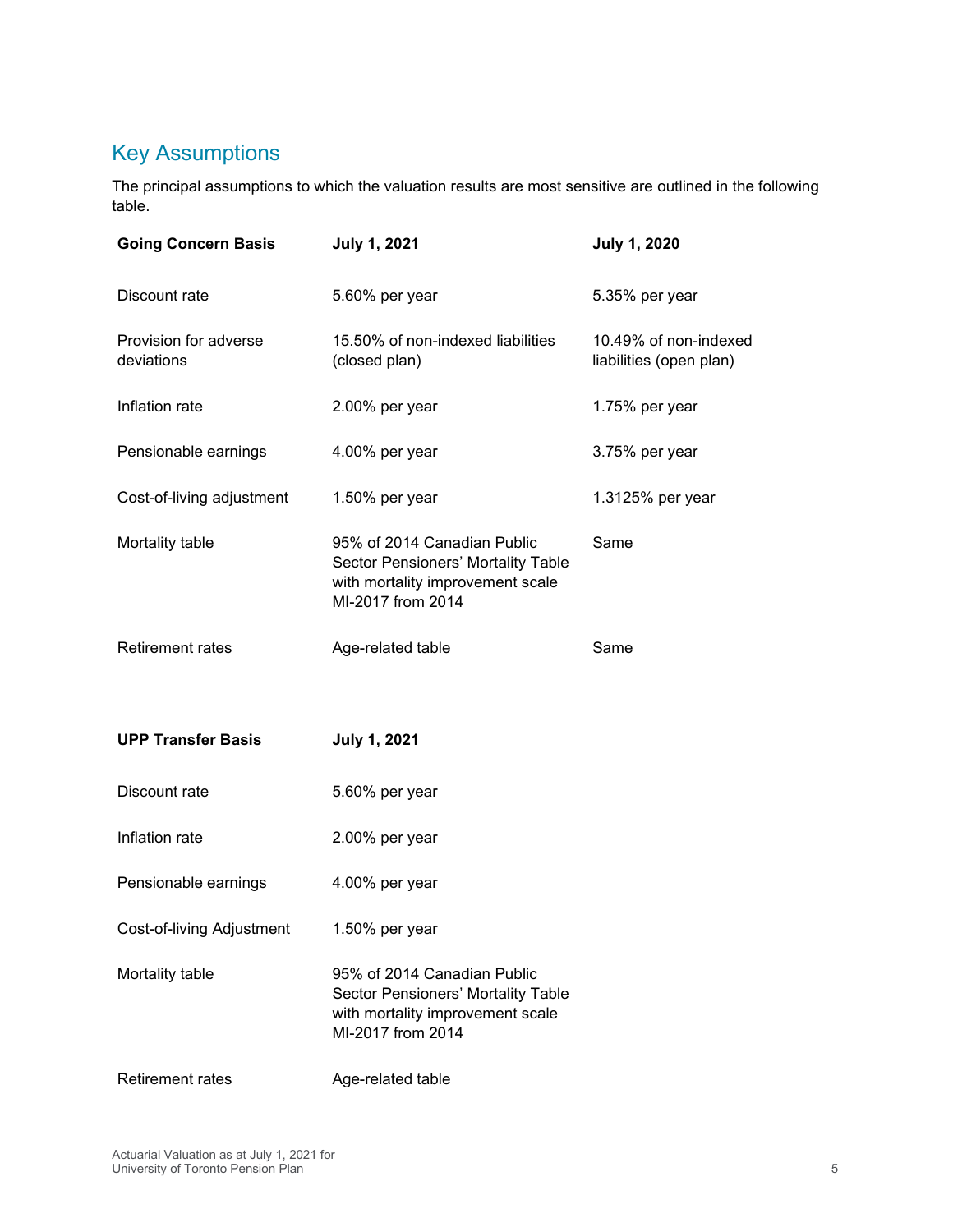| .<br><b>Hypothetical Wind Up</b><br><b>Basis</b> | <b>July 1, 2021</b>                                                                                             | <b>July 1, 2020</b>                                                                                             |
|--------------------------------------------------|-----------------------------------------------------------------------------------------------------------------|-----------------------------------------------------------------------------------------------------------------|
|                                                  |                                                                                                                 |                                                                                                                 |
| Discount rate<br>(non-indexed)                   | Annuity purchases:<br>3.00% per year<br>Transfers:                                                              | Annuity purchases:<br>2.50% per year<br>Transfers:                                                              |
|                                                  | 1.80% per year for 10 years;<br>3.30% per year thereafter                                                       | 1.30% per year for 10 years;<br>2.20% per year thereafter                                                       |
| Discount rate<br>(indexed)                       | Annuity purchases:<br>0.45% per year<br>Transfers:<br>1.00% per year for 10 years;<br>1.70% per year thereafter | Annuity purchases:<br>0.25% per year<br>Transfers:<br>1.00% per year for 10 years;<br>1.20% per year thereafter |
| Pensionable earnings<br>increase                 | Not applicable                                                                                                  | Not applicable                                                                                                  |
| Mortality table                                  | 2014 Canadian Pensioners<br>Mortality Table (Combined) with<br>generational improvements using<br>scale CPM-B   | 2014 Canadian Pensioners<br>Mortality Table (Combined) with<br>generational improvements<br>using scale CPM-B   |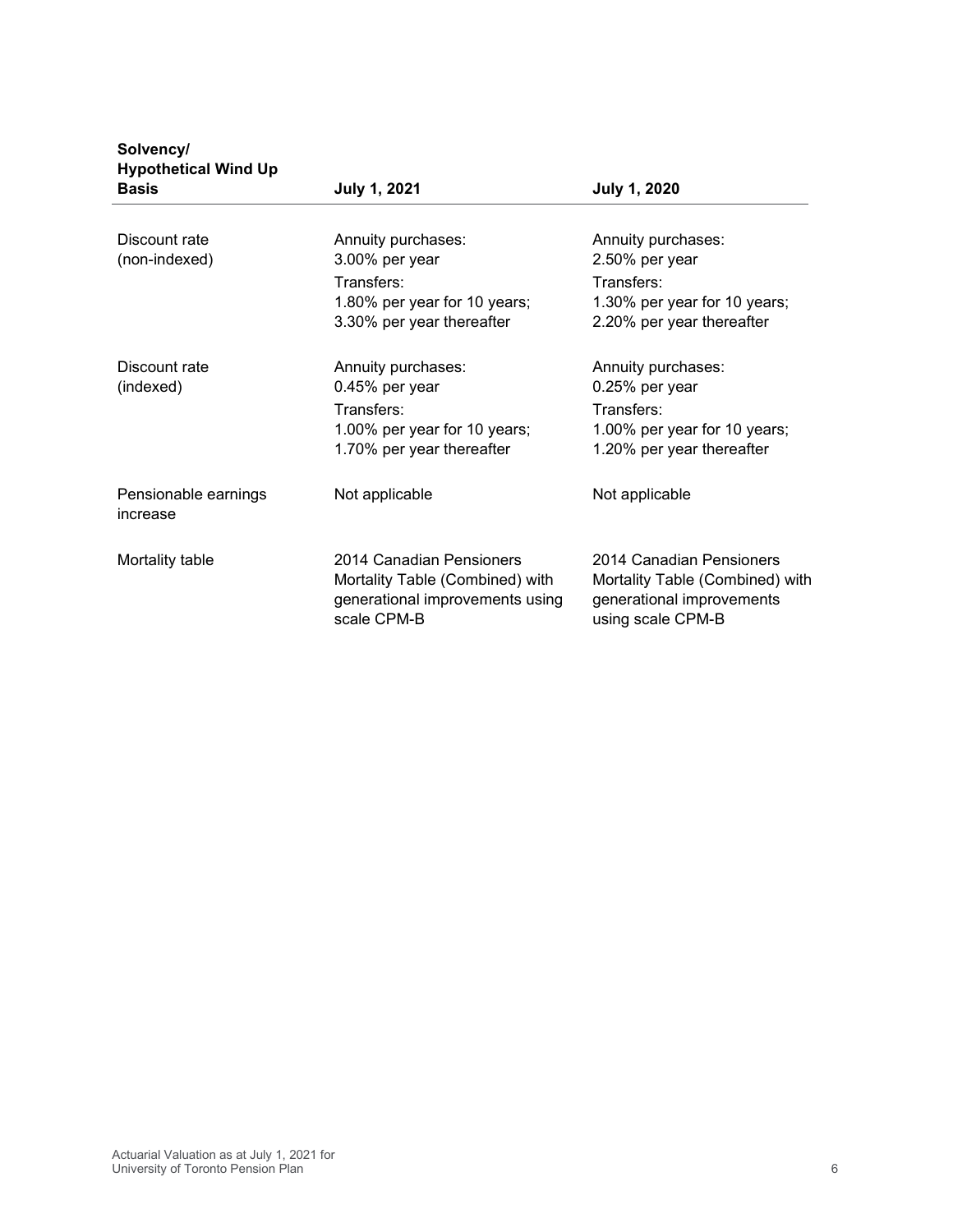# <span id="page-6-0"></span>Section 1: Introduction

### Purpose and Terms of Engagement

We have been engaged by the University of Toronto, and hereafter referred to as the University, to conduct an actuarial valuation of the Plan, registered in Ontario, as at July 1, 2021. The purposes of the valuation are to:

- **Determine the financial position of the Plan as at July 1, 2021 on a going concern, solvency and** hypothetical wind up basis before the transfer of assets based on the actuarial assumptions and methods summarized herein;
- Determine the amount of assets to be transferred from the Plan to the UPP as at July 1, 2021, the effective date of the asset transfer, in accordance with Ontario Regulation 311/15;
- **•** Determine the liabilities of the Plan on a going concern basis using the actuarial assumptions and methods specified in Schedule 1 to the Transfer Agreement; and
- **Provide the necessary actuarial certification required under the Pension Benefits Act (Ontario) (the** "*Act*") and the *Income Tax Act (*the*"ITA").*

The intended users of this report are the University, the committees involved in the governance of the Plan, the associations and unions representing Plan members, the Joint Sponsors and the Board of Trustees of the UPP, and FSRA and CRA.

The results of this report may not be appropriate for accounting purposes or any other purposes not listed above.

This report will be the final actuarial valuation of the Plan.

### Summary of Changes Since the Last Valuation

The last actuarial valuation in respect of the Plan was performed as at July 1, 2020. Since the time of the last valuation, we note that the following events have occurred:

- As a result of Amendment No. 1 to the Plan effective July 1, 2021, which closes the Plan to new entrants, ceases pension accruals and provides for the transfer of assets and liabilities of the Plan to the UPP, the Plan is considered a Closed Plan for purposes of determining the Provision for Adverse Deviations ("PfAD").
- Effective July 1, 2021, the discount rate was changed from 5.35% per year to 5.60% per year and the increase in the Consumer Price Index was changed from 1.75% per year to 2.00% per year, maintaining the real rate of return at 3.60% per year. All related economic assumptions were also increased by 0.25% per year accordingly (increases in pensionable earnings, increases in CPP maximum salary, increases in *ITA* maximum pension limit).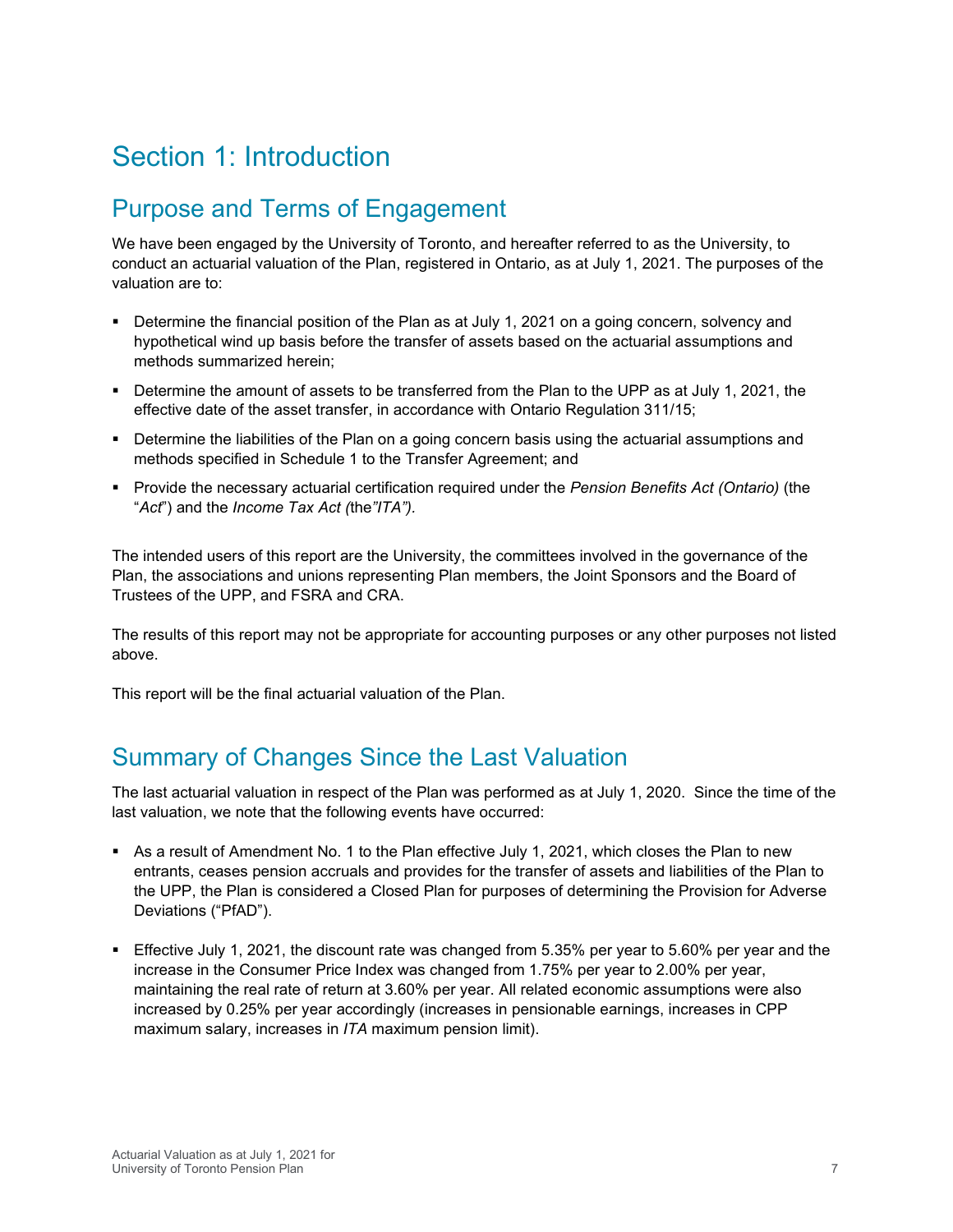## University Information and Inputs

In order to prepare our valuation, we have relied upon the following information:

- A copy of the previous valuation report as at July 1, 2020;
- A copy of the Statement of Investment Policies and Procedures for the Plan;
- Membership data compiled as at July 1, 2021 by the University;
- Asset data taken from the Plan's audited financial statements as of June 30, 2021;
- A copy of the latest Plan text and amendments up to and including July 1, 2021; and
- A copy of the Transfer Agreement including the actuarial assumptions and methods provided in Schedule 1.

We have been further advised that the conditions precedent to the cancellation of special payments pursuant to s.17 of Ontario Regulation 311/15 were met and as such, there are no special payment requirements to be reported under this actuarial valuation. We have been provided with the certification by the University, as administrator of the Plan, that all scheduled special payments up to July 1, 2021 have been paid to the Plan.

## Subsequent Events

As of the date of this report, we have not been made aware of any subsequent events which would have an effect on the results of this valuation. However, the following points should be noted in this regard:

- Actual experience deviating from expected after July 1, 2021 will result in gains or losses which will be reflected in future valuations of the transferred assets and liabilities under the UPP.
- The Canadian Institute of Actuaries has amended the Standards of Practice related to the computation of commuted values effective February 1, 2022. The amended Standards of Practice revise the methodology for determining commuted values for indexed pension plans by changing the determination of the rate of inflation. As this change is not retroactive, it does not impact the Plan as at July 1, 2021.
- To the best of our knowledge, the results contained in this report are based on the regulatory and legal environment in effect at the date of this report and do not take into consideration any potential changes that may be currently under review. To the extent that actual changes in the regulatory and legal environment transpire, any financial impact as result of such changes will be reflected in future valuations of the transferred assets and liabilities under the UPP.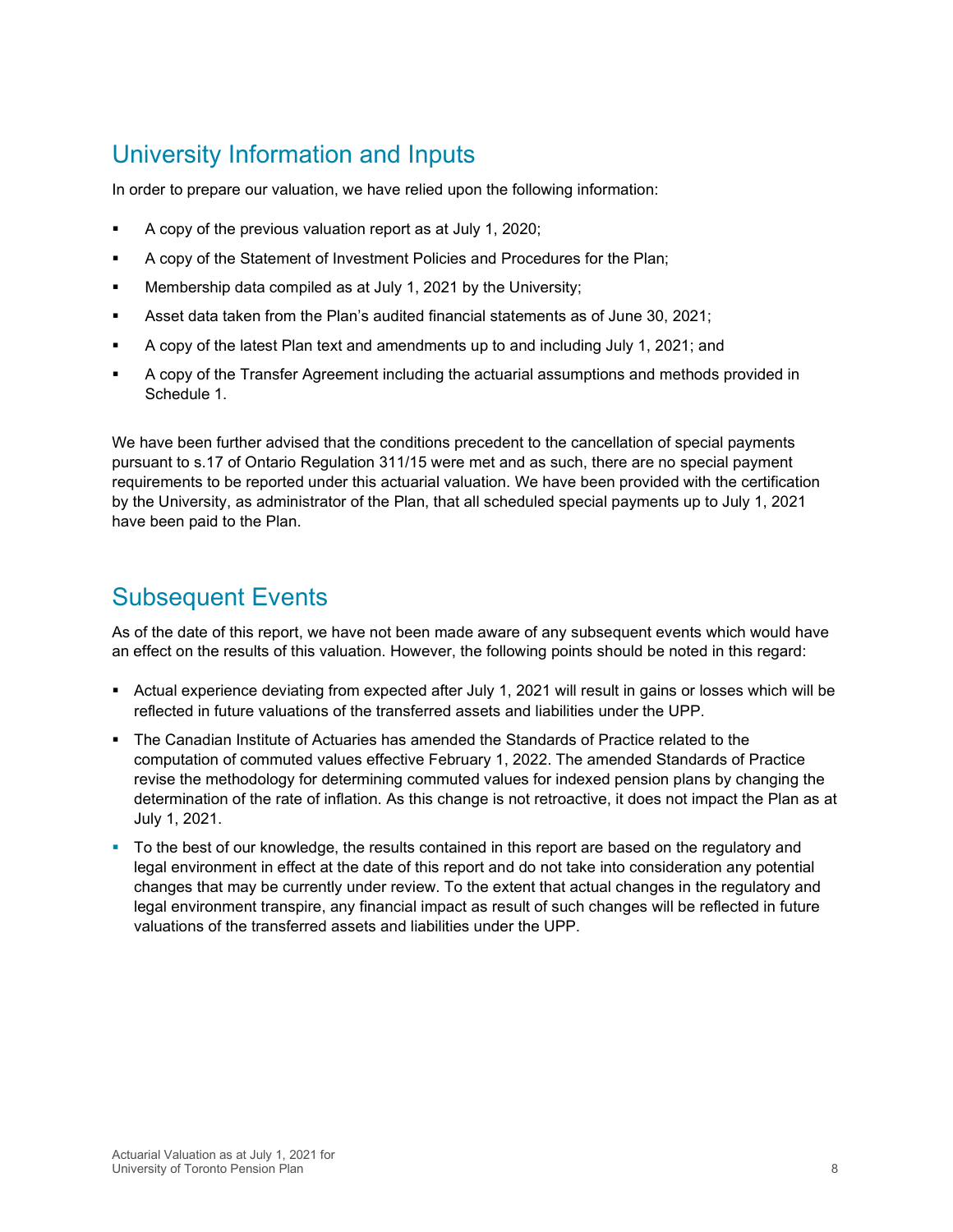# <span id="page-8-0"></span>Section 2: Going Concern Valuation Results

### Going Concern Financial Position of the Plan

The going concern valuation provides an assessment of the Plan's financial position at the valuation date on the premise that the Plan continues on into the future indefinitely.

The selection of the applicable actuarial assumptions and methods reflect the Plan's funding objectives, as communicated by the University, actuarial standards of practice, and pension standards.

On the basis of the Plan provisions, membership data, going concern assumptions and methods, and asset information described in the Appendices, the going concern financial position of the Plan as at July 1, 2021 is shown in the following table. The results as at July 1, 2020 are also shown for comparison purposes.

### Going Concern Financial Position

|                                                                           | <b>July 1, 2021</b>  |    | <b>July 1, 2020</b> |
|---------------------------------------------------------------------------|----------------------|----|---------------------|
| <b>Market Value of Assets</b>                                             | \$<br>6,866,089,000  | \$ | 5,473,636,000       |
| <b>Going Concern Liabilities</b>                                          |                      |    |                     |
| Active and Disabled Members                                               | \$<br>3,051,785,000  | \$ | 2,885,041,000       |
| <b>Retirees and Beneficiaries</b>                                         | 2,821,351,000        |    | 2,724,010,000       |
| Deferred Vested Members                                                   | 264,315,000          |    | 257,350,000         |
| Pending/Suspended/Exempt Members                                          | 506,000              |    | 1,523,000           |
| <b>Total Liabilities</b>                                                  | \$<br>6,137,957,000  | S  | 5,867,924,000       |
| <b>Going Concern Position</b>                                             | \$<br>728,132,000    | \$ | (394, 288, 000)     |
| Additional liabilities due to PfAD                                        | 822,637,000          |    | 537,330,000         |
| <b>Surplus/(Unfunded Liability)</b><br>(before prior year credit balance) | \$<br>(94, 505, 000) | \$ | (931, 618, 000)     |
| Prior year credit balance                                                 |                      |    |                     |
| <b>Surplus/(Unfunded Liability)</b>                                       | \$<br>(94, 505, 000) | \$ | (931, 618, 000)     |
| <b>Going Concern Funded Ratio (without PfAD)</b>                          | 1.12                 |    | 0.93                |
| <b>Going Concern Funded Ratio (with PfAD)</b>                             | 0.99                 |    | 0.85                |

The PfAD is not required to be applied to the liabilities in respect of post-employment indexation of \$830,619,000 as at July 1, 2021 and \$745,619,000 as at July 1, 2020. The PfAD as of July 1, 2021 has been prepared on a "closed plan" basis. The corresponding PfAD determined on an "open plan" basis would have been \$517,465,000.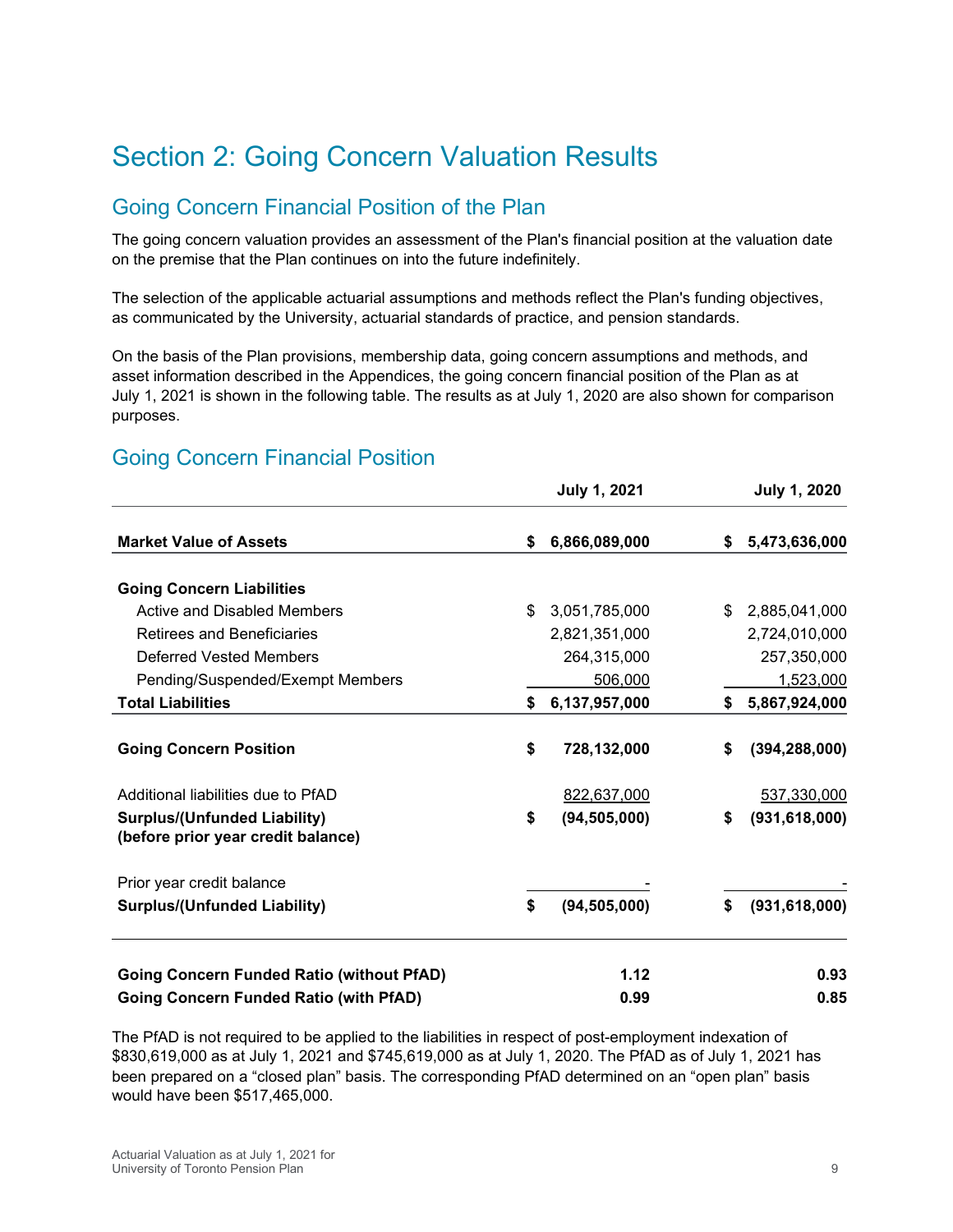## Change in Financial Position

The major components of the change in the Surplus/(Unfunded Liability) for the period from July 1, 2020 to July 1, 2021 are summarized in the following table.

| Surplus/(Unfunded Liability) as at July 1, 2020                    | \$<br>(931, 618, 000) |
|--------------------------------------------------------------------|-----------------------|
|                                                                    |                       |
| University special payments in inter-valuation period              | 99,104,000            |
| Interest on (Unfunded Liability) and special payments              | (47, 226, 000)        |
| Expected Surplus/(Unfunded Liability) as at July 1, 2021           | \$<br>(879, 740, 000) |
|                                                                    |                       |
| Change in financial position due to experience gains/(losses)      |                       |
| Gain/(loss) from investment earnings                               | \$<br>1,020,515,000   |
| Gain/(loss) due to salary increases                                | (22, 535, 000)        |
| Gain/(loss) on YMPE increase                                       | 4,178,000             |
| Gain/(loss) on ITA maximum pension increase                        | (31, 176, 000)        |
| Gain/(loss) due to indexation experience                           | 22,204,000            |
| Gain/(loss) due to retirement experience                           | (13, 469, 000)        |
| Gain/(loss) due to mortality experience                            | (4,961,000)           |
| Gain/(loss) due to change in status                                | 2,839,000             |
| Gain/(loss) due to termination experience                          | (8,226,000)           |
| Gain/(loss) on contributions/new entrants                          | 3,513,000             |
| Gain/(loss) on service/transfer-in                                 | (697,000)             |
| Gain/(loss) on data corrections                                    | 4,485,000             |
| Gain/(loss) on Provision for Adverse Deviations                    | (235, 240, 000)       |
| Net gain/(loss) due to other experience and miscellaneous items    | (871,000)             |
| Surplus/(Unfunded Liability) After Experience Gains/(Losses) as at |                       |
| <b>July 1, 2021</b>                                                | \$<br>(139, 181, 000) |
|                                                                    |                       |
| Decrease due to change in assumptions                              | 57,700,000            |
| Increase due to methodology changes                                | (13,024,000)          |
| Surplus/(Unfunded Liability) as at July 1, 2021                    | \$<br>(94, 505, 000)  |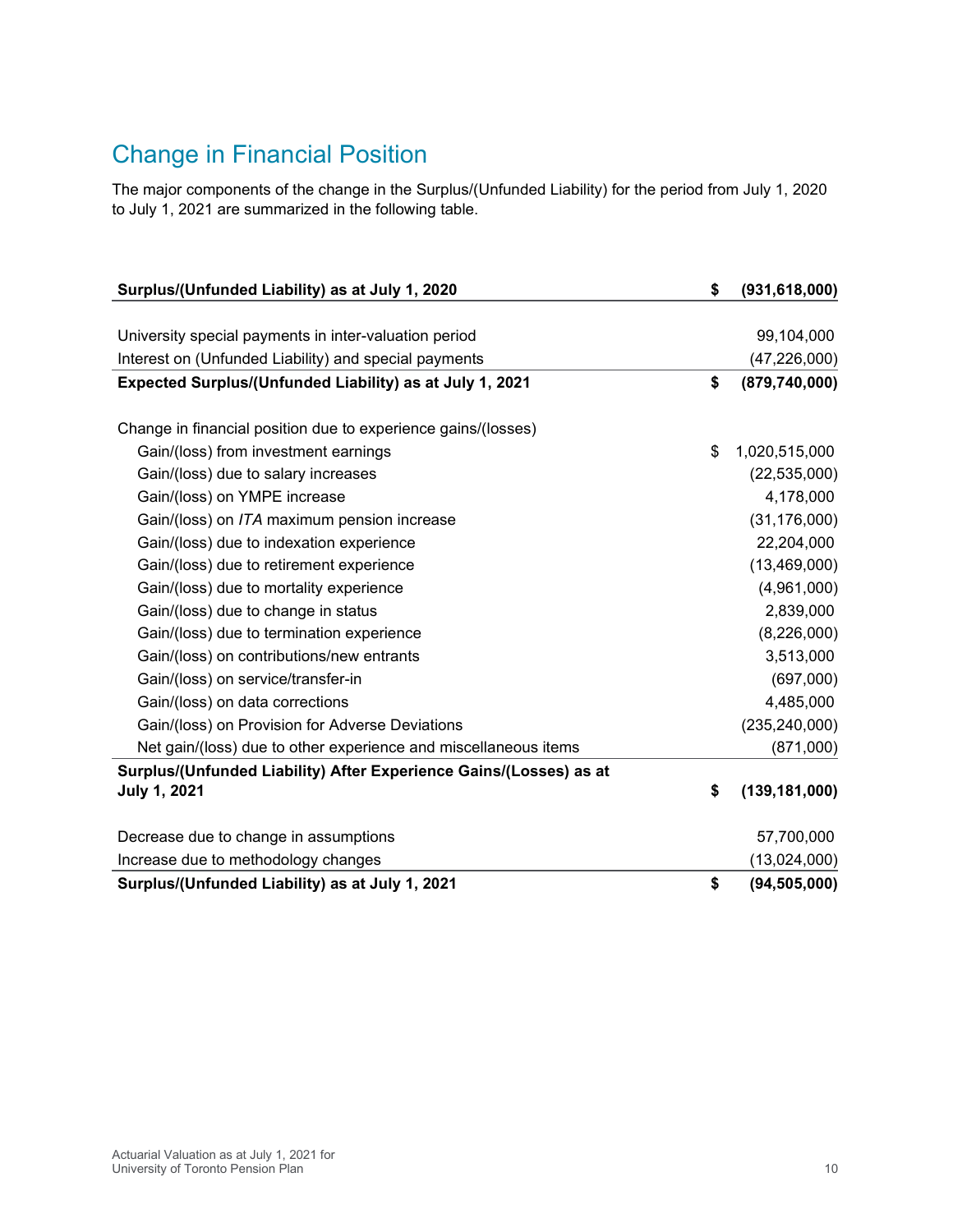## Discussion of Changes in Assumptions

Effective July 1, 2021, the following assumptions were changed:

The discount rate was changed from 5.35% per year to 5.60% per year and the increase in the Consumer Price Index was changed from 1.75% per year to 2.00% per year, maintaining the real rate of return at 3.60% per year. All related economic assumptions were also increased by 0.25% per year accordingly (increases in pensionable earnings, increases in CPP maximum salary, increases in *ITA* maximum pension limit). These changes in assumptions decreased the going concern liabilities by \$57,700,000.

### Going Concern Valuation Sensitivity Results

In accordance with the CIA Standards of Practice specific to pension plans, the table below presents the sensitivity of the going concern liabilities (prior to the application of the Provision for Adverse Deviations) of using a discount rate 1% lower and 1% higher than that used for the going concern valuation.

|                                                   |                 | <b>Effect</b> |          |
|---------------------------------------------------|-----------------|---------------|----------|
| July 1, 2021                                      |                 | S             | %        |
|                                                   |                 |               |          |
| Going concern liabilities                         | \$6,137,957,000 |               |          |
| Going concern liabilities (discount rate $-1\%$ ) | \$7,146,122,000 | 1,008,165,000 | 16.4%    |
| Going concern liabilities (discount rate $+1\%$ ) | \$5,345,874,000 | (792,083,000) | $-12.9%$ |

### Plausible Adverse Scenarios

Given that the assets and liabilities of the Plan have been transferred to the UPP effective as of July 1, 2021, scenarios of adverse but plausible assumptions have not been prepared for this actuarial valuation.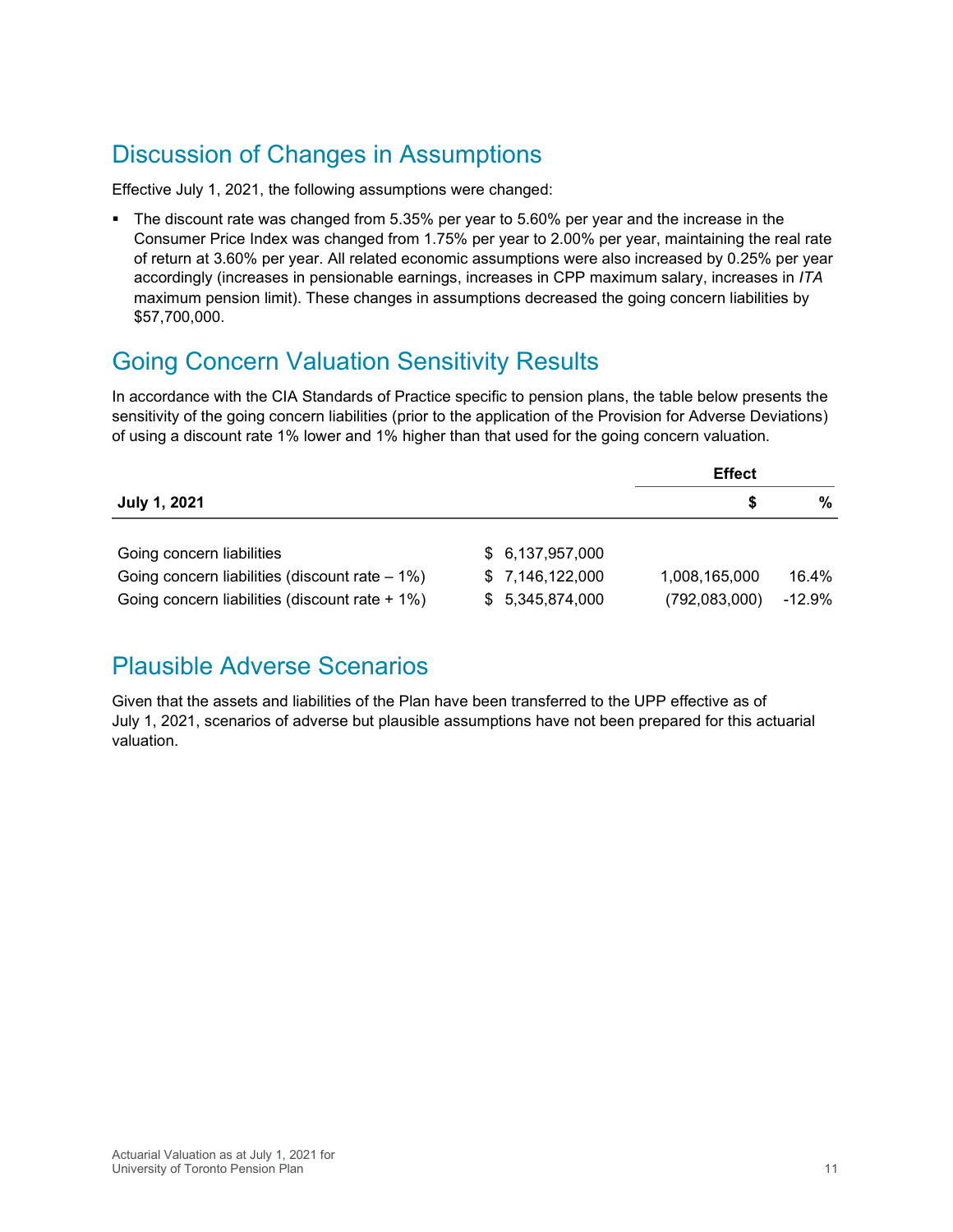# <span id="page-11-0"></span>Section 3: UPP Transfer Valuation Results

### UPP Transfer Valuation

The Transfer Agreement requires an actuarial valuation of the liabilities to be transferred to the UPP, based on a specified set of actuarial assumptions and methods which are provided in Schedule 1 to the Transfer Agreement. These liabilities are then compared to the market value of assets to be transferred from the Plan to the UPP to determine the financial position of the UPP as of July 1, 2021 in respect of the assets and liabilities to be transferred from the Plan to the UPP.

On the basis of the Plan provisions, membership data, UPP transfer assumptions and methods, and asset information described in the Appendices, the going concern financial position of the Plan on the UPP transfer basis as at July 1, 2021 is shown in the following table.

### Going Concern Financial Position on UPP Transfer Basis

|                                                     | <b>July 1, 2021</b> |  |
|-----------------------------------------------------|---------------------|--|
| <b>Market Value of Assets</b>                       | 6,866,089,000<br>S. |  |
| <b>UPP Transfer Liabilities</b>                     |                     |  |
| Active and Disabled Members                         | \$2,961,747,000     |  |
| Retirees and Beneficiaries                          | 2,846,661,000       |  |
| Deferred Vested Members                             | 264,631,000         |  |
| Pending/Suspended/Exempt Members                    | 506,000             |  |
| <b>Total Liabilities</b>                            | 6,073,545,000<br>S. |  |
| <b>Going Concern Position on UPP Transfer Basis</b> | \$<br>792,544,000   |  |

### Asset Transfer Amount

Pursuant to the Transfer Agreement and s.15 of Ontario Regulation 311/15, since the market value of assets of the Plan is less than the hypothetical wind-up liabilities, the full market value of assets of \$6,866,089,000 was transferred from the Plan to the UPP on July 1, 2021 and no assets remain in the Plan.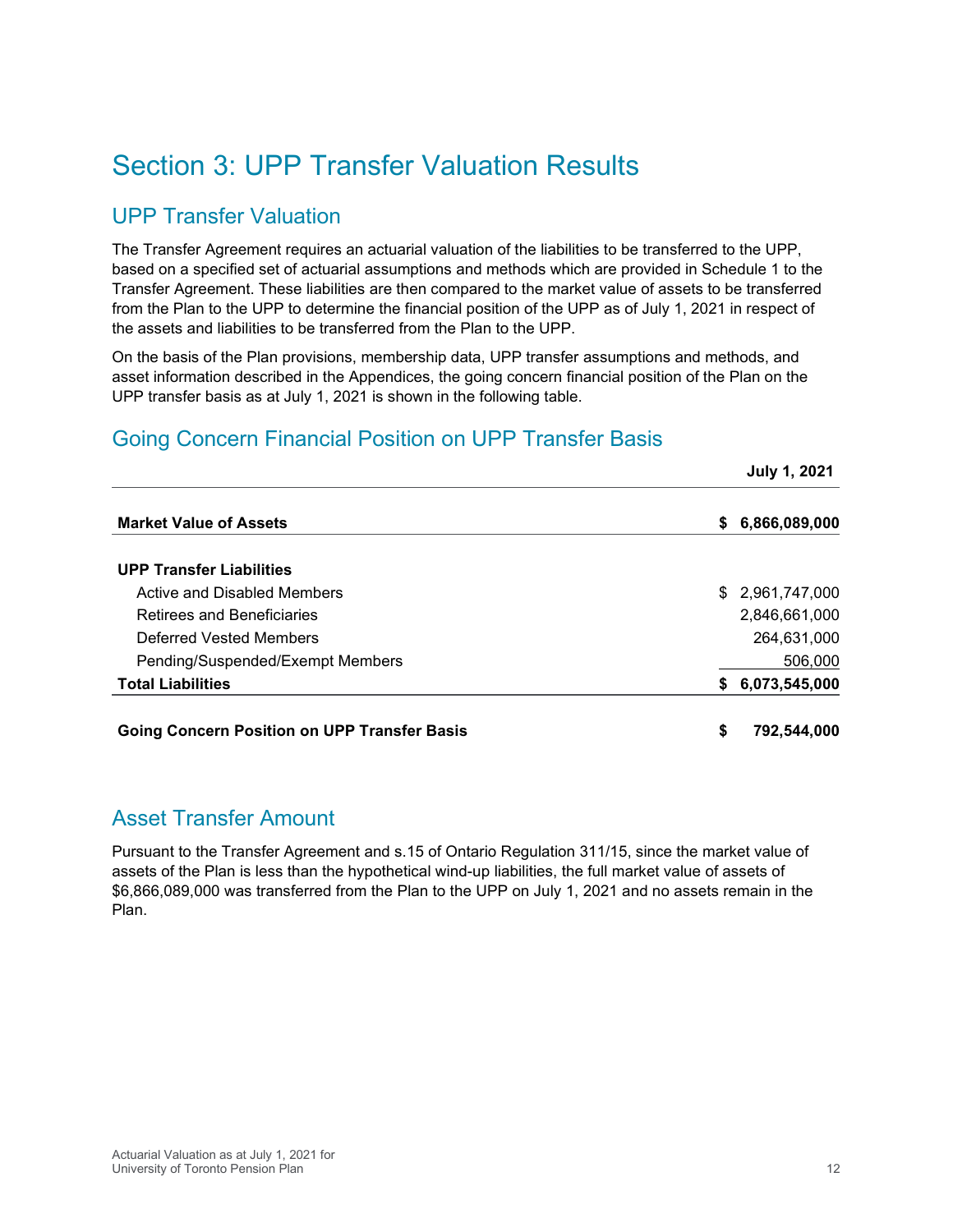# <span id="page-12-0"></span>Section 4: Solvency Valuation Results

## Solvency Financial Position of the Plan

The solvency valuation is a financial assessment of the Plan that is required by the *Act* and is performed in accordance with requirements prescribed by that legislation. It is intended to provide an assessment of the Plan's financial position at the valuation date on the premise that certain obligations as prescribed by the *Act* are settled on the valuation date for all members. The liabilities must be calculated based on a postulated scenario that maximizes liabilities on wind up of the Plan. Contingent benefits are included in the liabilities that would be payable under the postulated scenario, unless permitted to be omitted under the definition of solvency liabilities under the Regulations to the *Act.* All assumptions for the solvency valuation are listed in Appendix E.

On the basis of the Plan provisions, membership data, solvency assumptions and methods and asset information described in the Appendices, as well as the requirements of the *Act*, the solvency financial position of the Plan as at July 1, 2021 is shown in the following table. The solvency financial position of the Plan as at July 1, 2020 is shown for comparison purposes.

|                                      | <b>July 1, 2021</b>   | <b>July 1, 2020</b>  |
|--------------------------------------|-----------------------|----------------------|
| <b>Assets</b>                        |                       |                      |
| Solvency assets                      | 6,866,089,000<br>\$.  | 5,473,636,000<br>\$. |
| Estimated wind up expenses           | (1,400,000)           | (1,400,000)          |
| <b>Total Assets</b>                  | 6,864,689,000<br>S.   | \$5,472,236,000      |
| <b>Solvency Liabilities</b>          |                       |                      |
| Active and Disabled Members          | \$3,680,862,000       | 4,035,069,000        |
| Retirees and Beneficiaries           | 3,016,471,000         | 3,034,906,000        |
| Deferred Vested Members              | 325,423,000           | 344,280,000          |
| Pending/Suspended/Exempt Members     | 506,000               | 1,523,000            |
| <b>Total Liabilities</b>             | \$7,023,262,000       | \$7,415,778,000      |
| <b>Solvency Position</b>             | \$<br>(158, 573, 000) | \$ (1,943,542,000)   |
| Prior year credit balance            |                       |                      |
| Present value of special payments    |                       | 701,952,000          |
| <b>Solvency Surplus/(Deficiency)</b> | (158, 573, 000)<br>\$ | \$(1,241,590,000)    |
| Solvency ratio 1                     | 0.98                  | 0.74                 |

### Solvency Financial Position

<span id="page-12-1"></span><sup>&</sup>lt;sup>1</sup> Solvency Assets divided by Solvency Liabilities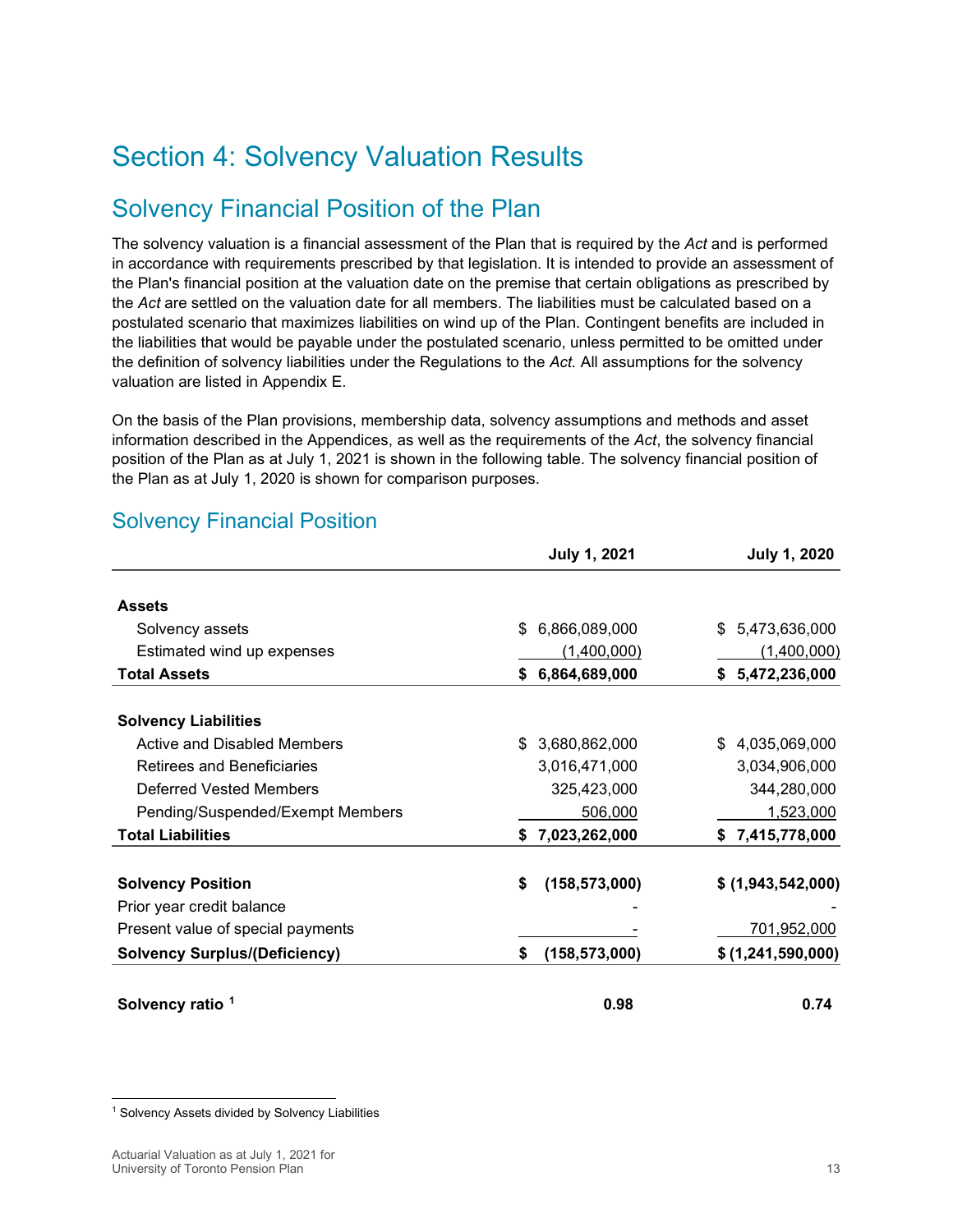## Solvency Valuation Sensitivity Results

In accordance with the CIA Standards of Practice specific to pension plans, the table below presents the sensitivity of the solvency liabilities to using a discount rate of 1% lower and 1% higher than that used for the solvency valuation.

|                                              |                 | <b>Effect</b>    |          |
|----------------------------------------------|-----------------|------------------|----------|
| July 1, 2021                                 |                 | S                | %        |
|                                              |                 |                  |          |
| Solvency liabilities                         | \$7,023,262,000 |                  |          |
| Solvency liabilities (discount rate $-1\%$ ) | \$8,184,065,000 | \$1,160,803,000  | 16.5%    |
| Solvency liabilities (discount rate + 1%)    | \$6,136,185,000 | \$ (887,077,000) | $-12.6%$ |

### Incremental Cost on a Solvency Basis

Given that the assets and liabilities of the Plan have been transferred to the UPP effective as of as well as on July 1, 2021, the incremental cost on a solvency basis has not been prepared for this actuarial valuation.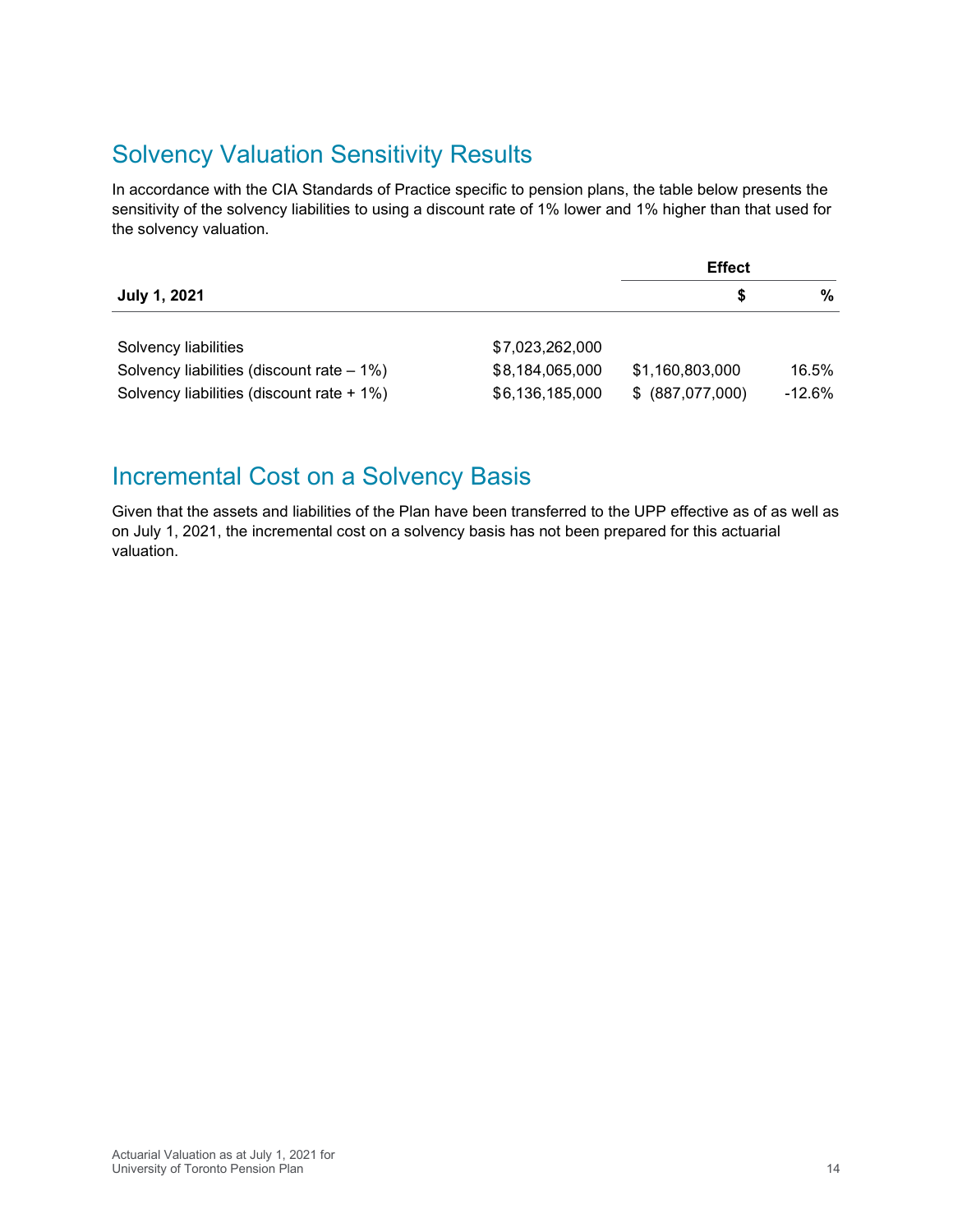# <span id="page-14-0"></span>Section 5: Hypothetical Wind Up Valuation Results

### Hypothetical Wind Up Financial Position of the Plan

A hypothetical wind up valuation is performed to determine the financial position of the Plan as at the valuation date on a wind up basis, reflecting market settlement rates as of the valuation date. Unlike the solvency valuation, all benefits are included that would be payable under the postulated scenario that would maximize benefits. The hypothetical wind up valuation is determined using benefit entitlements on the assumption that the Plan has neither a surplus nor a deficit. Contingent benefits are included in the liabilities that would be payable under the postulated scenario. Assets are set equal to market value net of estimated wind up expenses. All assumptions for the hypothetical wind up valuation are listed in Appendix E.

On the basis of Plan provisions, membership data, hypothetical wind up assumptions and methods, and asset information described in the Appendices, as well as the requirements of the *Act*, the hypothetical wind up financial position of the Plan as at July 1, 2021 is shown in the following table. The hypothetical wind up financial position of the Plan as at July 1, 2020 is shown for comparison purposes.

|                                                  | <b>July 1, 2021</b> | <b>July 1, 2020</b> |
|--------------------------------------------------|---------------------|---------------------|
| <b>Assets</b>                                    |                     |                     |
| Hypothetical wind up assets                      | \$<br>6,866,089,000 | 5,473,636,000<br>\$ |
| Estimated wind up expenses                       | (1,400,000)         | (1,400,000)         |
| <b>Total Assets</b>                              | 6,864,689,000<br>S. | 5,472,236,000<br>\$ |
| <b>Hypothetical Wind Up Liabilities</b>          |                     |                     |
| Active and Disabled Members                      | 5,308,504,000       | 5,364,623,000<br>\$ |
| Retirees and Beneficiaries                       | 3,874,671,000       | 3,806,667,000       |
| Deferred Vested Members                          | 582,781,000         | 586,756,000         |
| Pending/Suspended/Exempt Members                 | 506,000             | 1,523,000           |
| <b>Total Liabilities</b>                         | 9,766,462,000<br>S. | 9,759,569,000<br>S. |
| <b>Hypothetical Wind Up Surplus/(Deficiency)</b> | \$ (2,901,773,000)  | \$ (4,287,333,000)  |

### Hypothetical Wind Up Financial Position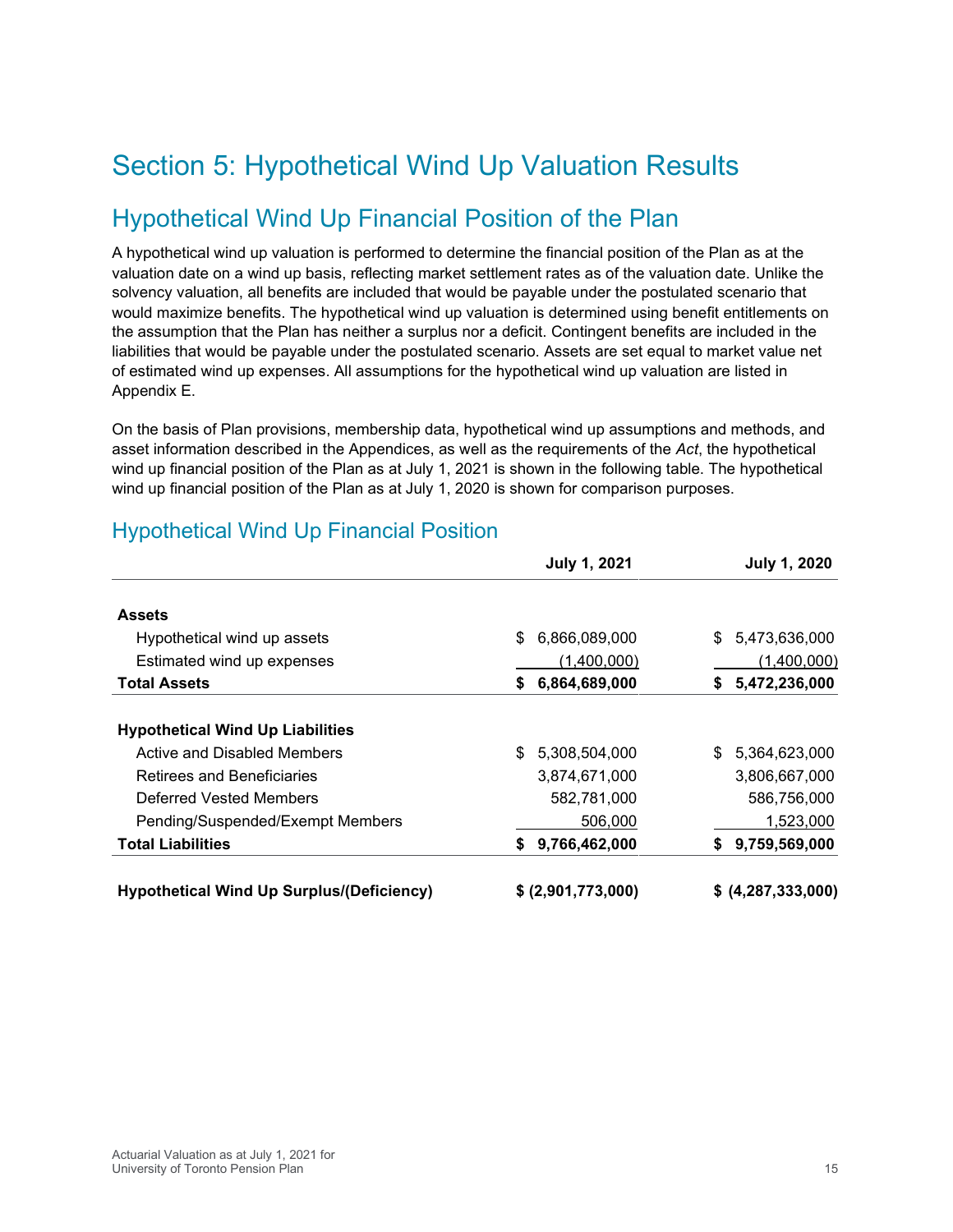## Transfer Ratio

The transfer ratio is determined as follows:

|     |                                                                  |                           | <b>July 1, 2021</b> | <b>July 1, 2020</b> |                     |  |
|-----|------------------------------------------------------------------|---------------------------|---------------------|---------------------|---------------------|--|
| (1) | Hypothetical wind up assets                                      |                           |                     | \$<br>6,866,089,000 | \$<br>5,473,636,000 |  |
|     | Prior year credit balance                                        |                           | (A)                 | \$                  | \$                  |  |
|     | Total company normal cost and<br>required special payments until |                           | (B)                 |                     |                     |  |
|     | next mandated valuation                                          |                           |                     | \$                  | \$<br>204,697,000   |  |
| (2) | Asset adjustment                                                 | Lesser of $(A)$ and $(B)$ |                     | \$                  | \$                  |  |
|     | (3) Hypothetical wind up liabilities                             |                           |                     | \$<br>9,766,462,000 | \$<br>9,759,569,000 |  |
|     | Transfer Ratio [(1)-(2)] / (3)                                   |                           |                     | 0.70                | 0.56                |  |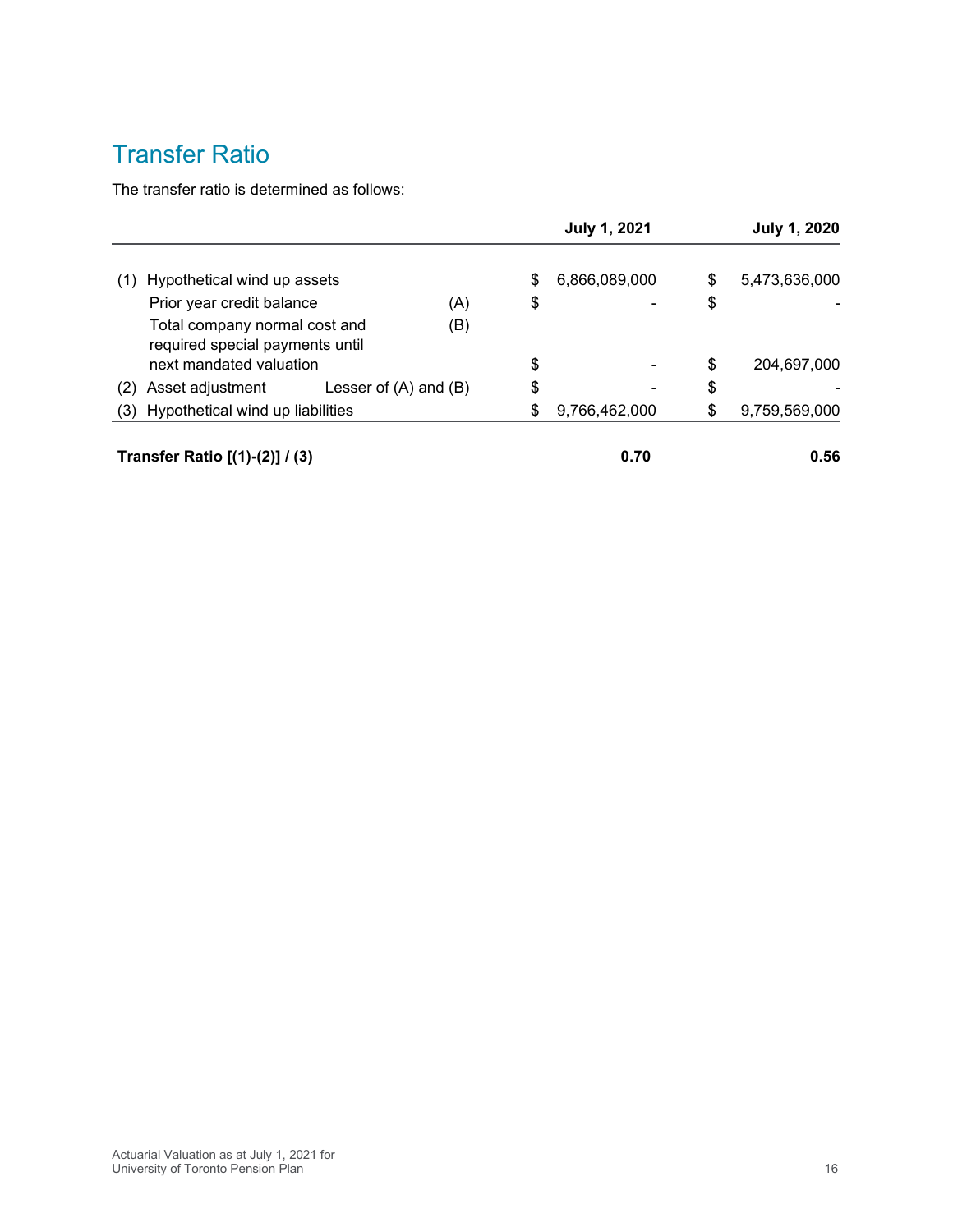# <span id="page-16-0"></span>Section 6: Contribution Requirements

There are no further contributions required as of July 1, 2021 as a result of the cessation of accruals under the Plan, the transfer of assets and liabilities from the Plan to the UPP, and the cancellation of special payments pursuant to s.17 of Ontario Regulation 311/15.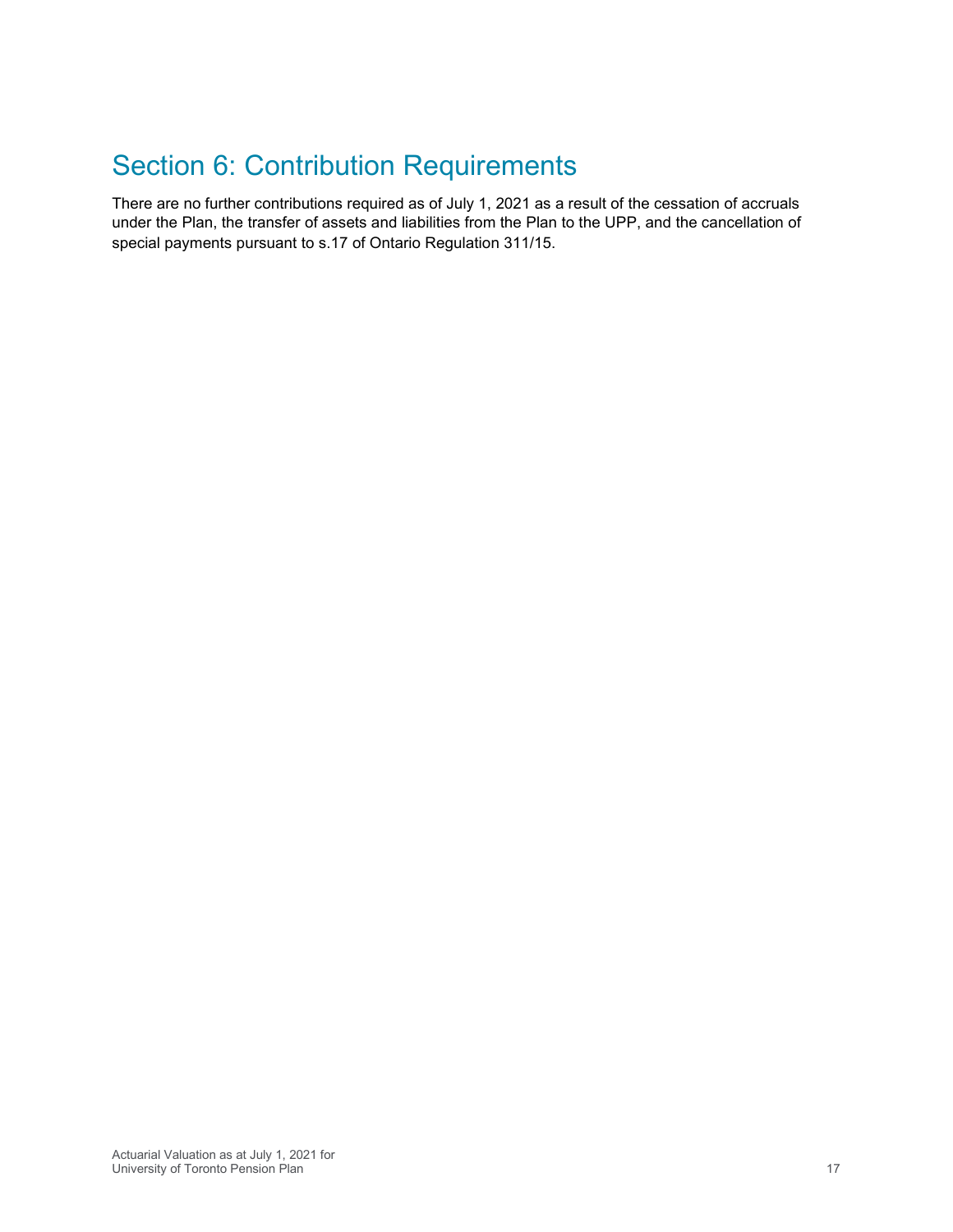## <span id="page-17-0"></span>Section 7: Actuarial Certificate

## Actuarial Opinion, Advice and Certification for the University of Toronto Pension Plan Regulatory Registration Number: 0312827

This actuarial certification forms an integral part of the actuarial valuation report for the Plan as at July 1, 2021. We confirm that we have prepared an actuarial valuation of the Plan as at July 1, 2021 for the purposes outlined in the Introduction section to this report and consequently:

#### **We hereby certify that, in our opinion:**

- Pursuant to the Transfer Agreement and s.15 of Ontario Regulation 311/15, the amount of assets to be transferred from the Plan to the UPP as of July 1, 2021 is \$6,866,089,000, after which no assets will remain in the Plan.
- The UPP Transfer Liabilities as of July 1, 2021, as determined under the actuarial assumptions and methods in Schedule 1 of the Transfer Agreement are \$6,073,545,000
- There are no contribution requirements to the Plan with effect from July 1, 2021.
- The pre-1990 maximum pension restrictions in Subsection 8504(6) of the Regulations to the *Income Tax Act* do not apply to any members of the Plan.
- For the purposes of the valuation:
	- **–** The data on which this valuation is based are sufficient and reliable;
	- **–** The assumptions used are appropriate; and
	- **–** The actuarial cost methods and the asset valuation methods used are appropriate.
- This report and its associated work have been prepared, and our opinion given, in accordance with accepted actuarial practice in Canada and in compliance with the requirements outlined in subparagraphs 147.2(2)(a)(iii) and (iv) of the *Income Tax Act*.
- Notwithstanding the above certifications, emerging experience differing from the assumptions will result in gains or losses in respect of transferred assets and liabilities that will be revealed in subsequent valuations of the UPP.

Andrew Hamilton, FCIA, FSA Allan H. Shapira, FCIA, FSA Partner Senior Partner

Aon 20 Bay Street, Suite 2300 Toronto, ON M5J 2N9

Allan H. Ahopina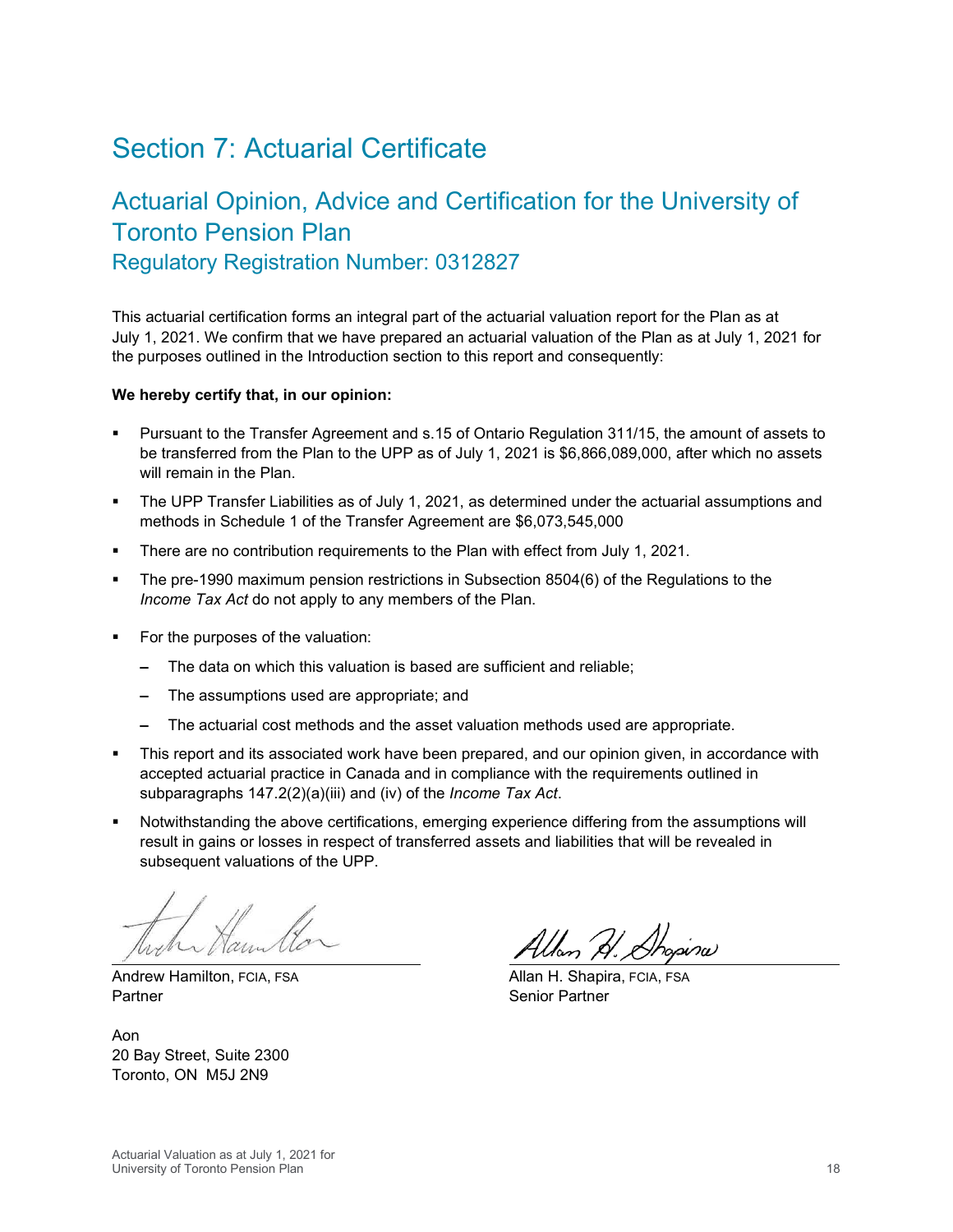January 2022

# <span id="page-18-0"></span>Appendix A: Assets

### Asset Data

The Plan's assets are held by State Street Trust Company and invested by University of Toronto Asset Management. The asset information presented in this report is based on the financial statements of the pension fund prepared by Ernst & Young.

Tests of the sufficiency and reliability of the asset data were performed and the results were satisfactory. The tests included:

- A reconciliation of actual cash flow with expected cash flow from the previous actuarial report; and
- A reconciliation of any anticipated benefit payments (for retirees, terminated, or deceased members) against the financial statements of the pension fund for confirmation of payments.

### Market Value of Assets

The following is a summary of the composition of the Plan's assets by asset type as reported on the audited financial statement as at July 1, 2021. For comparison purposes, the composition at the previous valuation date of June 30, 2020 is also shown.

|                              | <b>July 1, 2021</b> | <b>July 1, 2020</b> |
|------------------------------|---------------------|---------------------|
|                              | %                   | $\%$                |
|                              |                     |                     |
| Global equities              | 21.3%               | 21.8%               |
| Canadian equities            | 1.6%                | 1.6%                |
| U.S. equities                | 22.3%               | 21.8%               |
| International equities       | 10.1%               | 10.6%               |
| Emerging market equities     | 5.0%                | 4.7%                |
| Fixed-income                 | 39.2%               | 38.6%               |
| Other                        | 0.5%                | 0.9%                |
| <b>Total Invested Assets</b> | 100.0%              | 100.0%              |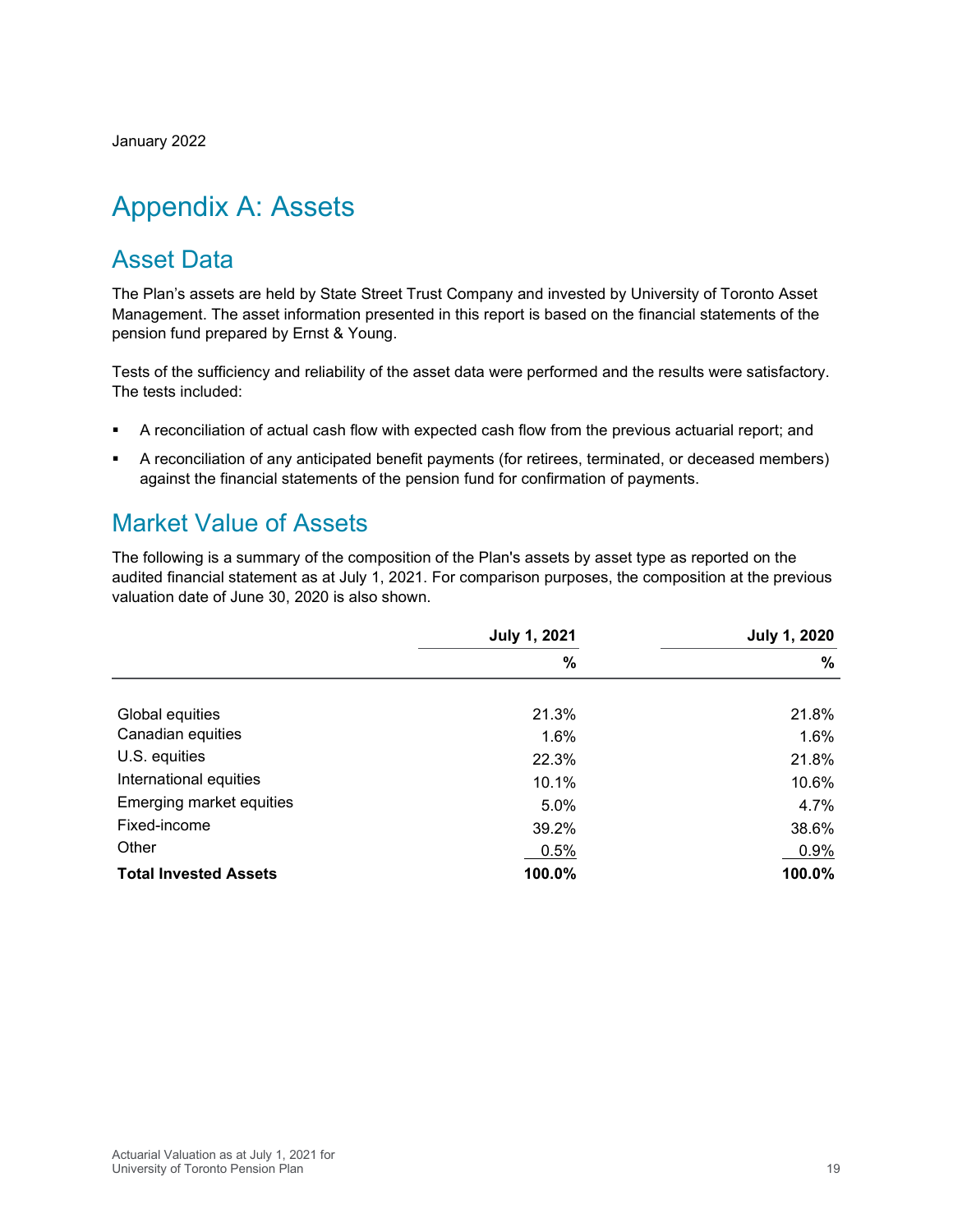## Target Asset Mix

The target asset mix of the Plan is contained in the Plan's Statement of Investment Policies and Procedures and is as follows:

| <b>Investment Program</b>                  | <b>Target</b> |
|--------------------------------------------|---------------|
|                                            |               |
| <b>Public Equity</b>                       | 45.0%         |
| <b>Private Equity</b>                      | 10.0%         |
| <b>Absolute Return Strategies</b>          | 12.5%         |
| <b>Alternative Credit</b>                  | 10.0%         |
| Canadian Investment Grade Corporate Bonds  | 10.0%         |
| Canadian Investment Grade Government Bonds | 20.0%         |
| <b>Private Real Estate</b>                 | 5.0%          |
| Cash and Cash Equivalents                  | $(12.5)\%$    |
|                                            | 100.0%        |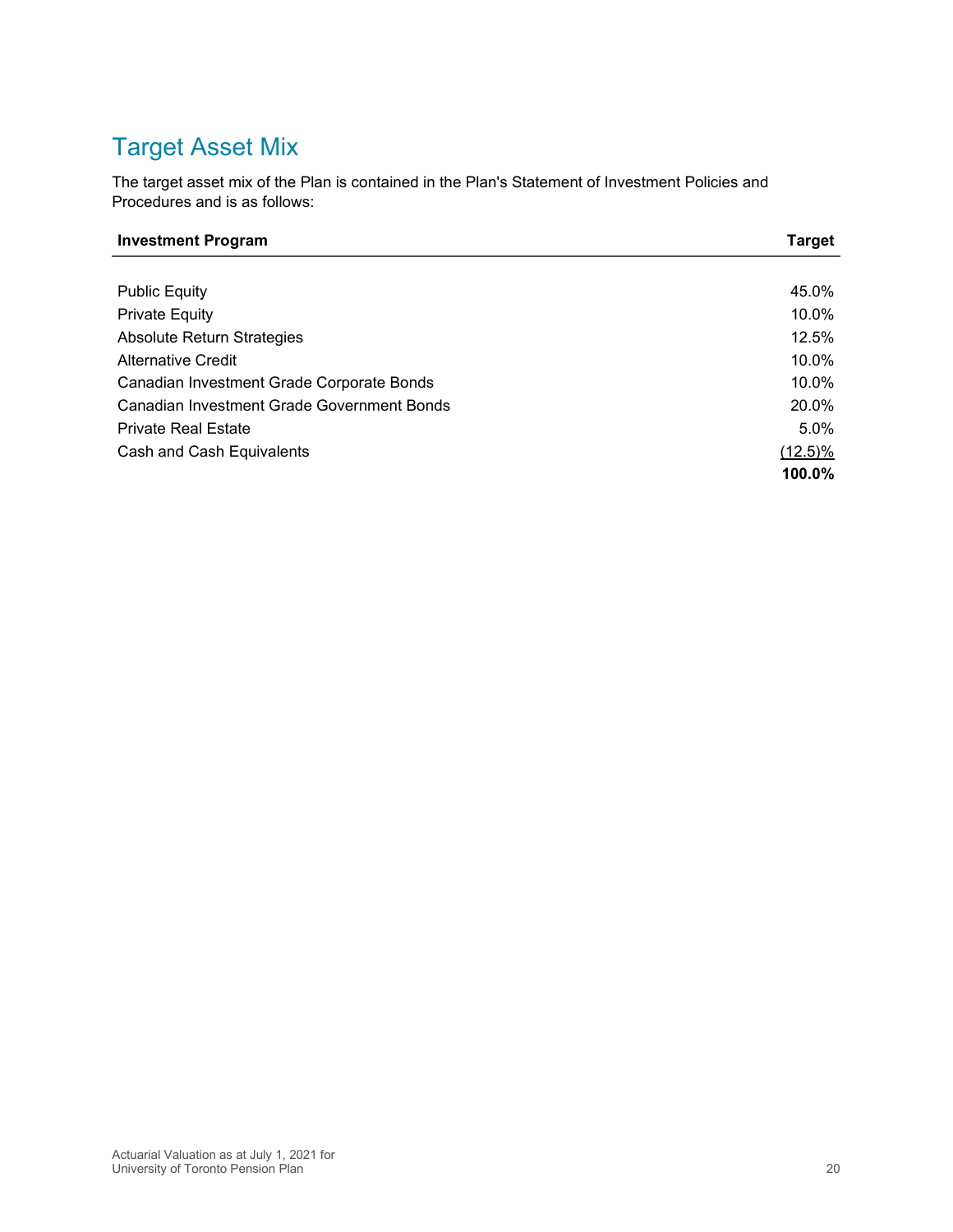## Reconciliation of Changes in Market Value of Assets

The table below reconciles changes in the market value of assets between July 1, 2020 and July 1, 2021.

|                                          | July 1, 2020 to<br>June 30, 2021 |
|------------------------------------------|----------------------------------|
| <b>Market Value of Assets,</b>           |                                  |
| <b>Beginning of Plan Year</b>            | \$5,473,636,000                  |
|                                          |                                  |
| <b>Contributions During Plan Year</b>    |                                  |
| Member                                   | \$<br>111,555,000                |
| <b>University Current Service Cost</b>   | 138,948,000                      |
| <b>University Special Payments</b>       | 99,104,000                       |
| <b>Total</b>                             | 349,607,000<br>\$                |
|                                          |                                  |
| <b>Benefit Payments During Plan Year</b> |                                  |
| Non-retired members <sup>1</sup>         | \$<br>41,660,000                 |
| <b>Retired members</b>                   | 237,855,000                      |
| <b>Total</b>                             | \$<br>279,515,000                |
| <b>Transfers During Plan Year</b>        |                                  |
| Into plan                                | \$<br>6,972,000                  |
| Out of plan                              |                                  |
| <b>Total</b>                             | \$<br>6,972,000                  |
|                                          |                                  |
| <b>Fees/Expenses</b>                     |                                  |
| Investment fees/expenses                 | \$<br>57,237,000                 |
| Non-investment fees/expenses             | 3,217,000                        |
| <b>Total</b>                             | \$<br>60,454,000                 |
| <b>Investment Income</b>                 | \$1,375,843,000                  |
| <b>Market Value of Assets,</b>           | \$6,866,089,000                  |
| <b>End of Plan Year</b>                  |                                  |
|                                          |                                  |

**Rate of return, net of fees/expenses 23.9%**

<span id="page-20-0"></span><sup>1</sup> Includes members who have terminated employment or died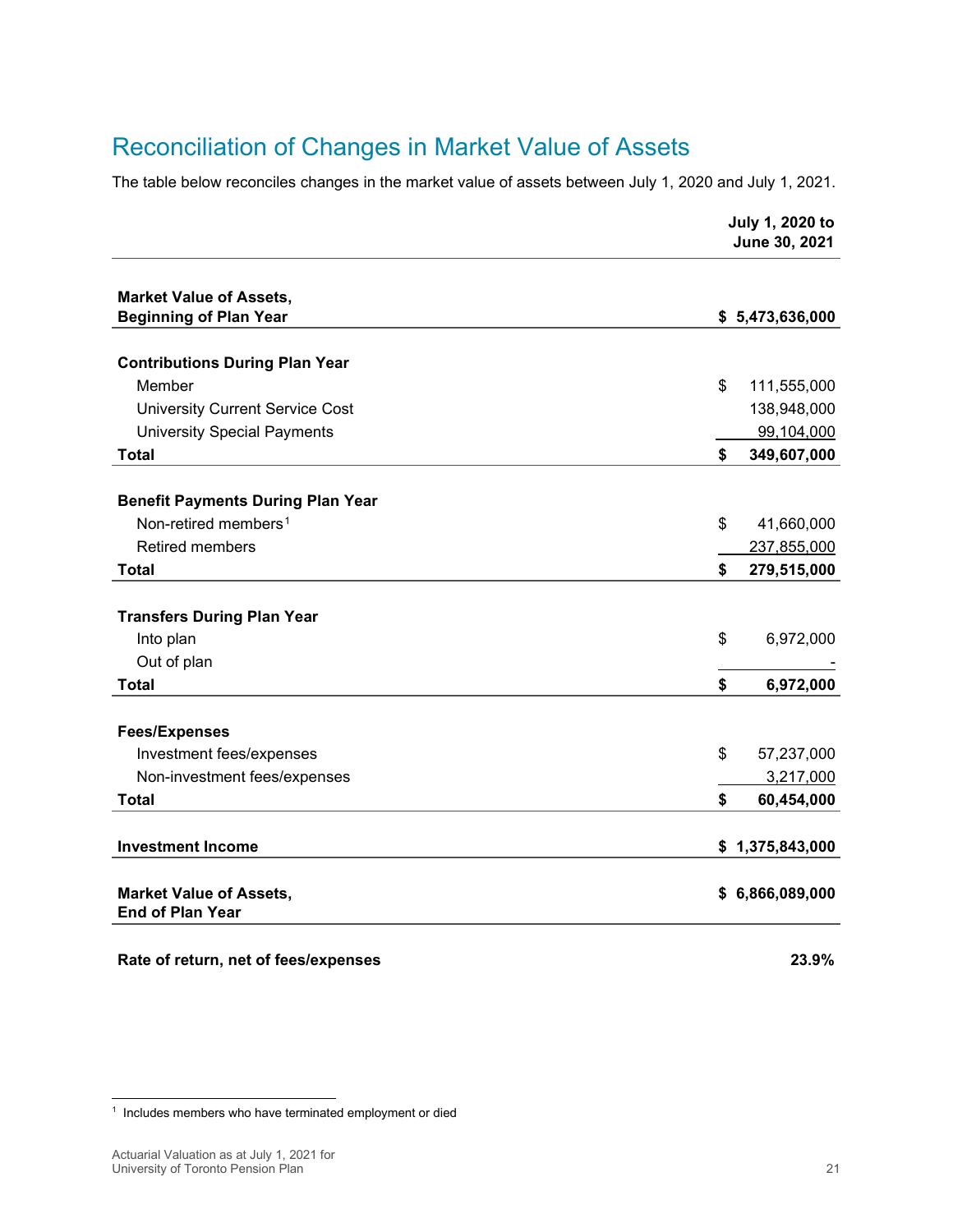# <span id="page-21-0"></span>Appendix B: Membership Data

## Source of Data

This valuation was based on member data provided by the University as of July 1, 2021. Tests of the sufficiency and reliability of the member data were performed and the results were satisfactory. The tests included:

- A reconciliation of membership status against the membership status at the last valuation. This test was performed to ensure that all members were accounted for. A summary of this reconciliation follows on the next page;
- A reconciliation of birth, hire, and participation dates against the corresponding dates provided for the last valuation to ensure consistency of data;
- A reconciliation of pensionable service against the corresponding amount provided for the last valuation to ensure that no member accrued more than 1 year of pensionable service from July 1, 2020. This test also revealed any members who accrued less than 1 year of pensionable service;
- A reconciliation of pensionable earnings against the corresponding amounts provided for the last valuation to identify any unusual increases or decreases;
- A reconciliation of accrued benefits against the corresponding amounts provided for the last valuation to identify any unusual benefit accruals;
- A reconciliation of any stated benefit payments since July 1, 2020 (for retired, terminated, or deceased members) against the financial statements of the pension fund for confirmation of the payments; and
- A reconciliation of inactive member benefit amounts against the corresponding amounts provided for the last valuation to ensure consistency of data.

For active members for whom salary increases as of July 1, 2021 have not been made as a result of collective bargaining not being completed as of the date data was collected, salaries as of July 1, 2021 have been adjusted by the actuarial assumption for salary increases less 1%. A further 1% was applied for Faculty and Librarians to reflect a 1% across-the-board increase made subsequent to the valuation date and retroactive to July 1, 2020.

A copy of the administrator certification certifying the accuracy and completeness of the member data (and the Plan provisions summarized in this report) is included in Appendix H of this report.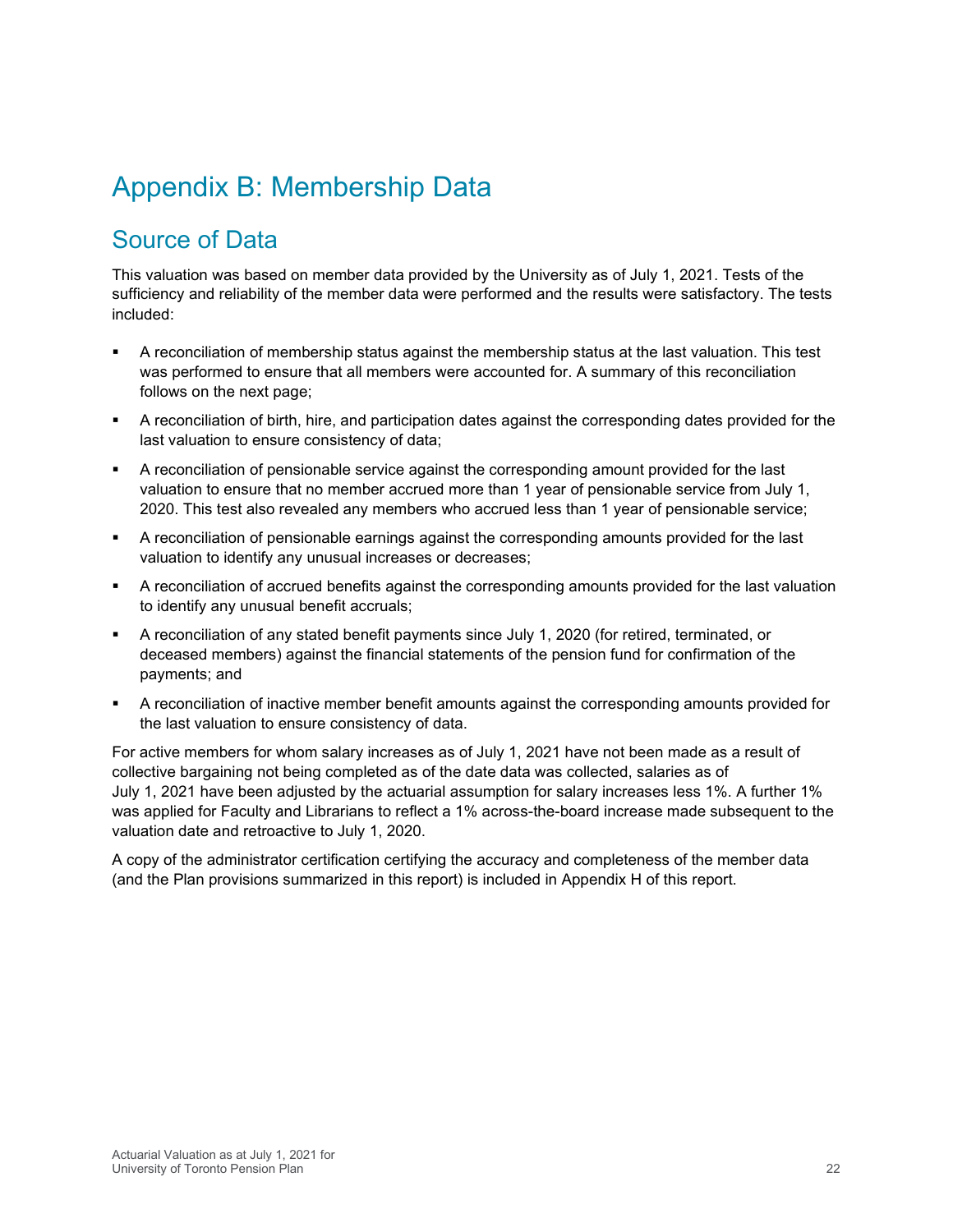## Membership Summary

The table below reconciles the number of members as of July 1, 2021 with the number of members as of July 1, 2020 and the changes due to experience in the period.

|                              | <b>Active and</b> | Disabled Retirees and<br><b>Members Beneficiaries</b> | <b>Vested</b><br><b>Members</b> | Pending,<br>Deferred Suspended,<br><b>Exempt</b><br><b>Members</b> | <b>Total</b> |
|------------------------------|-------------------|-------------------------------------------------------|---------------------------------|--------------------------------------------------------------------|--------------|
| Members, July 1, 2020        | 11,010            | 6,410                                                 | 3,449                           | 83                                                                 | 20,952       |
| Changes due to:              |                   |                                                       |                                 |                                                                    |              |
| New entrants (before July 1) | 678               |                                                       | 16                              |                                                                    | 694          |
| New entrants (on July 1)     | 761               |                                                       |                                 |                                                                    | 761          |
| Returned from pending        | 36                |                                                       | 2                               | (38)                                                               |              |
| Revised termination          | $\mathbf{1}$      |                                                       | (1)                             |                                                                    |              |
| Retirement                   |                   |                                                       |                                 |                                                                    |              |
| Immediate pension            | (265)             | 338                                                   | (73)                            |                                                                    |              |
| Lump sum                     | (79)              |                                                       |                                 |                                                                    | (79)         |
| Termination                  |                   |                                                       |                                 |                                                                    |              |
| Pending                      |                   |                                                       |                                 |                                                                    |              |
| Deferred vested              | (238)             |                                                       | 238                             |                                                                    |              |
| Lump sum                     | (127)             |                                                       | (139)                           | (1)                                                                | (267)        |
| Death                        |                   |                                                       |                                 |                                                                    |              |
| No further benefits          |                   | (149)                                                 |                                 |                                                                    | (149)        |
| Surviving beneficiary        | (1)               | (70)                                                  |                                 |                                                                    | (71)         |
| Lump sum                     | (2)               |                                                       | (2)                             |                                                                    | (4)          |
| New beneficiary              |                   |                                                       |                                 |                                                                    |              |
| Surviving beneficiary        |                   | 71                                                    |                                 |                                                                    | 71           |
| Marriage breakdown spouse    |                   | 1                                                     |                                 |                                                                    | $\mathbf{1}$ |
| Data correction              | $\overline{5}$    | 6                                                     | <u>19</u>                       |                                                                    | 30           |
| Net change                   | 769               | 197                                                   | 60                              | (39)                                                               | 987          |
| Members, July 1, 2021        | 11,779            | 6,607                                                 | 3,509                           | 44                                                                 | 21,939       |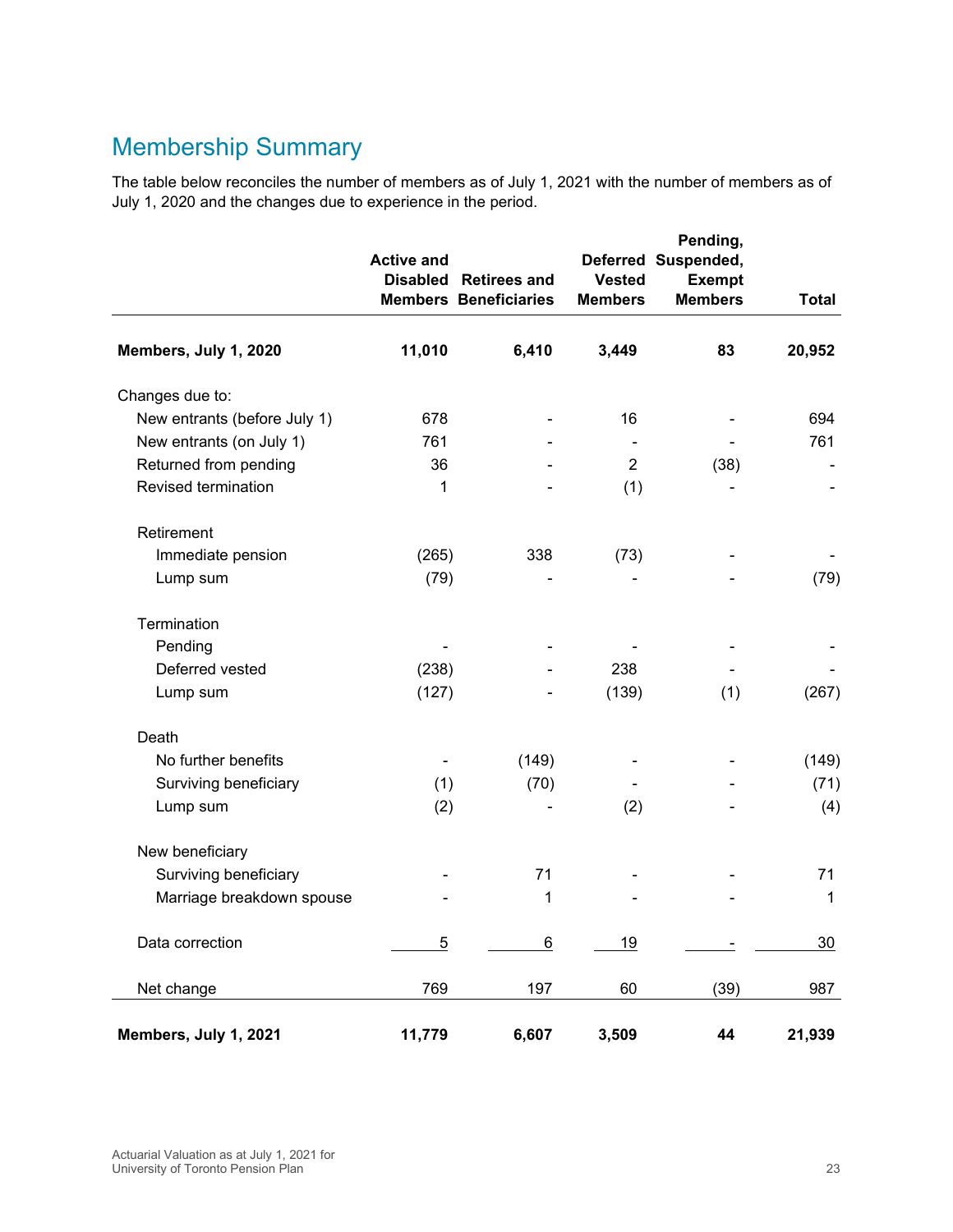### Active and Disabled Members

|                                      | <b>July 1, 2021</b> | <b>July 1, 2020</b> |
|--------------------------------------|---------------------|---------------------|
|                                      |                     |                     |
| Number <sup>1</sup>                  | 11,779              | 11,010              |
| Average Age                          | 46.4                | 47.1                |
| Average Years of Pensionable Service | 9.6                 | 10.1                |
| Average Age at Hire                  | 35.5                | 35.8                |
| Average Salary                       | 111,242<br>S        | 108,488<br>\$       |
| Proportion female                    | 57.6%               | 57.2%               |

### Retirees and Beneficiaries

|                                |   | <b>July 1, 2021</b> | <b>July 1, 2020</b> |
|--------------------------------|---|---------------------|---------------------|
|                                |   |                     |                     |
| Number                         |   | 6,607               | 6,410               |
| Average Age                    |   | 76.8                | 76.7                |
| <b>Average Monthly Benefit</b> | S | 3,122               | \$<br>3,084         |
| Proportion female              |   | 55.5%               | 55.1%               |

### Deferred Vested Members

|                                | <b>July 1, 2021</b> | <b>July 1, 2020</b> |
|--------------------------------|---------------------|---------------------|
|                                |                     |                     |
| Number                         | 3,509               | 3,449               |
| Average Age                    | 52.8                | 52.4                |
| <b>Average Monthly Benefit</b> | \$<br>584           | \$<br>569           |
| Proportion female              | 53.9%               | 53.7%               |

<span id="page-23-0"></span><sup>1</sup> Includes members on leaves of absence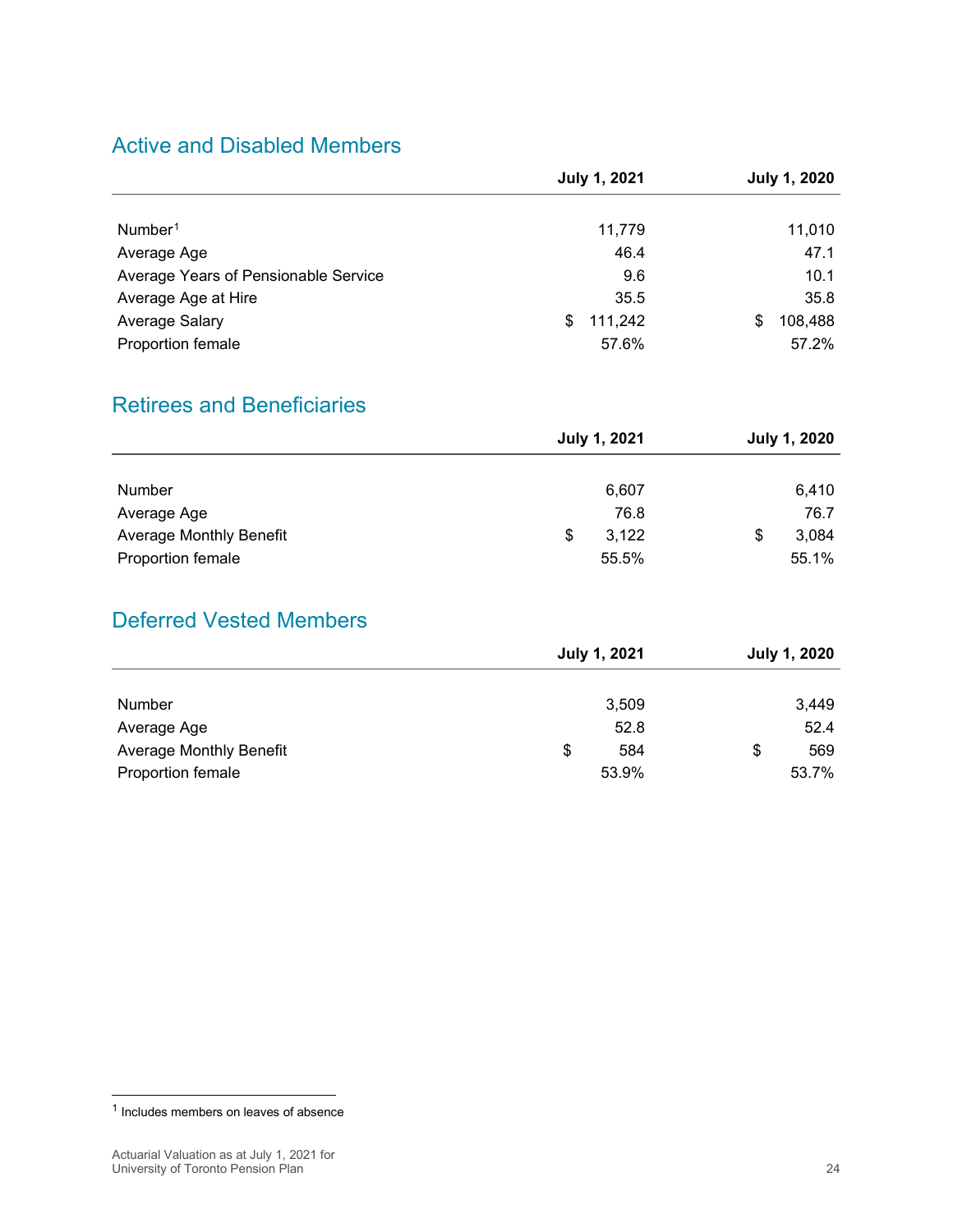## Active/Disabled Membership Distribution

The following table provides a detailed summary of the active/disabled membership at the valuation date by years of pensionable service and by age group. For privacy reasons, average pensionable earnings is not shown for groups with two or less members.

| Age                    | < 5             | $5 - 10$  | $10 - 15$                     | $15 - 20$                                         | $20 - 25$ | $25 - 30$ |        | $>= 30$                                                                                | <b>Total</b> |
|------------------------|-----------------|-----------|-------------------------------|---------------------------------------------------|-----------|-----------|--------|----------------------------------------------------------------------------------------|--------------|
|                        |                 |           |                               |                                                   |           |           |        |                                                                                        |              |
| < 30                   | 753             | 33        |                               |                                                   |           |           |        |                                                                                        | 786          |
|                        | \$<br>69,858 \$ | 73,931 \$ |                               | \$                                                | \$        | \$        | \$     |                                                                                        | \$<br>70,029 |
| $30 - 35$              | 1,010           | 260       | 18                            |                                                   |           |           |        |                                                                                        | 1,288        |
|                        | \$              |           | 89,046 \$ 88,853 \$ 94,153 \$ |                                                   | \$        | \$        | \$     |                                                                                        | \$89,079     |
| $35 - 40$              | 983             | 485       | 192                           | 18                                                |           |           |        |                                                                                        | 1,678        |
|                        | \$              |           |                               | 95,083 \$104,790 \$97,215 \$90,354 \$             |           | \$        | \$     |                                                                                        | \$98,082     |
| $40 - 45$              | 715             | 585       | 363                           | 149                                               | 13        |           |        |                                                                                        | 1,825        |
|                        | \$              |           |                               | 97,044 \$112,860 \$122,584 \$109,094 \$86,467 \$  |           |           | \$     |                                                                                        | \$108,102    |
| $45 - 50$              | 446             | 360       | 469                           | 256                                               | 91        | 1         |        |                                                                                        | 1,623        |
|                        | \$              |           |                               | 96,262 \$112,652 \$132,043 \$137,378 \$120,032 \$ |           |           | $*$ \$ |                                                                                        | \$118,040    |
|                        |                 |           |                               |                                                   |           |           |        |                                                                                        |              |
| $50 - 55$              | 310             | 245       | 292                           | 410                                               | 215       | 32        |        | $\mathbf{7}$                                                                           | 1,511        |
|                        | \$              |           |                               |                                                   |           |           |        | 89,367 \$108,025 \$127,760 \$142,241 \$147,762 \$111,387 \$100,523 \$122,986           |              |
| $55 - 60$              | 227             | 184       | 237                           | 294                                               | 384       | 100       |        | 67                                                                                     | 1,493        |
|                        | \$              |           |                               |                                                   |           |           |        | 89,384 \$105,896 \$117,920 \$135,358 \$143,994 \$153,872 \$121,532 \$124,810           |              |
| $60 - 65$              | 141             | 133       | 154                           | 187                                               | 157       | 210       |        | 94                                                                                     | 1,075        |
|                        | \$              |           |                               |                                                   |           |           |        | 83,143 \$105,412 \$113,136 \$124,044 \$149,914 \$149,678 \$158,157 \$126,615           |              |
| $>= 65$                | 61              | 50        | 65                            | 59                                                | 71        | 47        |        | 146                                                                                    | 500          |
|                        | \$              |           |                               |                                                   |           |           |        | 86,790 \$139,982 \$127,549 \$147,243 \$171,065 \$197,840 \$191,817 \$157,625           |              |
|                        |                 |           |                               |                                                   |           |           |        |                                                                                        |              |
| <b>Total</b>           |                 |           |                               |                                                   |           |           |        |                                                                                        |              |
| Count                  | 4.646           |           |                               | 2,335 1,790 1,373                                 | 931       | 390       |        | 314                                                                                    | 11,779       |
| Average<br>Pensionable |                 |           |                               |                                                   |           |           |        |                                                                                        |              |
| <b>Earnings</b>        |                 |           |                               |                                                   |           |           |        | \$ 88,967 \$ 107,029 \$ 121,650 \$ 133,319 \$ 144,782 \$ 153,215 \$ 164,708 \$ 111,242 |              |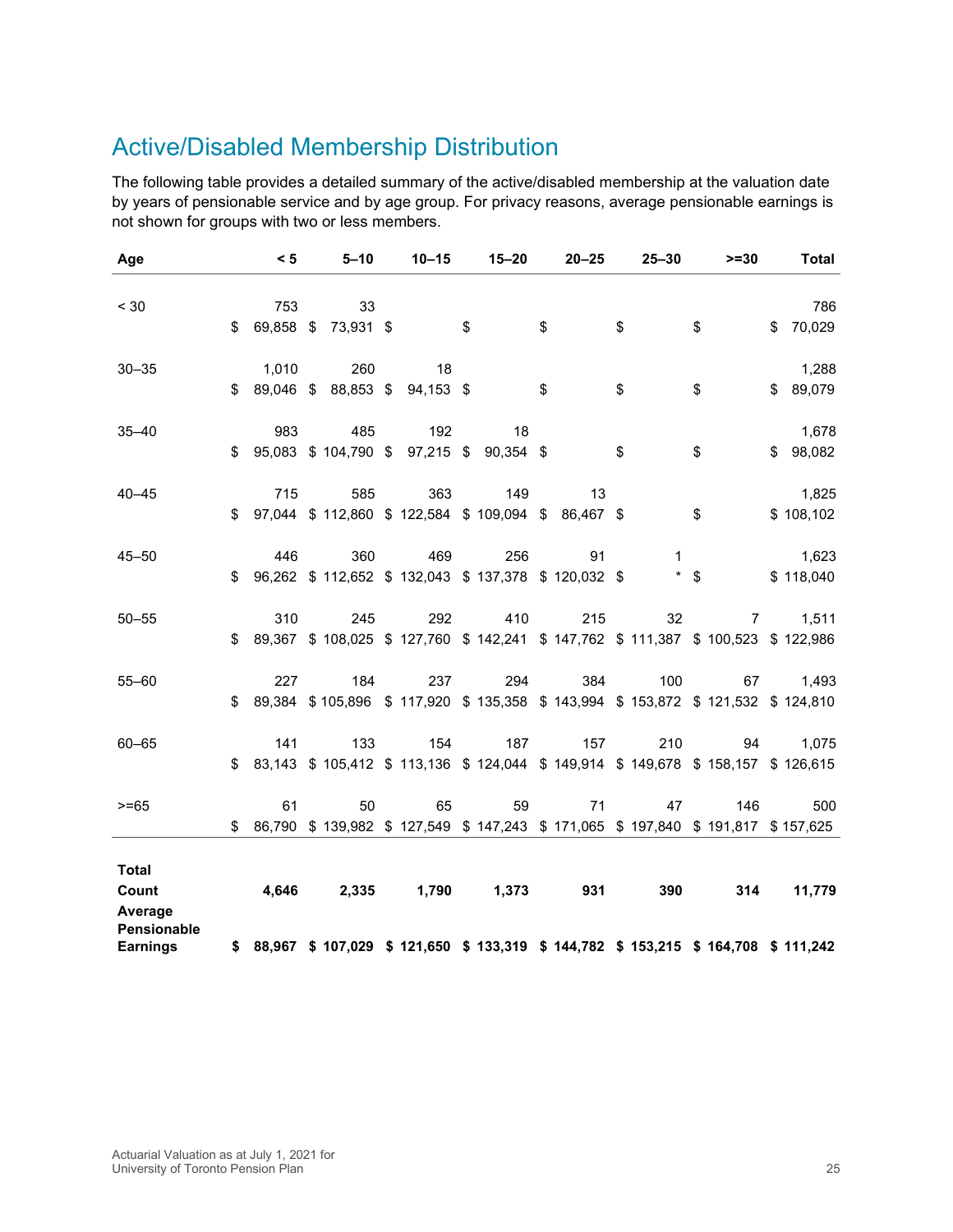## Retired/Deferred Vested Membership Distribution

The following table provides a detailed summary of the retired and deferred vested membership at the valuation date by age group. For privacy reasons, average pensions are not shown for groups with two or less members.

|                       |                                         | <b>Retirees and</b><br><b>Spouses</b> |                      | <b>Deferred Vested</b> |                |
|-----------------------|-----------------------------------------|---------------------------------------|----------------------|------------------------|----------------|
| Age                   |                                         |                                       | <b>Beneficiaries</b> |                        | <b>Members</b> |
|                       |                                         |                                       |                      |                        |                |
| < 50                  | Count                                   |                                       | 9                    |                        | 1,427          |
|                       | Average Monthly Lifetime Pension        | \$                                    | 2,167                | \$                     | 420            |
| $50 - 55$             | Count                                   |                                       | 6                    |                        | 592            |
|                       | Average Monthly Lifetime Pension        | \$                                    | 2,164                | \$                     | 715            |
| $55 - 60$             | Count                                   |                                       | 54                   |                        | 640            |
|                       | Average Monthly Lifetime Pension        | \$                                    | 1,779                | \$                     | 748            |
| $60 - 65$             | Count                                   |                                       | 414                  |                        | 460            |
|                       | Average Monthly Lifetime Pension        | \$                                    | 2,882                | \$                     | 756            |
| $65^{1} - 70$         | Count                                   |                                       | 1,134                |                        | 390            |
|                       | Average Monthly Lifetime Pension        | \$                                    | 2,739                | \$                     | 530            |
| $70 - 75$             | Count                                   |                                       | 1,451                |                        |                |
|                       | Average Monthly Lifetime Pension        | \$                                    | 3,237                | \$                     |                |
| $75 - 80$             | Count                                   |                                       | 1,272                |                        |                |
|                       | Average Monthly Lifetime Pension        | \$                                    | 3,813                | \$                     |                |
| $>= 80$               | Count                                   |                                       | 2,267                |                        |                |
|                       | Average Monthly Lifetime Pension        | \$                                    | 2,934                | \$                     |                |
|                       |                                         |                                       |                      |                        |                |
| <b>Total</b><br>Count |                                         |                                       | 6,607                |                        | 3,509          |
|                       | <b>Average Monthly Lifetime Pension</b> | \$                                    | 3,122                | \$                     | 584            |

<span id="page-25-0"></span> $^1$  Includes all deferred vested members over age  $65$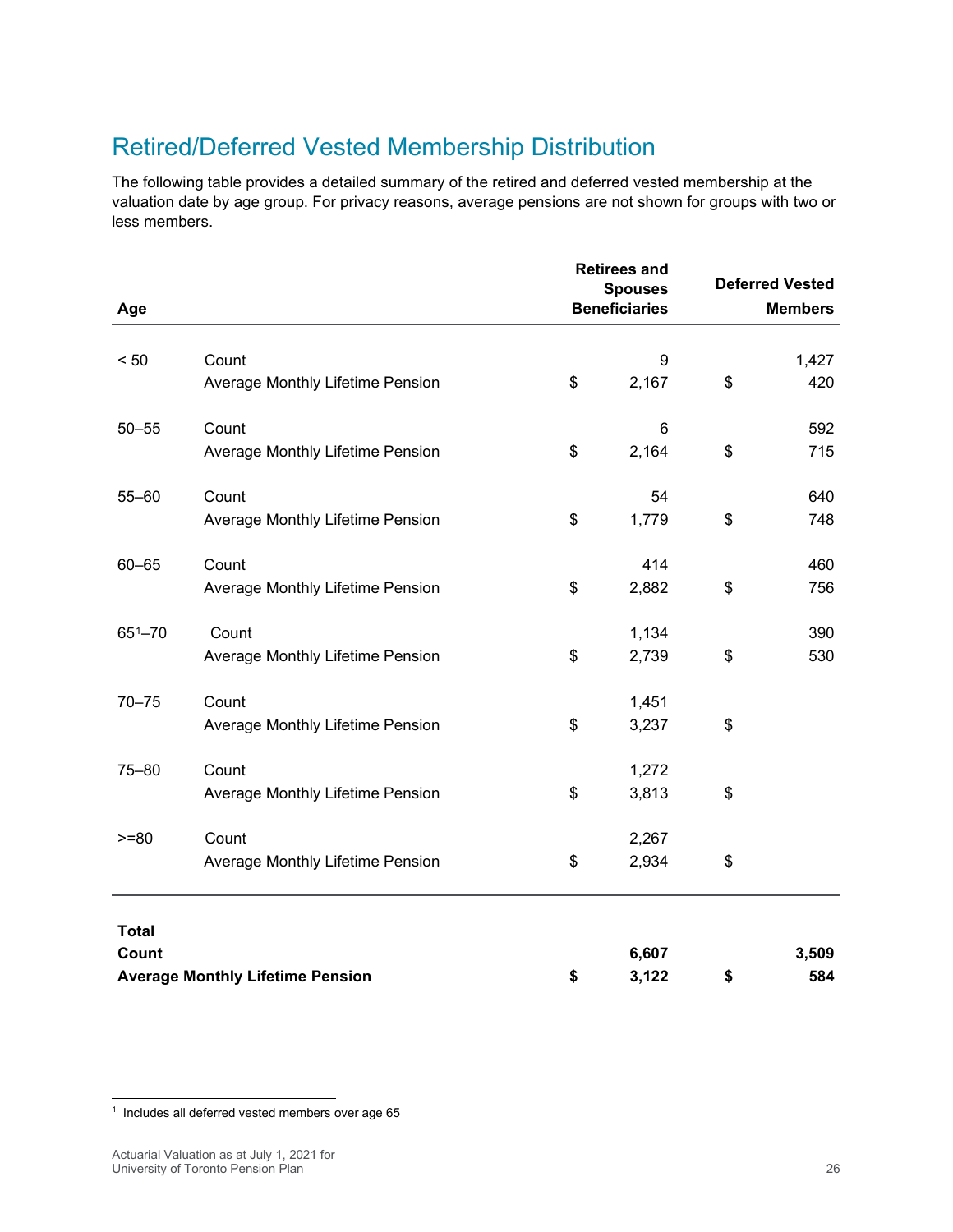# <span id="page-26-0"></span>Appendix C: Going Concern Assumptions and Methods

### Assumptions and Methods

A member's entitlements under a pension plan are generally funded during the period over which service is accrued by the member. The cost of each member's benefits is allocated in some fashion over the member's service. An actuarial valuation provides an assessment of the extent to which allocations relating to periods prior to a valuation date (often referred to as the actuarial liabilities) are covered by the plan's assets.

The going concern valuation provides an assessment of a pension plan on the premise that the plan continues on into the future indefinitely based on assumptions in respect of future events upon which a plan's benefits are contingent and methods that effectively determine the way in which a plan's costs will be allocated over the members' service. The true cost of a plan, however, will emerge only as experience develops, investment earnings are received, and benefit payments are made.

This appendix summarizes the going concern assumptions and methods that have been used for the going concern valuation of the Plan at the valuation date. The going concern assumptions and methods have been chosen to reflect our understanding of the Plan's funding objectives with due respect to accepted actuarial practice and regulatory constraints. For purposes of this valuation, the going concern methods and assumptions were reviewed and changes as indicated were made.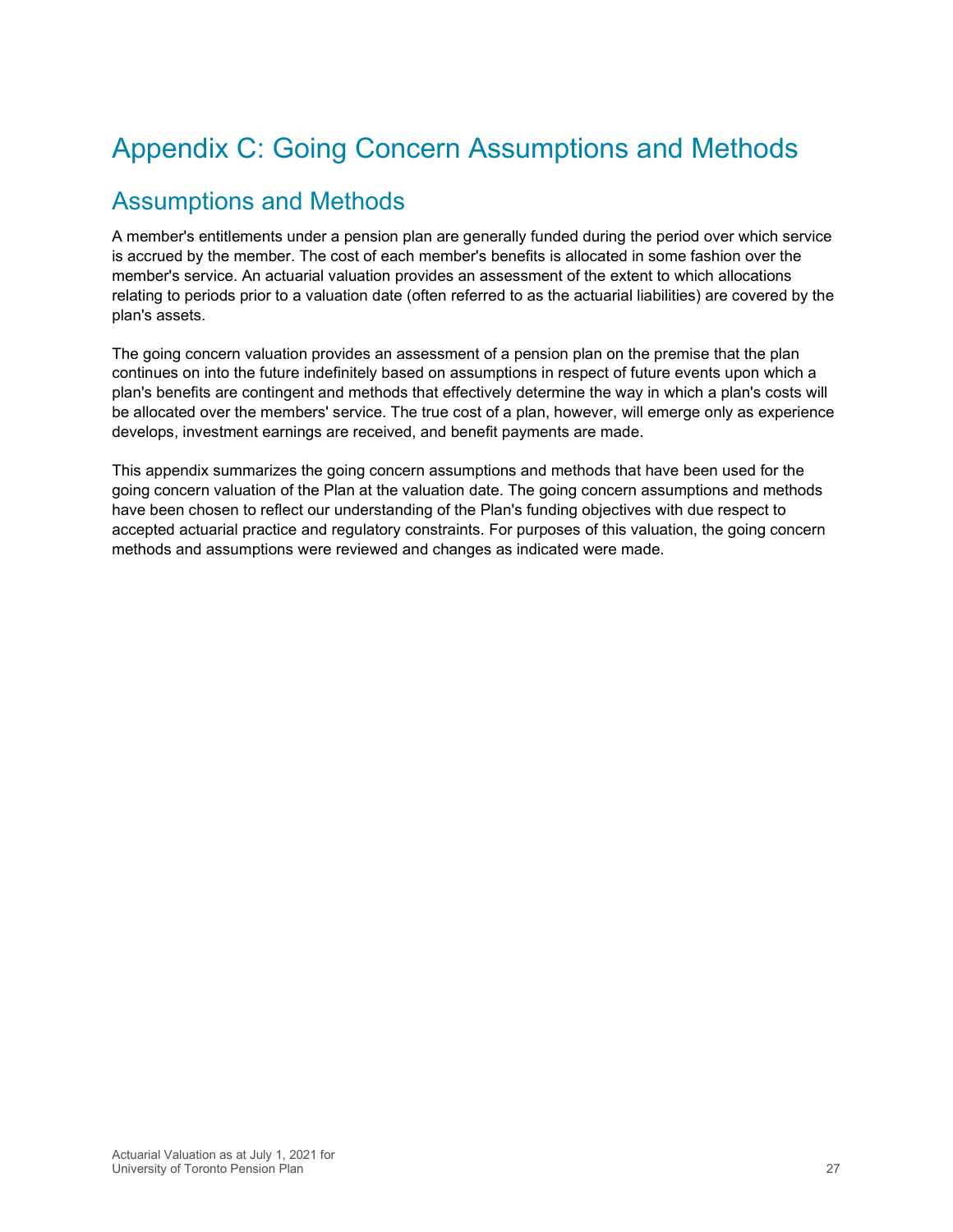| The actuarial assumptions and methods used in the current and previous valuations are summarized |
|--------------------------------------------------------------------------------------------------|
| below and described on the following pages.                                                      |

|                                          | <b>July 1, 2021</b>                                | <b>July 1, 2020</b>                              |
|------------------------------------------|----------------------------------------------------|--------------------------------------------------|
|                                          |                                                    |                                                  |
| <b>Economic Assumptions</b>              |                                                    |                                                  |
| Discount rate                            | 5.60% per year                                     | 5.35% per year                                   |
| Inflation rate                           | 2.00% per year                                     | 1.75% per year                                   |
| Cost-of-living adjustment                | 1.50% per year                                     | 1.3125% per year                                 |
| Increase in merit and promotion          | 2.00% per year                                     | Same                                             |
| Increases in pensionable earnings        |                                                    |                                                  |
| Active members                           | 4.00% per year                                     | 3.75% per year                                   |
| Disabled and leave of absence<br>members | 2.75% per year                                     | 2.50% per year                                   |
| Increases in CPP maximum salary          | 2.75% per year                                     | 2.50% per year                                   |
| Increases in ITA maximum pension         | \$3,245.56 in 2021;                                | \$3,092.22 in 2020;                              |
| limit                                    | then 2.75% per year                                | then 2.50% per year                              |
| Interest on member contributions         | 2.50% per year                                     | 1.75% per year                                   |
|                                          |                                                    |                                                  |
| Passive investment expenses              | 0.05% per year                                     | Same                                             |
| Non-investment expenses                  | 0.07% per year                                     | Same                                             |
| Provision for adverse deviations         | 15.50% of non-indexed<br>liabilities (closed plan) | 10.49% of non-indexed<br>liabilities (open plan) |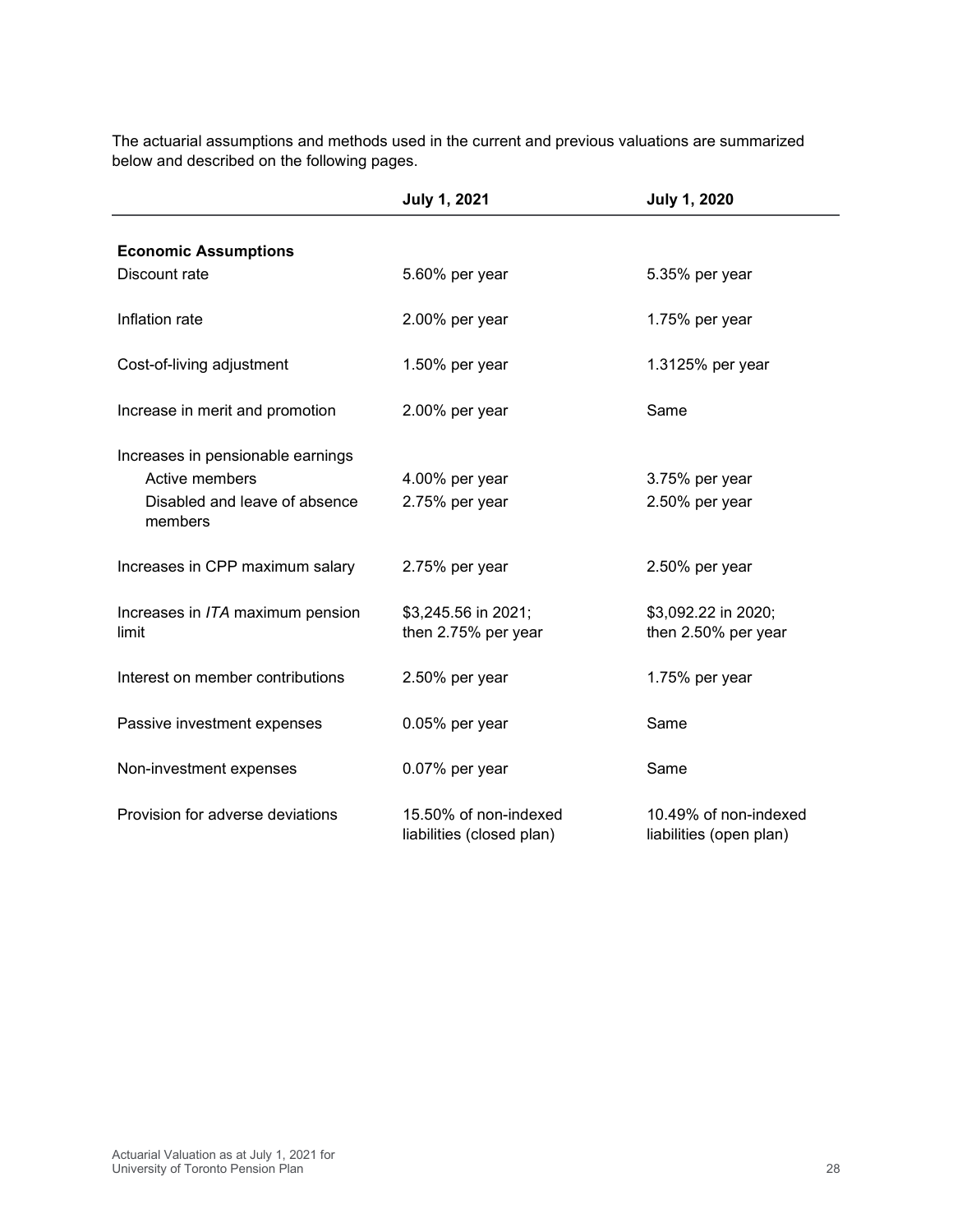| <b>Demographic Assumptions</b>                                                                      |                                                                                                                                                                 |                             |
|-----------------------------------------------------------------------------------------------------|-----------------------------------------------------------------------------------------------------------------------------------------------------------------|-----------------------------|
| Mortality table                                                                                     | 95% of 2014 Canadian Public Sector<br>Pensioners' Mortality Table with<br>mortality improvement scale<br>MI-2017 <sup>1</sup> from 2014<br>(sex-distinct rates) | Same                        |
| <b>Retirement rates</b>                                                                             |                                                                                                                                                                 | Same                        |
| <b>Academic Staff and Librarians</b>                                                                | Variable by age<br>(Table A following), but no earlier<br>than one year after valuation date,<br>subject to early retirement provisions                         |                             |
| Administrative staff, unionized<br>administrative staff, unionized staff<br>and research associates | Age 63, subject to early retirement<br>provisions                                                                                                               |                             |
| <b>Termination rates</b>                                                                            | Variable by age<br>(Table B following)                                                                                                                          | Same                        |
| Disability rates                                                                                    | None                                                                                                                                                            | Same                        |
| Proportion married                                                                                  |                                                                                                                                                                 |                             |
| Non-retired proportion with spouse                                                                  | 85% for male members and 70% for<br>female members                                                                                                              | Same                        |
| Non-retired spousal age differential                                                                | Male members with spouse four<br>year younger and female members<br>with spouse two years older                                                                 | Same                        |
| <b>Retired members</b>                                                                              | Actual marital status and ages are<br>used                                                                                                                      | Same                        |
| Termination option election                                                                         |                                                                                                                                                                 |                             |
| Lump sum                                                                                            | 40%                                                                                                                                                             | Same                        |
| Lump sum interest rate                                                                              | 1.97% per year <sup>2</sup>                                                                                                                                     | 1.67% per year <sup>2</sup> |
| <b>Methods</b>                                                                                      |                                                                                                                                                                 |                             |
| Actuarial cost method                                                                               | Projected unit credit                                                                                                                                           | Same                        |
| Asset valuation method                                                                              | Market value of assets adjusted to<br>reflect contributions, benefit<br>payments, transfers and<br>fees/expenses in transit as of the<br>valuation date         | Same                        |

<span id="page-28-1"></span><span id="page-28-0"></span> $1$  No preretirement mortality was applied

<span id="page-28-2"></span><sup>2</sup> Net of cost-of-living adjustment.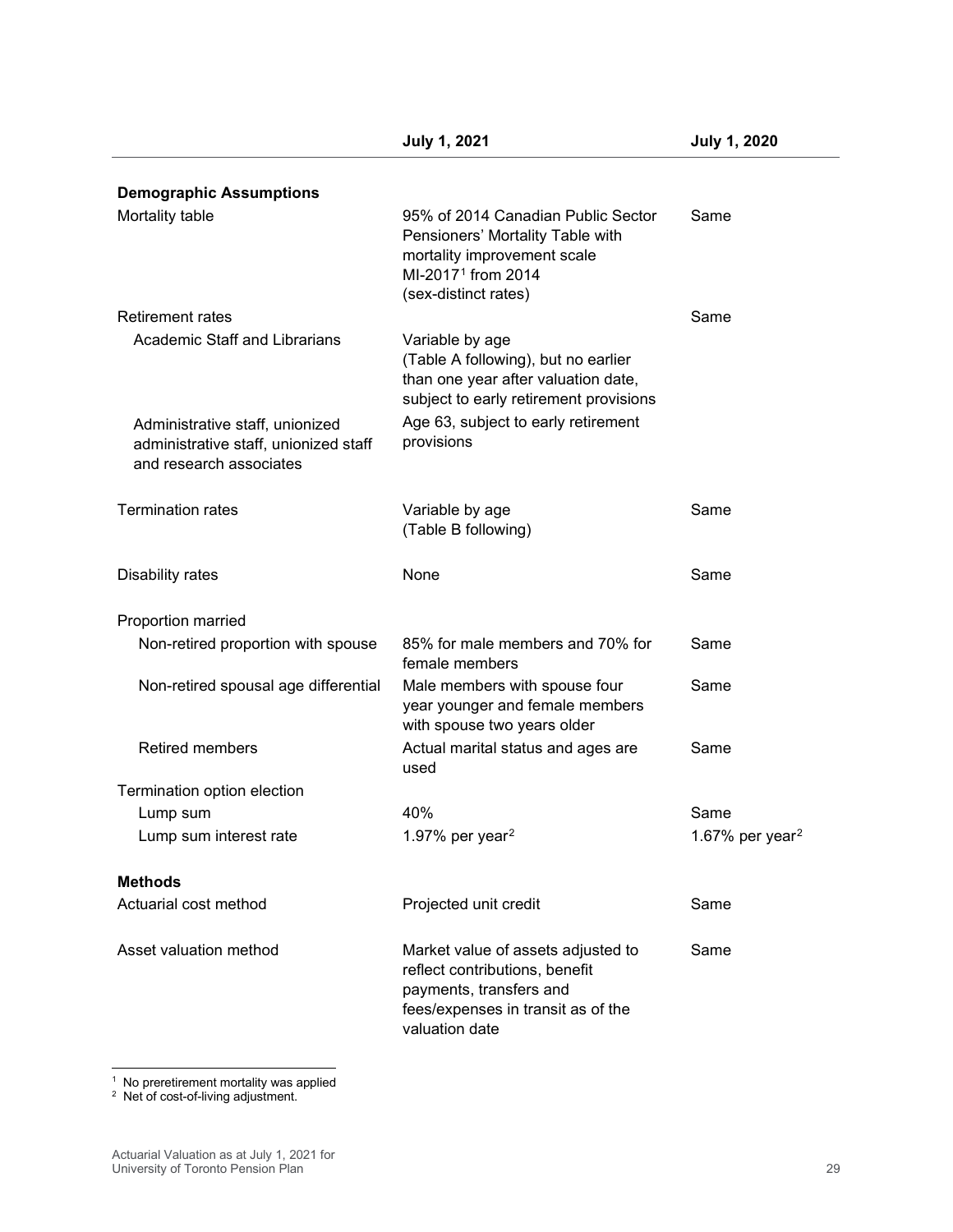### Table A—Retirement Rates

| Age | 10 or More Years of<br><b>Pensionable Service</b> | Less Than 10 Years of<br><b>Pensionable Service</b> |
|-----|---------------------------------------------------|-----------------------------------------------------|
|     |                                                   |                                                     |
| 60  | 5%1                                               |                                                     |
| 61  | 5%                                                |                                                     |
| 62  | 5%                                                |                                                     |
| 63  | 5%                                                |                                                     |
| 64  | 5%                                                |                                                     |
| 65  | 30%                                               | 30%                                                 |
| 66  | 30%                                               | 30%                                                 |
| 67  | 30%                                               | 30%                                                 |
| 68  | 30%                                               | 30%                                                 |
| 69  | 50%                                               | 50%                                                 |
| 70  | 50%                                               | 50%                                                 |
| 71  | 100%                                              | 100%                                                |

Sample age based retirement rates are in accordance with the following table:

<span id="page-29-0"></span><sup>&</sup>lt;sup>1</sup> Applies at age 60 or, if later, first age at which member is eligible for an unreduced pension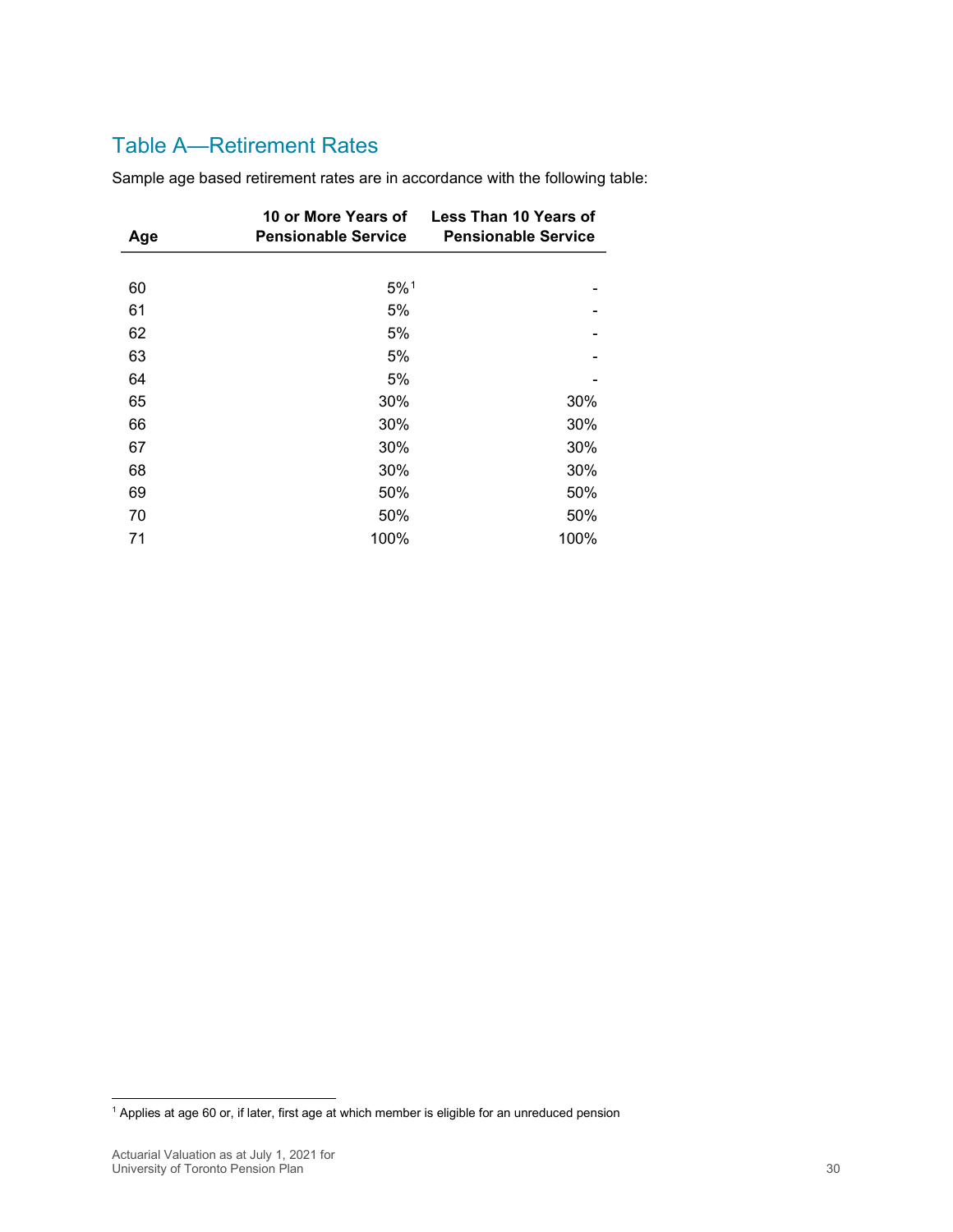### Table B—Termination Rates

Sample rates used in this valuation are shown as rates per 1000 lives in the following table:

| <b>Present Age</b> | <b>Rates</b> | <b>Present Age</b> | <b>Rates</b>            |
|--------------------|--------------|--------------------|-------------------------|
|                    |              |                    |                         |
| 20                 | 100          | 45                 | 17                      |
| 21                 | 100          | 46                 | 16                      |
| 22                 | 100          | 47                 | 15                      |
| 23                 | 100          | 48                 | 14                      |
| 24                 | 100          | 49                 | 13                      |
| 25                 | 100          | 50                 | 12                      |
| 26                 | 90           | 51                 | 11                      |
| 27                 | 80           | 52                 | $10\,$                  |
| 28                 | 71           | 53                 | $\boldsymbol{9}$        |
| 29                 | 63           | 54                 | $\bf 8$                 |
|                    |              |                    |                         |
| 30                 | 56           | 55                 | $\boldsymbol{7}$        |
| 31                 | 50           | 56                 | $\,6$                   |
| 32                 | 45           | 57                 | $\sqrt{5}$              |
| 33                 | 40           | 58                 | $\overline{\mathbf{4}}$ |
| 34                 | 36           | 59                 | $\mathsf 3$             |
| 35                 | 32           | 60                 | $\sqrt{2}$              |
| 36                 | 30           | 61                 | $\mathbf{1}$            |
| 37                 | 28           | $62+$              | $\pmb{0}$               |
| 38                 | 26           |                    |                         |
| 39                 | 24           |                    |                         |
|                    |              |                    |                         |
| 40                 | 22           |                    |                         |
| 41                 | 21           |                    |                         |
| 42                 | 20           |                    |                         |
| 43                 | 19           |                    |                         |
| 44                 | 18           |                    |                         |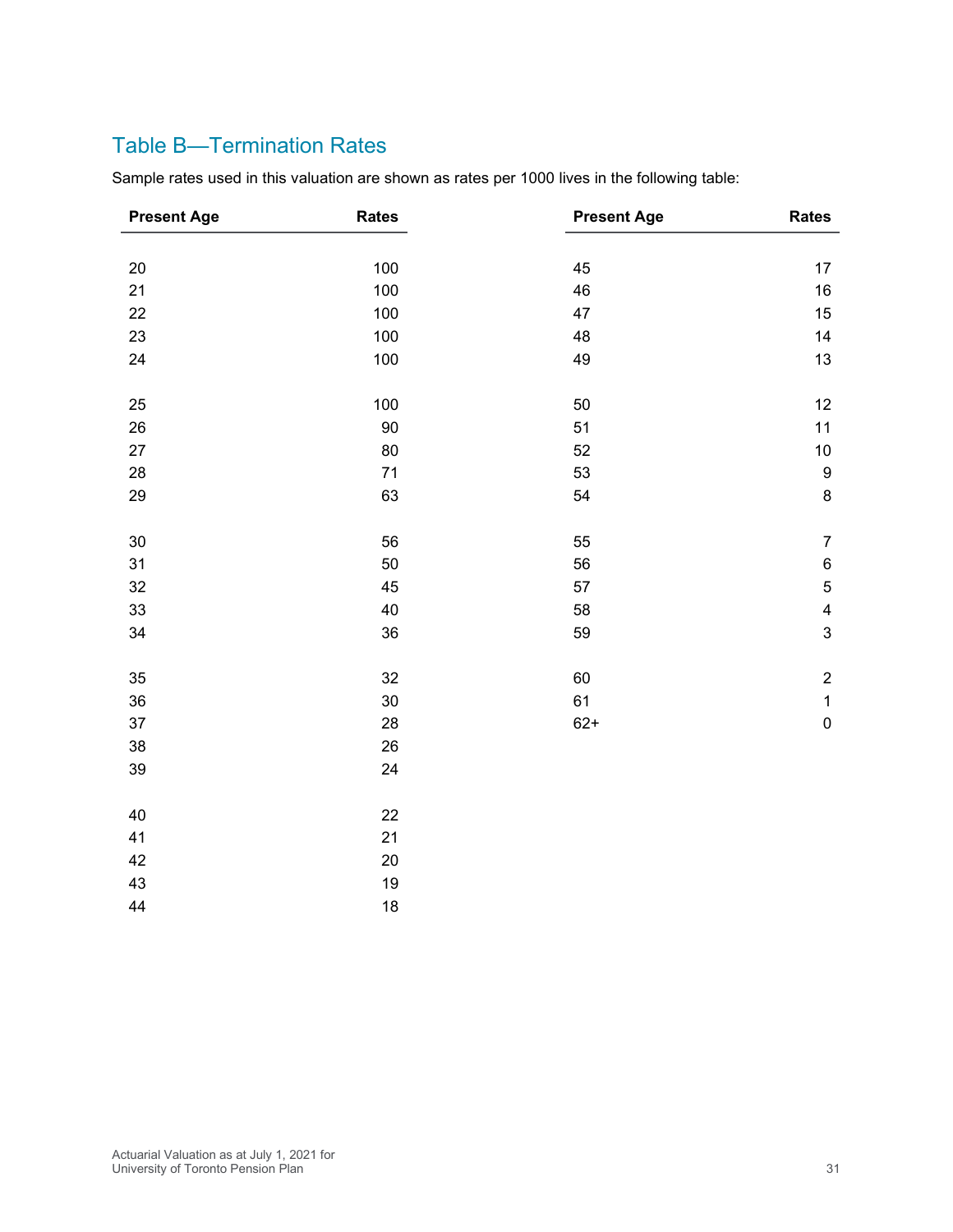## Justification of Actuarial Assumptions and Methods

### Economic Assumptions

#### Discount Rate

The overall expected return was developed using best-estimate returns for each major asset class in which the pension fund is invested. A Monte Carlo simulation is performed over 30 years where the portfolio returns are projected assuming annual rebalancing. The results are used to develop an overall best-estimate rate of return for the entire pension fund. Gains from rebalancing and diversification are implicit to this return.

The overall expected return has been established based on the University's investment policy and its funding policy (whether formal or informal) and objectives. There may be some barriers to achieving this return such as inflation higher than expected, asset returns lower than expected, and assets and liabilities that are mismatched.

The following table lays out the adjustments that have been made to the overall expected rate of return in order to arrive at our going concern discount rate assumption:

#### **Development of Discount Rate**

| Overall expected return                     |     |            |           | 5.72%      |
|---------------------------------------------|-----|------------|-----------|------------|
| Non-investment expenses                     |     |            |           | (0.07)%    |
| Investment expenses                         |     |            |           |            |
| Passive                                     | (1) | $(0.05)$ % |           |            |
| Actively managed                            | (2) | 0.00%      |           |            |
|                                             |     |            | $(1)+(2)$ | $(0.05)\%$ |
| Additional returns due to active management |     |            |           | $0.00\%$   |
| <b>Discount Rate</b>                        |     |            |           | 5.60%      |

#### Increase in Consumer Price Index

The CPI rate assumption reflects our best estimate of future inflation considering current economic and financial market conditions.

#### Merit and Promotion Increases

The assumption for merit and promotion increases includes the effect of progression through the ranks/grid steps/merit and promotion, reflecting Plan experience and University input.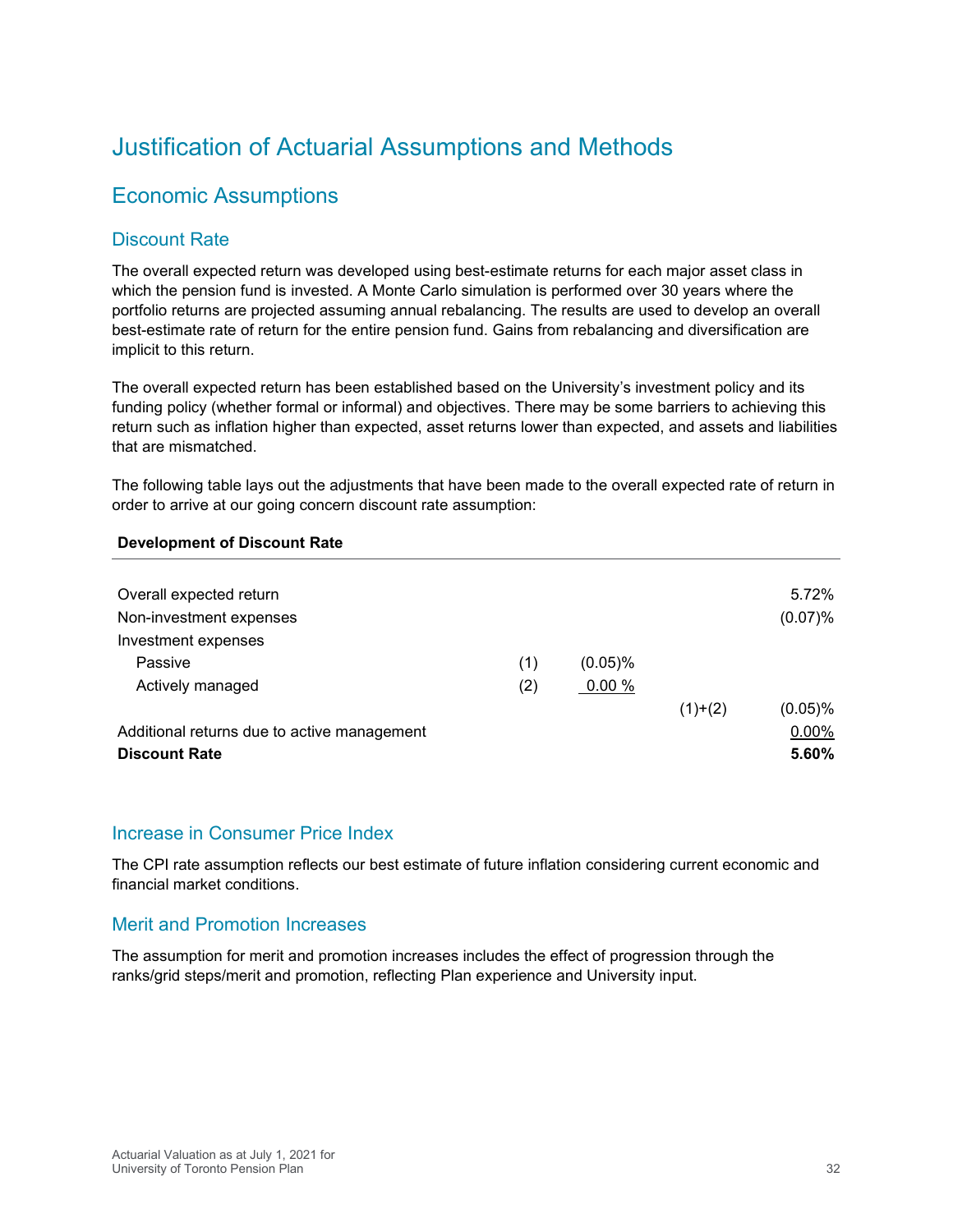#### Increases in Pensionable Earnings

The assumption for increases in pensionable earnings for active members reflects the assumed rate of inflation, plus allowances for the effect of merit and promotion increases.

The assumption for increases in pensionable earnings for disabled members and members on leave of absence reflects the assumed rate of inflation plus the real wage increase assumption.

#### Increases in CPP Maximum Salary

As the benefits paid to a member from the Plan are dependent on the future CPP Maximum Salary, it is necessary to make an assumption regarding the future increases in the CPP Maximum Salary.

The assumed increase in the CPP Maximum Salary reflects the assumed rate of inflation plus the productivity increase assumption.

#### Increases in the Maximum Pension Limit

Pensions are limited to the maximum limits under the *Income Tax Act*. The *Income Tax Act* specifies both a dollar limit, and in addition pensions cannot exceed 2.00% of indexed highest average compensation per year of credited service. The assumed increase in the dollar limit reflects the assumed rate of inflation plus the productivity increase assumption.

#### Interest on Member Contributions

Interest is credited on member contributions with the rate credited by chartered banks on five-year personal fixed term deposits. The assumption for interest on member contributions reflects our long term expectation for these rates.

#### **Expenses**

Since the discount rate has been established net of investment and administration expenses, no explicit assumption is required expenses.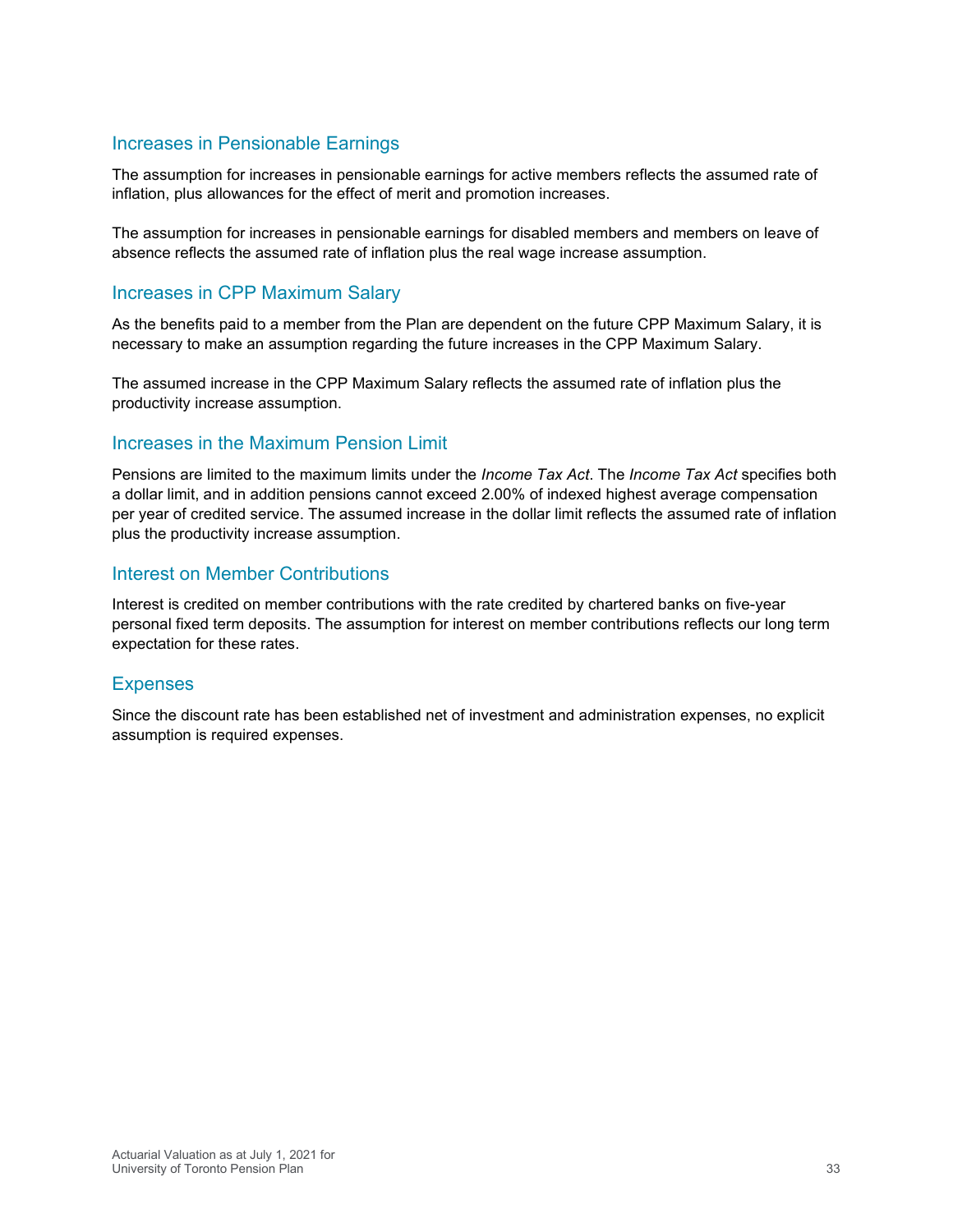#### Provision for Adverse Deviations

For the purpose of this valuation, the PfAD is established based on the target asset allocation for each category of investments set out in the Plan's Statement of Investment Policies and Procedures in effect at the date of this report.

| <b>Asset Mix Component</b>                                              | <b>Investment</b><br><b>Categorization under</b><br><b>Regulation 76 (12)</b> | <b>Categorization under</b><br>Regulation 11.2 $(8)^1$ | <b>Target Asset</b><br>Allocation(%) |
|-------------------------------------------------------------------------|-------------------------------------------------------------------------------|--------------------------------------------------------|--------------------------------------|
|                                                                         |                                                                               |                                                        |                                      |
| Cash and short term                                                     | 4                                                                             | Fixed Income ("L")                                     | $(12.5)\%$                           |
| Fixed-income                                                            | 15                                                                            | Fixed Income ("L")                                     | 30.0%                                |
| Canadian equities                                                       | 13                                                                            | Non-Fixed Income                                       | 10.0%                                |
| U.S. equities                                                           | 14                                                                            | Non-Fixed Income                                       | $0.0\%$                              |
| International equities                                                  | 14                                                                            | Non-Fixed Income                                       | 45.0%                                |
| Real estate                                                             |                                                                               | Alternative Investment ("M")                           | 27.5%                                |
|                                                                         |                                                                               |                                                        | 100.0%                               |
| Fixed income ("L")                                                      |                                                                               |                                                        | 17.5%                                |
| Alternative Investment ("M")                                            |                                                                               |                                                        | 27.5%                                |
| (a) Percentage of fixed income for PfAD $["L" + 50% * "M"]$             | 31.25%                                                                        |                                                        |                                      |
| (b) Percentage of non-fixed income for PfAD [100%-(a)]                  | 68.75%                                                                        |                                                        |                                      |
| (c) Asset mix component (see table below for Closed Plans) <sup>2</sup> |                                                                               |                                                        | 10.5%                                |

|       | <b>PfAD for Open Plans</b>   |
|-------|------------------------------|
|       |                              |
| $0\%$ | $0\%$                        |
| 2%    | 1%                           |
| 4%    | 2%                           |
| 5%    | 3%                           |
| 7%    | 4%                           |
| 11%   | 6%                           |
| 15%   | 8%                           |
| 23%   | 12%                          |
|       | <b>PfAD for Closed Plans</b> |

<span id="page-33-0"></span><sup>&</sup>lt;sup>1</sup> The fixed income investments satisfy the minimum credit rating requirements prescribed by the Regulation

<span id="page-33-1"></span><sup>&</sup>lt;sup>2</sup> Based on linear interpolation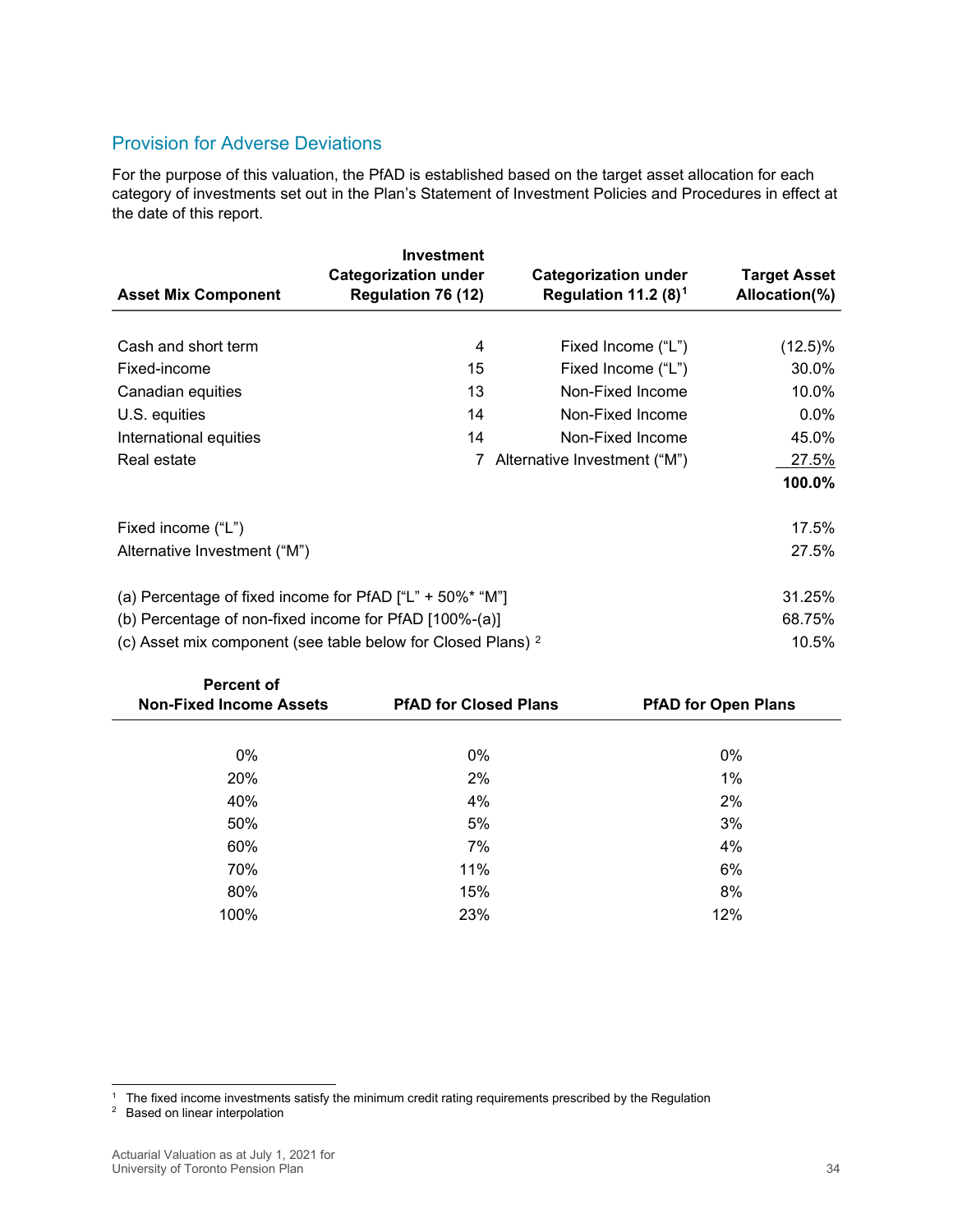#### **Benchmark Discount Rate (BDR)**

| (d) V39056 rate at the valuation date        | 1.84% |
|----------------------------------------------|-------|
| (e) BDR $[(d)+1.5\%*(a)+5.0\%*(b)+0.5\%]$    | 6.25% |
| (f) Best estimate discount rate <sup>1</sup> | 5.72% |
| (g) Plan duration                            | 15.06 |
|                                              |       |

#### **PfAD is Determined as Follows:**

| Fixed component (open 4% or closed 5%)     | 5.00%     |
|--------------------------------------------|-----------|
| Asset mix component                        | 10.50%    |
| BDR component [Max [0, $(g)^*((f)-(e))$ ]] | $0.00\%$  |
| <b>Total</b>                               | $15.50\%$ |

<span id="page-34-0"></span><sup>1</sup> Gross of non-investment expenses and passive investment management fees.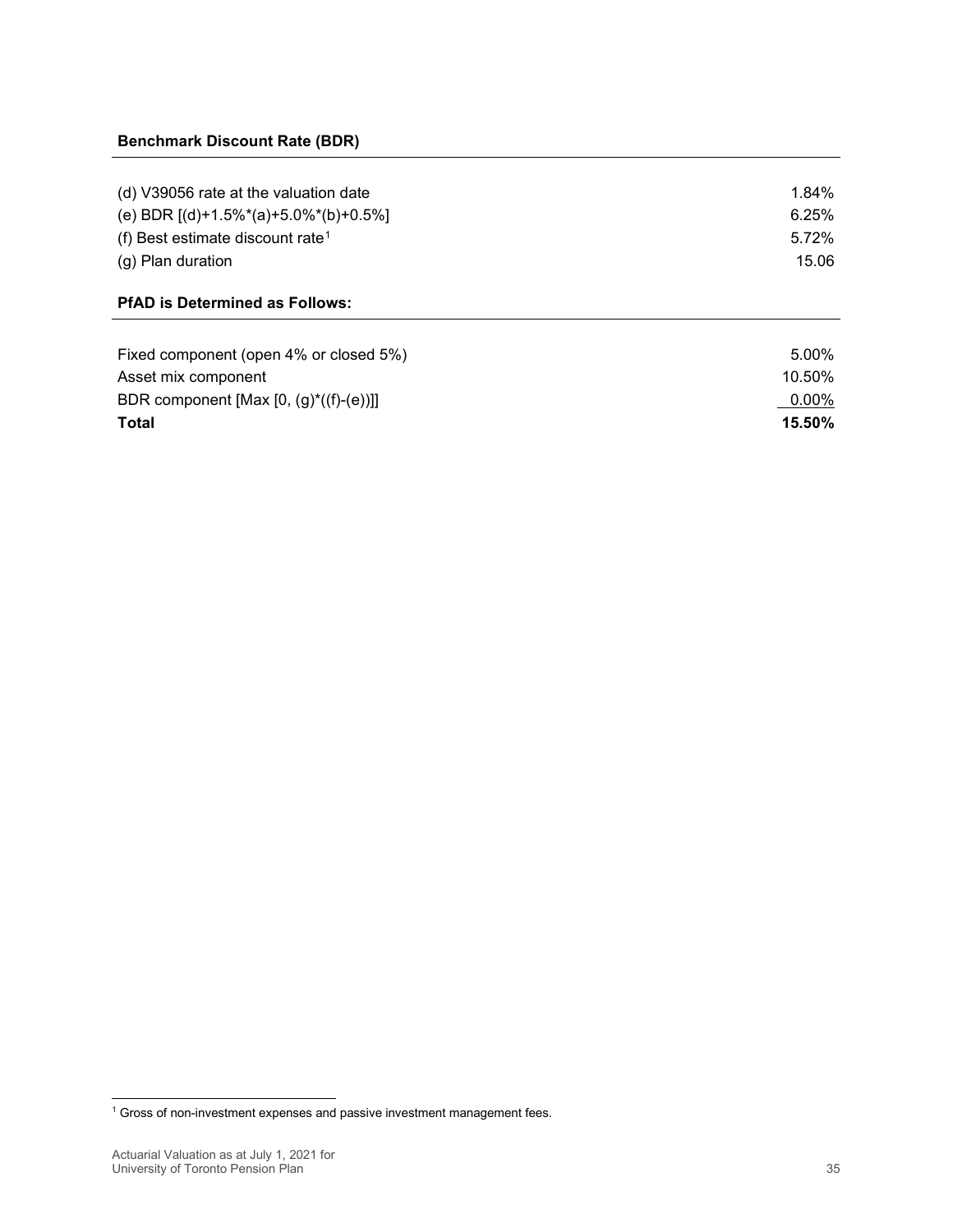### Demographic Assumptions

#### **Mortality**

During 2014, the CIA completed a study of Canadian pensioner mortality levels and trends. The 2014 study published mortality rates split by sector and included Public, Private and Combined tables, as well as possible pension size adjustment factors. In 2017, a new mortality improvement scale (MI-2017) was developed and published by CIA to account for broader mortality improvements for the Canadian population. The continued use of this mortality table and projection scale are considered reasonable.

To address the specifics of the Plan demographics and experience, we have modified the mortality assumptions used on the going concern basis and are now using the following table: 95% of the 2014 Canadian Public Sector Pensioners' Mortality with mortality improvement scale MI-2017 from 2014. The use of this base table is supported by recent experience of the Plan's pensioner and mortality data.

#### Retirement

For Academic staff/Librarians, retirement rates from age 60 (earliest unreduced retirement age) to age 71 (to reflect the elimination of mandatory retirement) are used. For all other staff groups, a single point retirement age of age 63 is used to reflect the various unreduced early retirement provisions available at age 60 or later (with minimum requirements for pensionable service or age-plus-continuous service points). We monitor actual experience against this assumption at each valuation and consider this retirement age to be appropriate.

#### Termination of Employment

The rates of termination of employment before retirement represent a best estimate of termination rates for a Plan of the size and workforce characteristics of this Plan. The termination assumption does not have as significant an impact on the valuation as in some other plans because of indexing in the deferral period. The experience gains and losses attributable to this assumption have been relatively small. Therefore, we continue to find this Table appropriate.

#### Option Elections on Termination

We have assumed that a portion of members will elect a deferred annuity, while others will elect a commuted value transfer or cash on termination. In recognition of the lower prevailing discount rates and to determine commuted values, we have employed a different discount rate basis used to calculate termination benefits for those that elect a lump-sum transfer value.

#### **Disability**

If an active Plan member becomes disabled, contributory service continues to accrue until unreduced pension commencement age, but employee contributions are waived. Since this benefit is substantially the same as the benefit that accrues to an active member, no disability assumption was used. Use of an actual disability assumption in this case would reduce liabilities slightly, so a nil disability incidence assumption represents a small element of conservatism. The disability assumption has very little impact on the valuation results.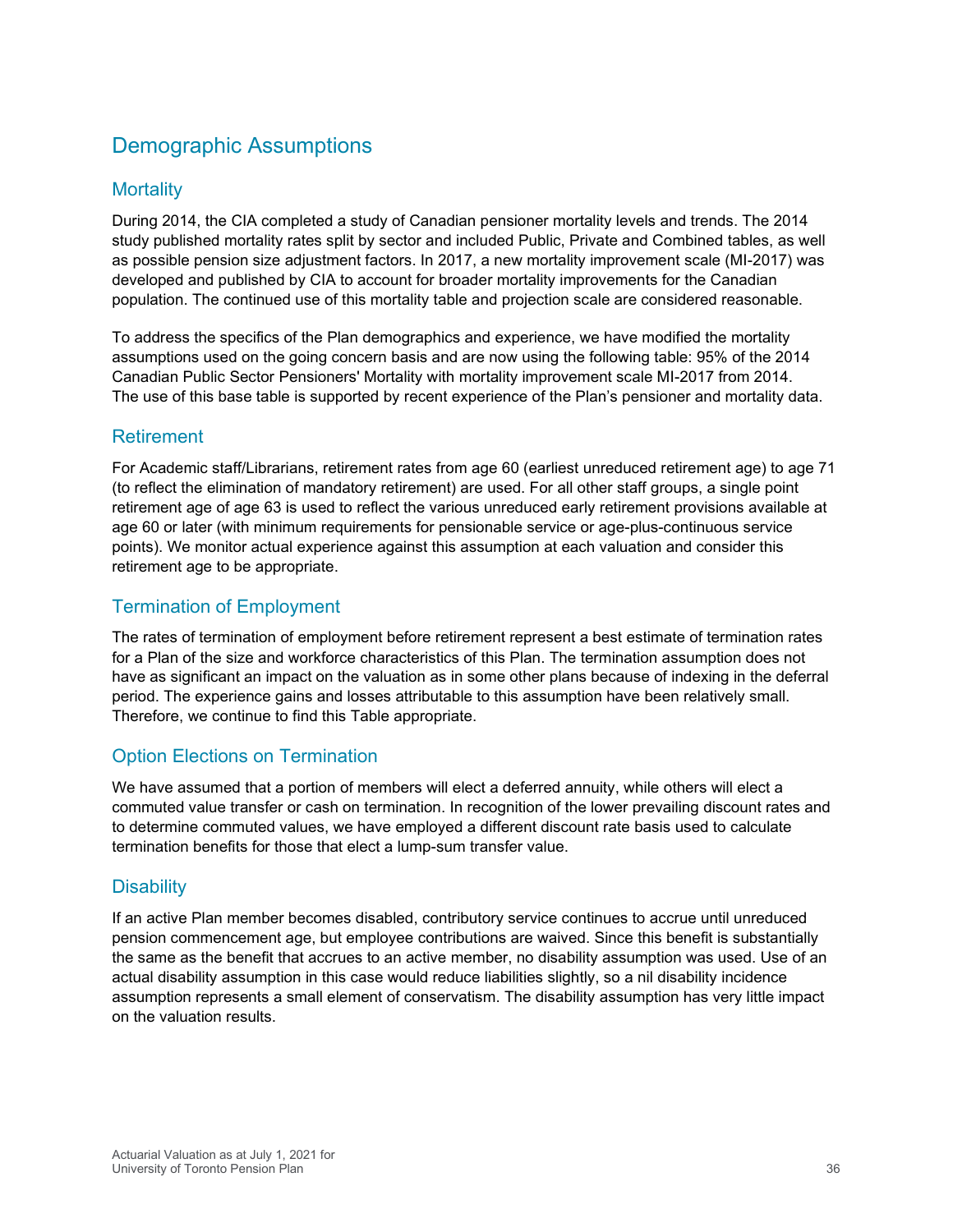#### Proportion of Members with Spouses and Spousal Age Differential

These assumptions are relevant to the valuation of benefits since there is a subsidized joint and survivor benefit available for members with a spouse. The proportion of members who will have a spouse is based on recent plan experience. The spousal age difference was based on observance of actual age differences in the group for members where the spouse age is known.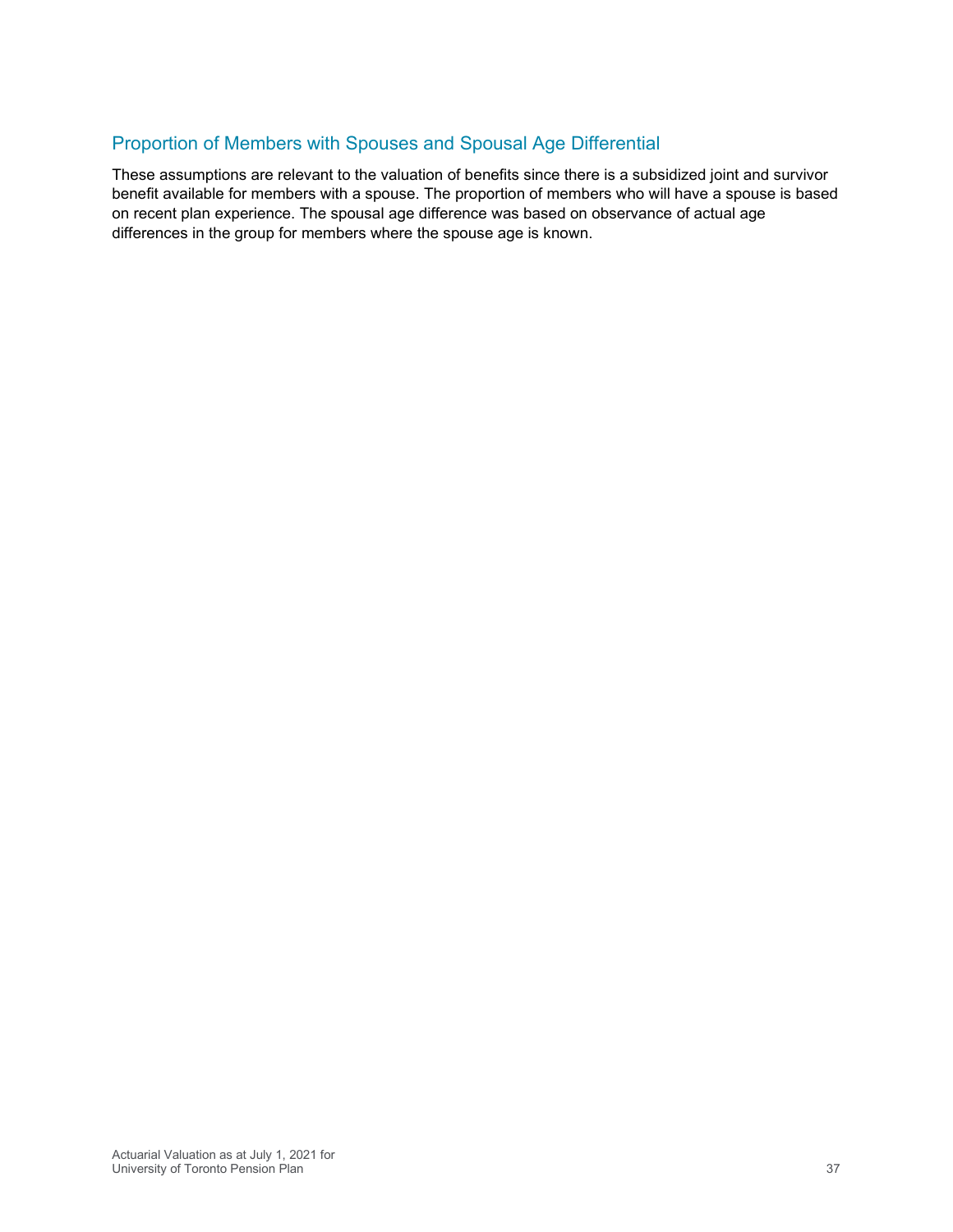### **Other**

#### Actuarial Cost Method

An actuarial cost method is a technique used to allocate in a systematic and consistent manner the expected cost of a pension plan over the years of service during which Plan members earn benefits under the Plan. By funding the cost of a pension plan in an orderly and rational manner, the security of benefits provided under the terms of the Plan in respect of service that has already been rendered is significantly enhanced.

The projected unit credit actuarial cost method has been used for this valuation. Under this method, the actuarial present value of benefits in respect of service prior to the valuation date, but based on pensionable earnings projected to retirement, is compared with the actuarial asset value, revealing either a surplus or an unfunded actuarial liability.

With respect to service after the valuation date, the expected value of benefits for service in the year following the valuation date (i.e., the normal cost) net of any required employee contributions is expressed as a percentage of the expected value of participating payroll for that year. The employer normal cost contributions are determined each year by applying this percentage to the actual participating payroll for the year.

When calculating the actuarial present value of benefits at the valuation date, the present value of all retirement, withdrawal and preretirement death benefits are included. For each member, the retirement, withdrawal and preretirement death benefits for a particular period of service are first projected each year into the future taking into account future vesting, early retirement entitlements and minimum pension/value entitlements. These projected benefits for each future year are then capitalized, multiplied by the probability of the member leaving the Plan in that year and discounted with interest and survivorship to the valuation date. The actuarial present value of benefits for the particular period of service is then determined by summing the present values of these projected benefits.

The pattern of future contributions necessary to pre fund future benefit accruals for any one particular individual will increase gradually as a percentage of their pensionable earnings as the individual approaches retirement. For a stable population (i.e., one where the demographics of the group remain constant from year to year), the normal cost will remain relatively level as a percentage of payroll. The projected unit credit actuarial cost method therefore allocates contributions among different periods in an orderly and rational manner for a stable population group.

In the event of future adverse experience, contributions in addition to the normal cost calculated under the projected unit credit actuarial cost method may be required to ensure that the Plan's assets are adequate to provide the benefits. Conversely, favourable experience may generate surplus which may serve to reduce future contribution requirements.>>

#### Asset Valuation Method

Given the purpose of this valuation, market value, adjusted by in-transit cash flows was used as the actuarial value of assets for this valuation.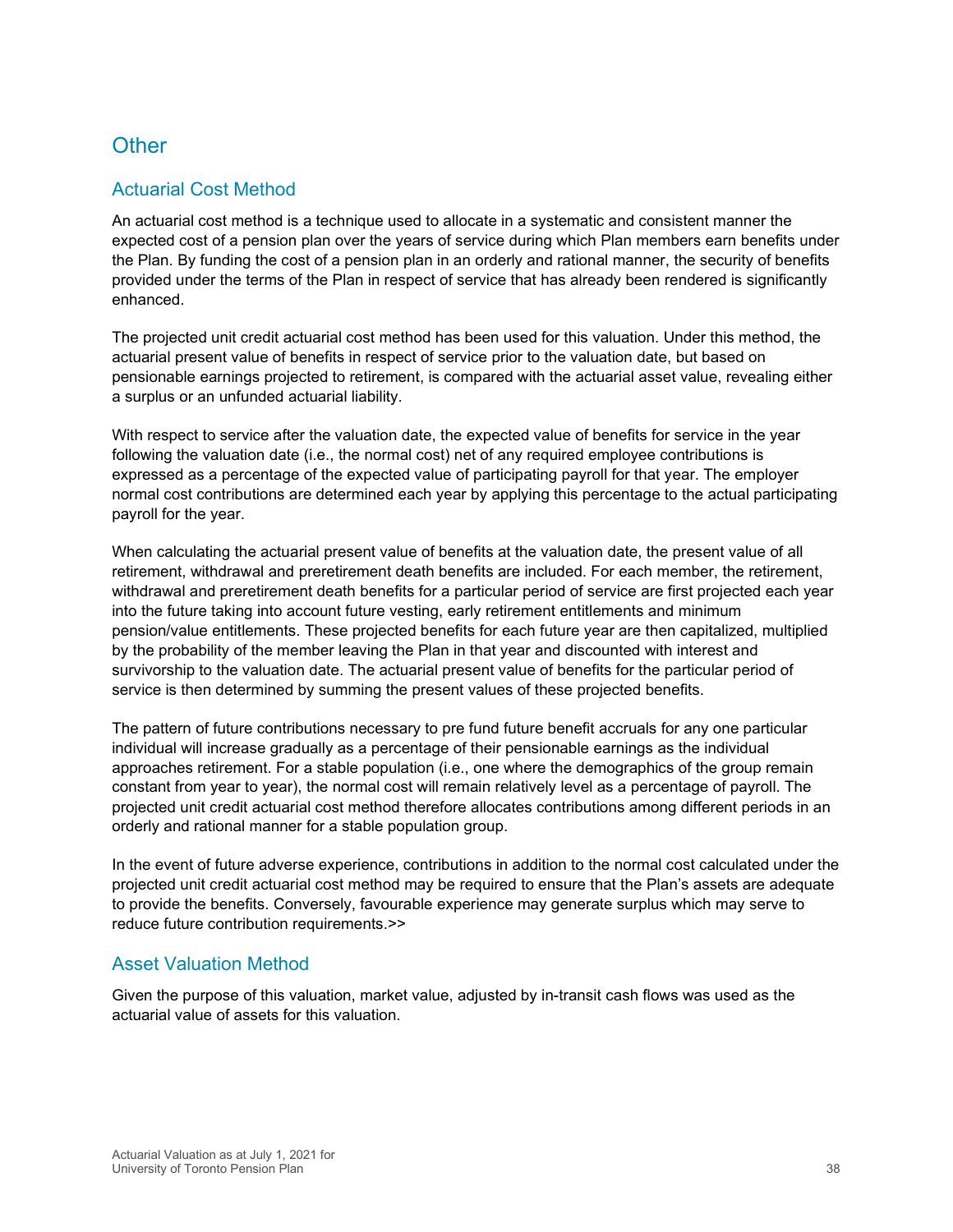# <span id="page-38-0"></span>Appendix D: UPP Transfer Assumptions

This appendix summarizes the specified assumptions and methods used to determine the UPP transfer liabilities, which are set forth in Schedule 1 of the Transfer Agreement.

### Economic Assumptions

| Increase in Consumer Price Index (CPI)            | 2.00% per year                                                                      |
|---------------------------------------------------|-------------------------------------------------------------------------------------|
| Cost-of-Living Adjustments                        | 1.50% per year                                                                      |
| Increase in Year's Maximum Pensionable Earnings   | 2.75% per year $(CPI + 0.75%)$                                                      |
| Increase in <i>Income Tax Act</i> Maximum Pension | 2.75% per year $(CPI + 0.75%)$                                                      |
| Increase in Pensionable Earnings                  | 4.00% per year (CPI + 2.00% <sup>(1)</sup> )<br>(2.00% per year for members on LTD) |
| Discount Rate (Expected Investment Return)        | 5.60% per year (CPI + 3.60%)                                                        |
| Interest Rate on Member Contributions             | 2.50% per year                                                                      |
| Loading for Administrative Expenses               | Implicit in expected investment return                                              |

## Demographic Assumptions

| <b>Retirement Rates</b>                                       | See Table A                                                                                                                            |
|---------------------------------------------------------------|----------------------------------------------------------------------------------------------------------------------------------------|
| <b>Termination Rates</b>                                      | See Table B; 50% elect deferred pension<br>and 50% elect commuted values <sup>(2)</sup>                                                |
| <b>Disability Rates</b>                                       | None assumed                                                                                                                           |
| <b>Mortality Rates</b>                                        | 95% of CPM 2014 Public Mortality Table<br>with Improvement Scale MI-2017 from 2014<br>(no adjustment made based on size of<br>pension) |
| Percentage with Spouse at Pension<br><b>Commencement Date</b> | Male participants: 85% with spouse at<br>retirement four years younger                                                                 |
|                                                               | Female participants: 75% with spouse at<br>retirement two years older                                                                  |

<sup>1</sup> Reflects progression through the ranks, movement through grid steps and merit/promotions.

<span id="page-38-2"></span><span id="page-38-1"></span><sup>2</sup> Commuted values based on an increase in CPI of 2.00% per year and nominal discount rate of 3.50% per year (i.e., assumed long-term real interest rate of 1.50% per year).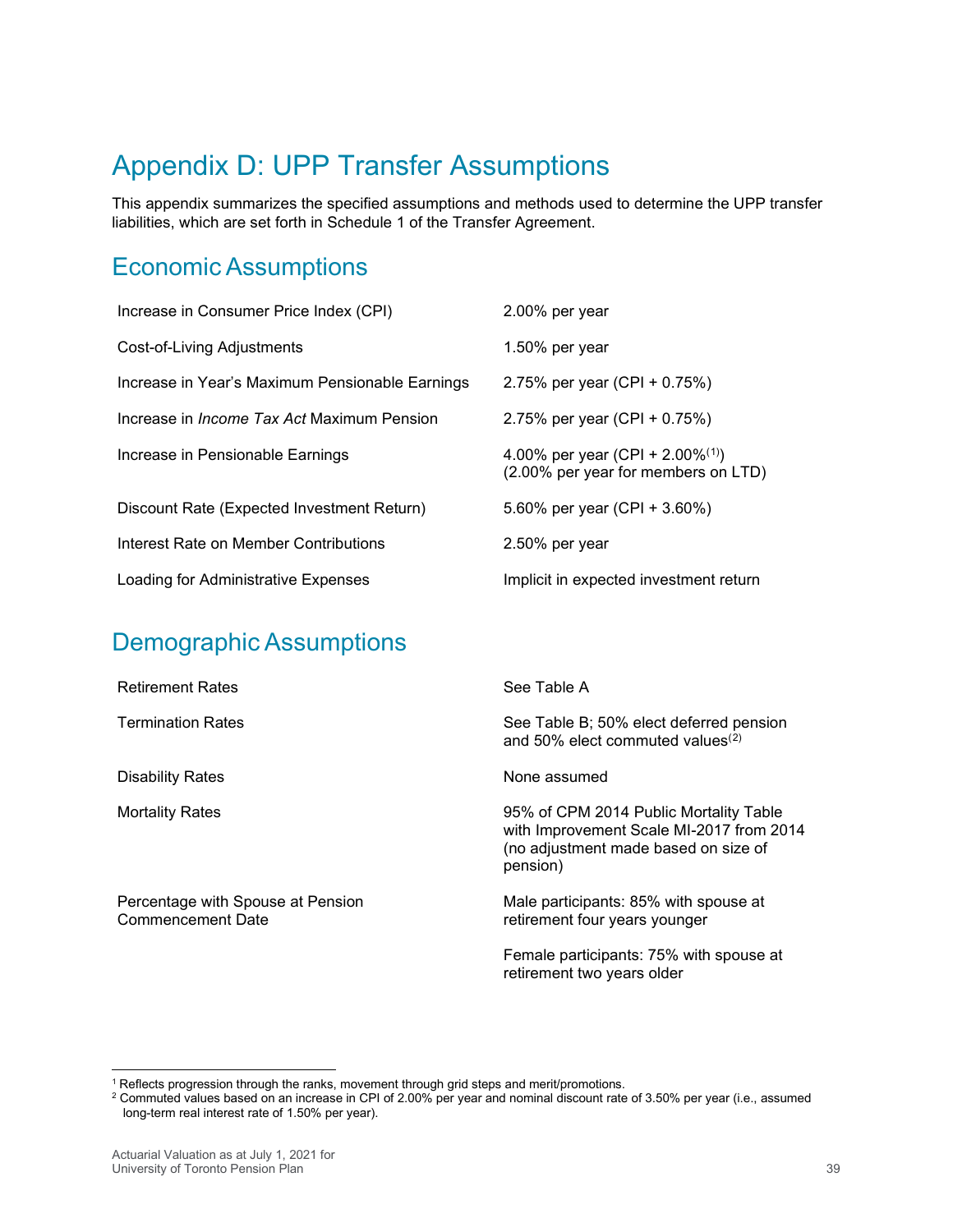### **Methods**

#### Actuarial Cost Method **Projected unit credit cost method** Projected unit credit cost method

## Table A—Retirement Rates

### **Faculty**

- 2% from ages 55 through 59 inclusive
- 5% from ages 60 through 64 inclusive
- **30% from ages 65 through 68 inclusive**
- **50% from ages 69 through 70 inclusive**
- **100% at age 71**
- Additional 5% at age 60 with 80 points

#### **Staff**

- 2% from ages 55 through 59 inclusive
- 7% from ages 60 through 64 inclusive
- 50% from ages 65 through 67 inclusive
- **100% at age 68**
- Additional 15% at age 60 with 80 points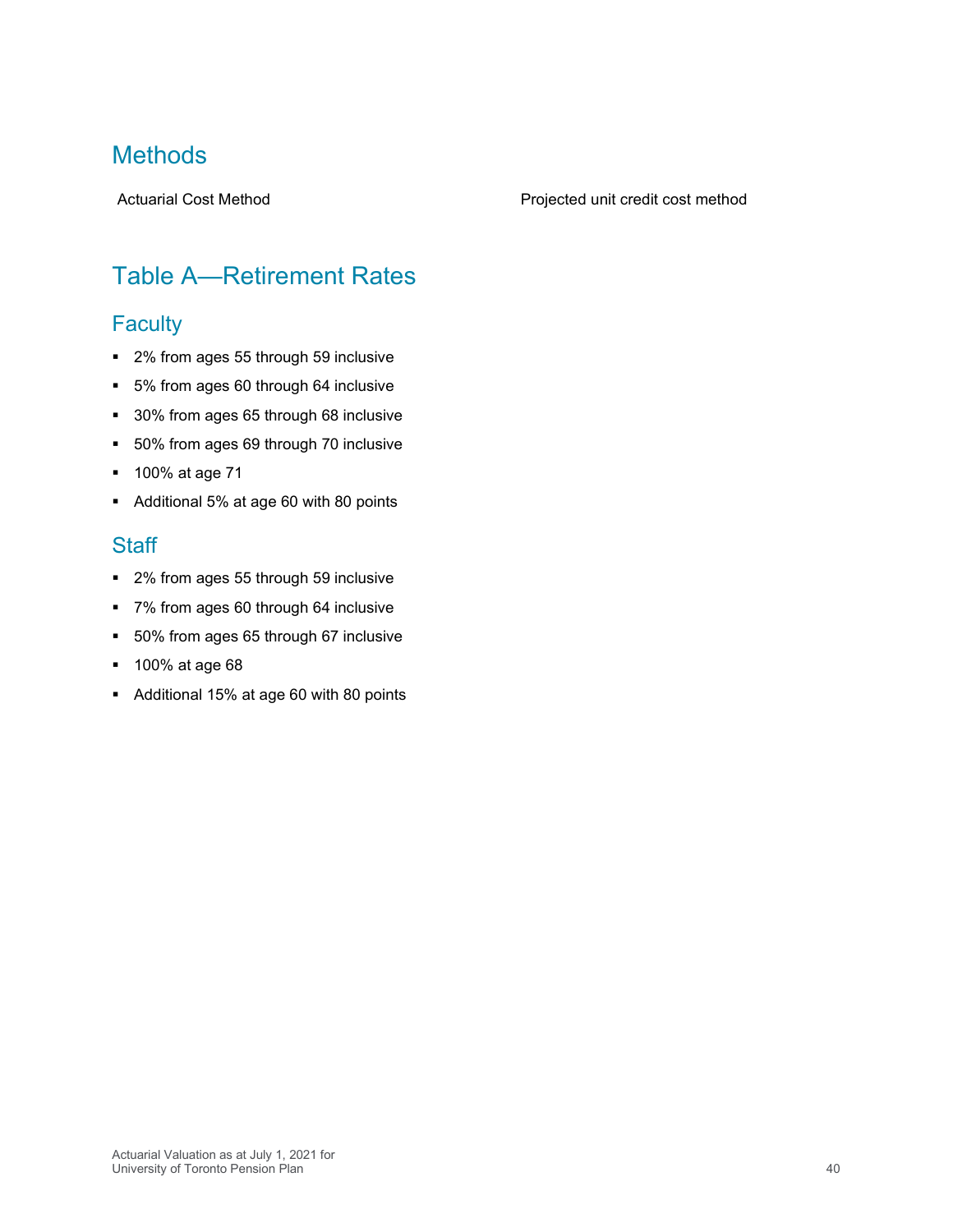| Age    | <b>Rates</b> | Age | <b>Rates</b> |
|--------|--------------|-----|--------------|
| 20     | 150          | 35  | 48           |
| 21     | 150          | 36  | 45           |
| 22     | 150          | 37  | 42           |
| 23     | 150          | 38  | 39           |
| 24     | 150          | 39  | 36           |
| 25     | 150          | 40  | 33           |
| 26     | 135          | 41  | 31           |
| 27     | 120          | 42  | $30\,$       |
| 28     | 107          | 43  | 28           |
| 29     | 95           | 44  | 26           |
| $30\,$ | 84           | 45  | 24           |
| 31     | 75           | 46  | 22           |
| 32     | 68           | 47  | $20\,$       |
| 33     | 60           | 48  | 18           |
| 34     | 54           | 49  | $16\,$       |
|        |              | 50  | 14           |
|        |              | 51  | 12           |
|        |              | 52  | $10$         |
|        |              | 53  | 8            |
|        |              | 54  | $\,6$        |

## Table B—Termination Rates (Per 1,000 Members)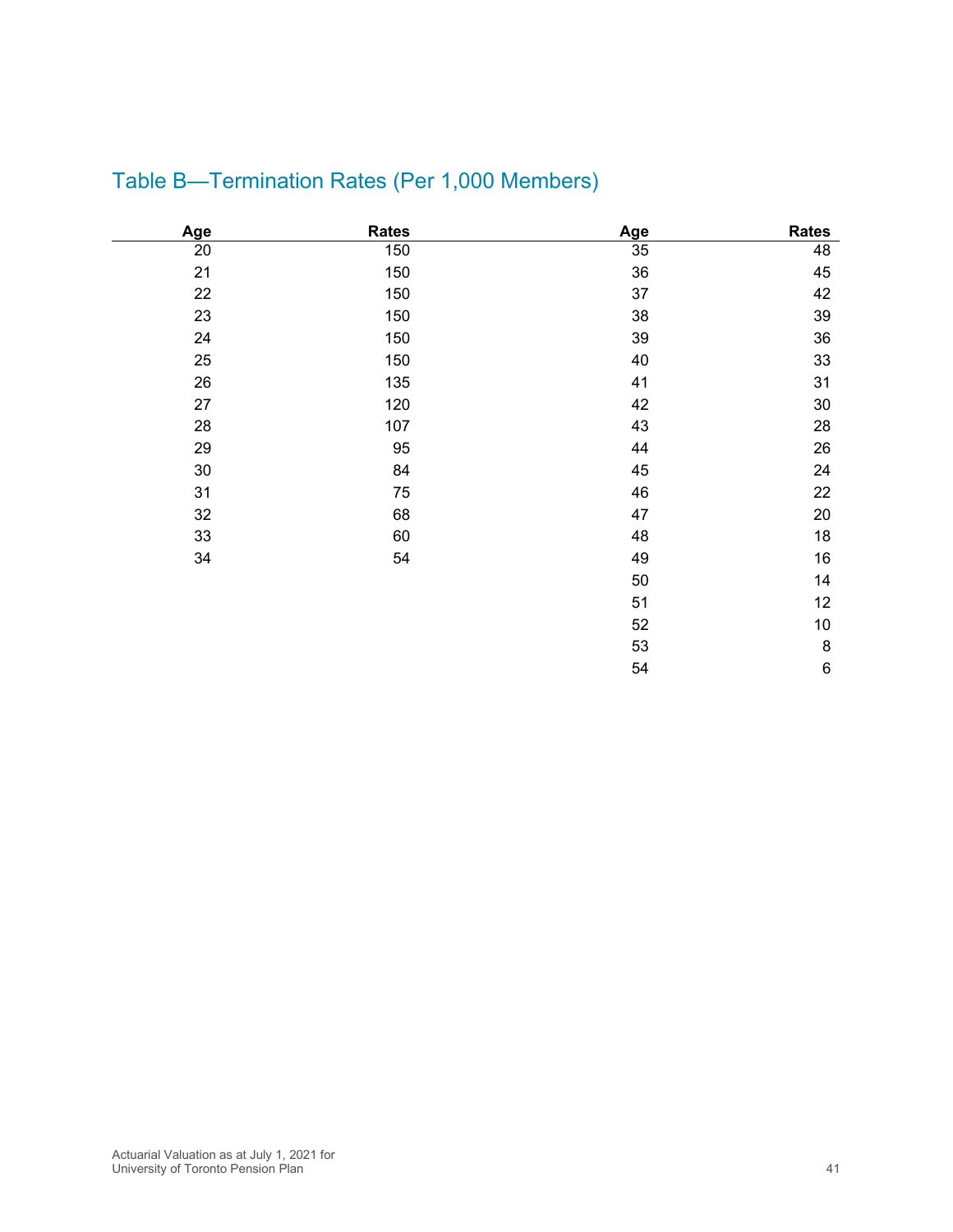# <span id="page-41-0"></span>Appendix E: Solvency and Hypothetical Wind Up Assumptions and Methods

# Valuation Assumptions

|                                                      | <b>July 1, 2021</b>                                       | <b>July 1, 2020</b>                                       |
|------------------------------------------------------|-----------------------------------------------------------|-----------------------------------------------------------|
| <b>Economic Assumptions</b>                          |                                                           |                                                           |
| Discount rate                                        |                                                           |                                                           |
| Transfer value basis<br>-Without indexation          | 1.80% per year for 10 years;<br>3.30% per year thereafter | 1.30% per year for 10 years;<br>2.20% per year thereafter |
| Annuity purchase basis<br>-Without indexation        | 3.00% per year;                                           | 2.50% per year;                                           |
| Duration used to determine annuity<br>purchase basis | 11.49                                                     | 11.99                                                     |
| Transfer value basis<br>—With indexation             | 1.00% per year for 10 years;<br>1.70% per year thereafter | 1.00% per year for 10 years;<br>1.20% per year thereafter |
| Annuity purchase basis<br>-With indexation           | $0.45%$ per year;                                         | $0.25%$ per year;                                         |
| <i>Income Tax Act</i> dollar limit                   | \$3,245.56 per year                                       | \$3,092.22 per year                                       |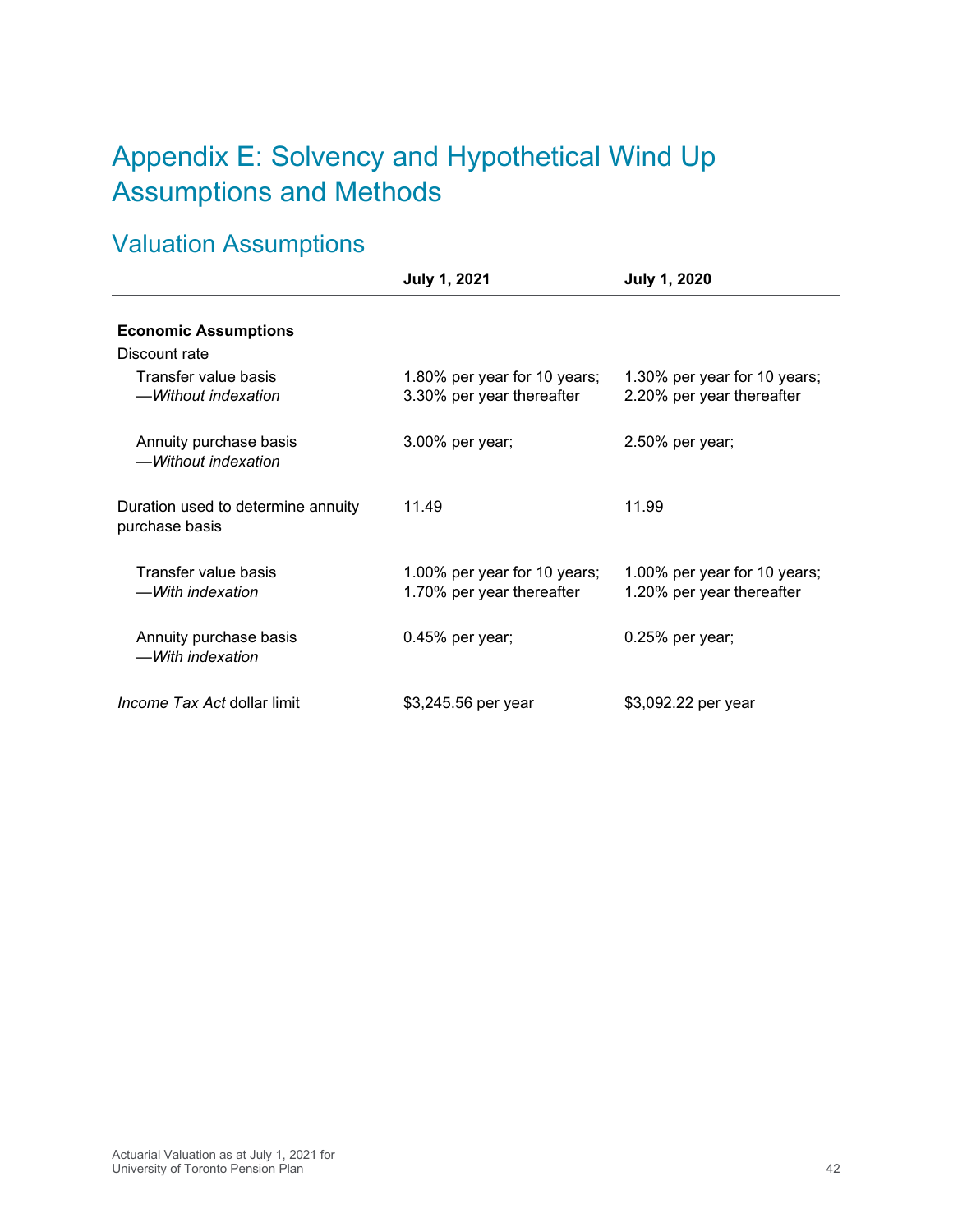|                                                                                    | <b>July 1, 2021</b>                                                                                                              | <b>July 1, 2020</b> |
|------------------------------------------------------------------------------------|----------------------------------------------------------------------------------------------------------------------------------|---------------------|
| <b>Demographic Assumptions</b>                                                     |                                                                                                                                  |                     |
| Mortality table                                                                    | 2014 Canadian Pensioners'<br>Mortality Table (Combined), with<br>mortality improvement scale<br>CPM-B (sex-distinct rates)       | Same                |
| <b>Termination rates</b>                                                           | Not applicable                                                                                                                   | Same                |
| Retirement age                                                                     |                                                                                                                                  |                     |
| Active and disabled members                                                        |                                                                                                                                  |                     |
| Ontario members with 55 or more<br>age-plus-service points as of<br>valuation date | June 30 between early<br>retirement date and normal<br>retirement date that produces<br>highest present value with<br>grow-in    | Same                |
| Other active members                                                               | June 30 between early<br>retirement date and normal<br>retirement date that produces<br>highest present value without<br>grow-in | Same                |
| Deferred vested members                                                            | Normal retirement date                                                                                                           | Same                |
| Retired members and beneficiaries                                                  | Not applicable                                                                                                                   | Same                |
| Termination of employment                                                          | Terminate with full vesting                                                                                                      | Same                |
| Marital status                                                                     |                                                                                                                                  |                     |
| Non-retired spousal proportion                                                     | 85% for male members and<br>70% for female members                                                                               | Same                |
| Non-retired spousal age differential                                               | Male members with spouse<br>four year younger and female<br>members with spouse two<br>years older                               | Same                |
| <b>Retired members</b>                                                             | Actual marital status and ages<br>are used                                                                                       | Same                |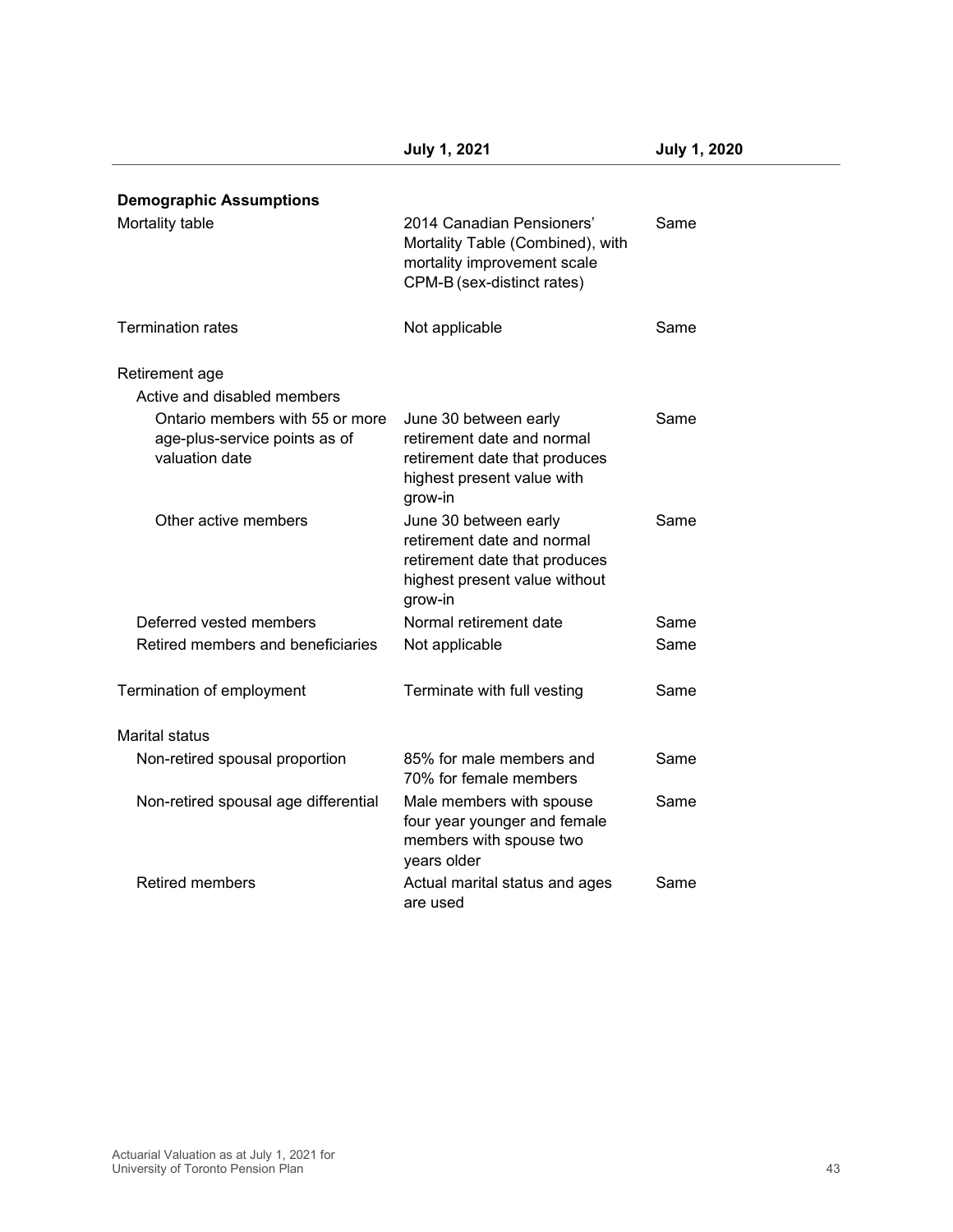|                                                                                                                                                                            | <b>July 1, 2021</b>                                                                                                                                     | <b>July 1, 2020</b> |
|----------------------------------------------------------------------------------------------------------------------------------------------------------------------------|---------------------------------------------------------------------------------------------------------------------------------------------------------|---------------------|
| <b>Other</b>                                                                                                                                                               |                                                                                                                                                         |                     |
| Wind up expenses                                                                                                                                                           | \$1,400,000                                                                                                                                             | Same                |
| Actuarial cost method                                                                                                                                                      | Unit credit                                                                                                                                             | Same                |
| Asset valuation method                                                                                                                                                     | Market value of assets adjusted<br>to reflect contributions, benefit<br>payments, transfers and<br>fees/expenses in transit as of the<br>valuation date | Same                |
| <b>Incremental Cost</b>                                                                                                                                                    |                                                                                                                                                         |                     |
| The assumptions for the expected<br>benefit payments and decrement<br>probabilities, service accruals, and<br>projected changes in benefits and/or<br>pensionable earnings | Same as going concern                                                                                                                                   | Same                |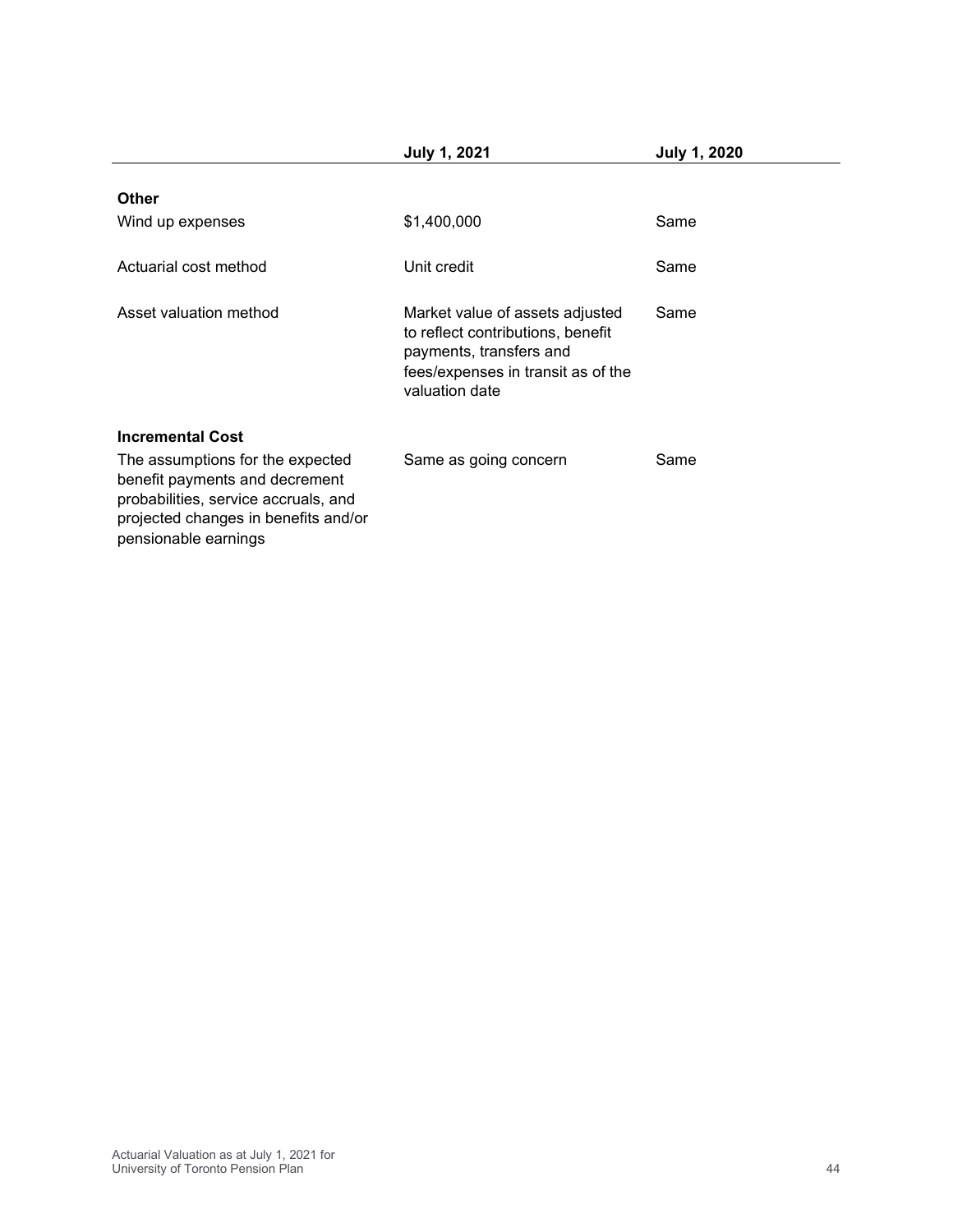Based on the CIA's Guidance and information such as pension legislation, Plan provisions and Plan experience, we have made the following assumptions regarding how the Plan's benefits would be settled on Plan wind up:

|                                          | <b>Percent of Liability</b><br><b>Assumed to be Settled By</b><br><b>Purchase of Annuities</b> | <b>Percent of Liability</b><br><b>Assumed to be Settled By</b><br><b>Lump-Sum Transfer</b> |
|------------------------------------------|------------------------------------------------------------------------------------------------|--------------------------------------------------------------------------------------------|
| <b>Active Members</b>                    |                                                                                                |                                                                                            |
| Not retirement eligible                  | $0\%$                                                                                          | 100%                                                                                       |
| Retirement eligible                      | 100%                                                                                           | $0\%$                                                                                      |
| <b>Deferred Vested Members</b>           |                                                                                                |                                                                                            |
| Not retirement eligible                  | 100%                                                                                           | $0\%$                                                                                      |
| Retirement eligible                      | 100%                                                                                           | $0\%$                                                                                      |
| <b>Retired Members and Beneficiaries</b> | 100%                                                                                           | 0%                                                                                         |

### Postulated Scenario

The postulated scenario is the assumption of immediate termination of employment for the active group at the valuation date. Therefore, no allowance for future salary increases or demographic experience are reflected.

### Benefits Valued

|                         | <b>Solvency Valuation</b>                                                                                                                                                                                            | <b>Hypothetical Wind Up Valuation</b>                                                                                                                                  |
|-------------------------|----------------------------------------------------------------------------------------------------------------------------------------------------------------------------------------------------------------------|------------------------------------------------------------------------------------------------------------------------------------------------------------------------|
| <b>Vesting</b>          | We have treated all accrued benefits<br>as vested on Plan wind up.                                                                                                                                                   | We have treated all accrued benefits<br>as vested on Plan wind up.                                                                                                     |
| <b>Grow-in Benefits</b> | Active members with 55 age-plus-<br>continuous service points as of the<br>valuation date are assumed to grow<br>into the enhanced early retirement<br>reduction                                                     | Active members with 55 age-plus-<br>continuous service points as of the<br>valuation date are assumed to grow<br>into the enhanced early retirement<br>reduction       |
| Indexing                | In accordance with the Pension<br>Benefits Act (Ontario), solvency liability<br>excludes the value of future escalated<br>adjustments (future indexation) for both<br>the preretirement and postretirement<br>period | Hypothetical wind up valuation includes<br>the value of future escalated<br>adjustments (future indexation) for both<br>the preretirement and postretirement<br>period |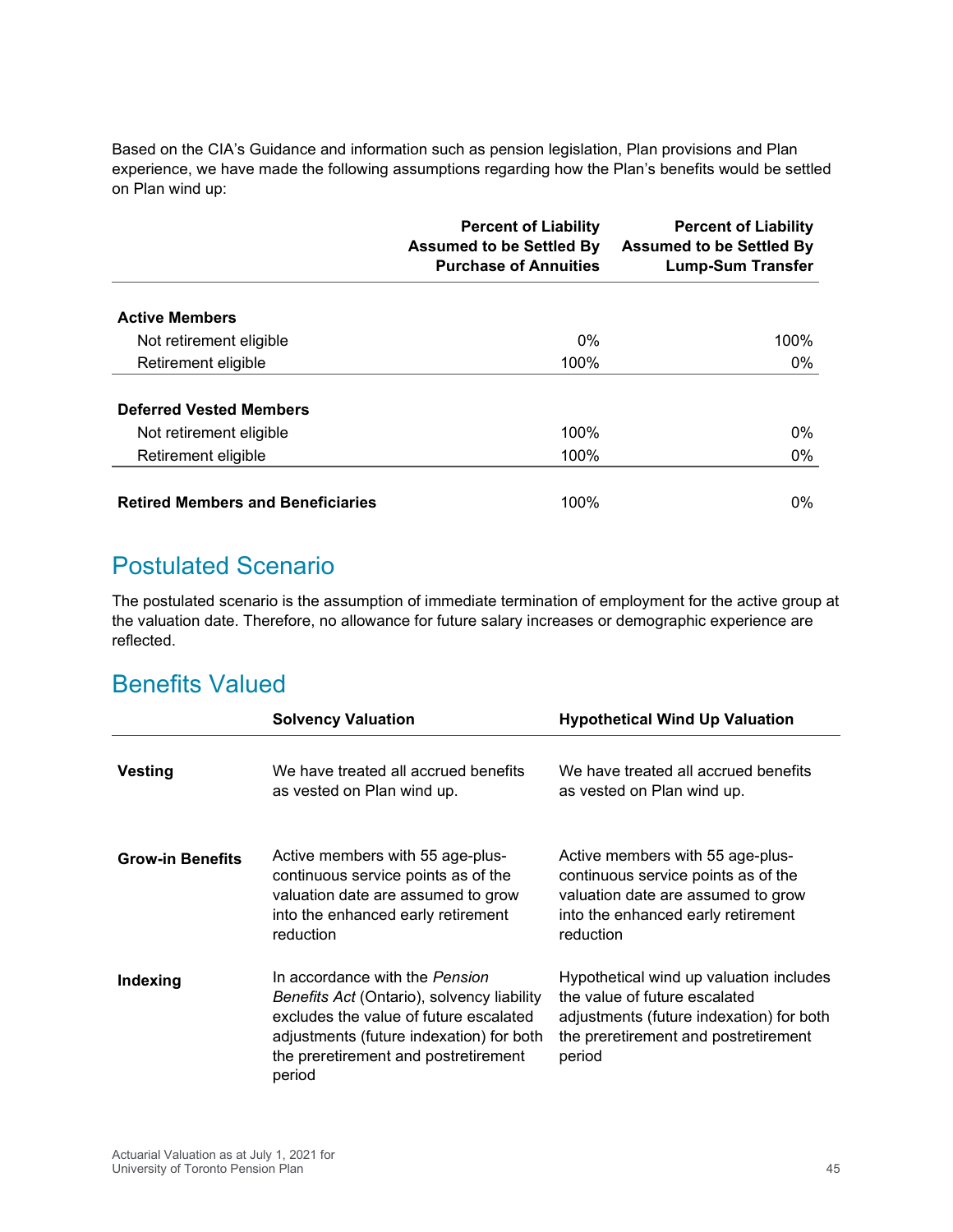## Justification for Valuation Assumptions

We have set the aforementioned assumptions based on guidance prepared by the CIA Committee on Pension Plan Financial Reporting ("PPFRC") in Educational Note – Assumptions for Hypothetical Wind-Up and Solvency Valuations with Effective Dates between June 30, 2021 and December 30, 2021 ("CIA Guidance") released on July 26, 2021.

For benefit entitlements that are expected to be settled by lump-sum transfer, we based the assumptions on Section 3500 (Pension Commuted Values) of the CIA Standards of Practice, using rates corresponding to a valuation date of July 1, 2021.

For benefit entitlements that are expected to be settled by purchase of annuities, we based the assumptions on information compiled by the PPFRC from insurance companies active in the group annuity market as described in the educational note.

#### Development of Non-Indexed Discount Rates

The development of the non-indexed discount rates is shown below.

| Solvency lump-sum discount rate for 10 years | $=$ V122542 <sup>1</sup> + Mid-term bond yield spread adjustment<br>$= 1.15\% + 0.66\%$<br>$= 1.81\%$ (rounded to 1.80%) per year                                                         |
|----------------------------------------------|-------------------------------------------------------------------------------------------------------------------------------------------------------------------------------------------|
| Solvency lump-sum discount rate thereafter   | = $V122544 + 0.5 \times (V122544 - V122542) +$<br>Long-term bond yield spread adjustment<br>$= 1.85\% + 0.5 \times (1.85\% - 1.15\%) + 1.063\%$<br>$= 3.26\%$ (rounded to 3.30%) per year |
| Solvency annuity purchase discount rate      | $=$ V39062 + Duration Adjustment<br>$= 1.77\% + 1.21\%$<br>$= 2.98\%$ (rounded to 3.00%) per year                                                                                         |

#### Mortality Table

The derivation of the discount rate above is in conjunction with 2014 Canadian Pensioners' Mortality Table (Combined) with mortality improvement scale CPM-B, in accordance with the CIA Guidance.

#### Preretirement Mortality

We have made no allowance for preretirement mortality. The impact of including such an assumption would not have a material impact on the valuation, since the value of the death benefit is approximately equal to the value of the accrued pension.

#### Pensionable Earnings

To estimate active and disabled members' best average earnings, we have used actual historical member earnings.

<span id="page-45-0"></span><sup>1</sup> CANSIM Series (annualized)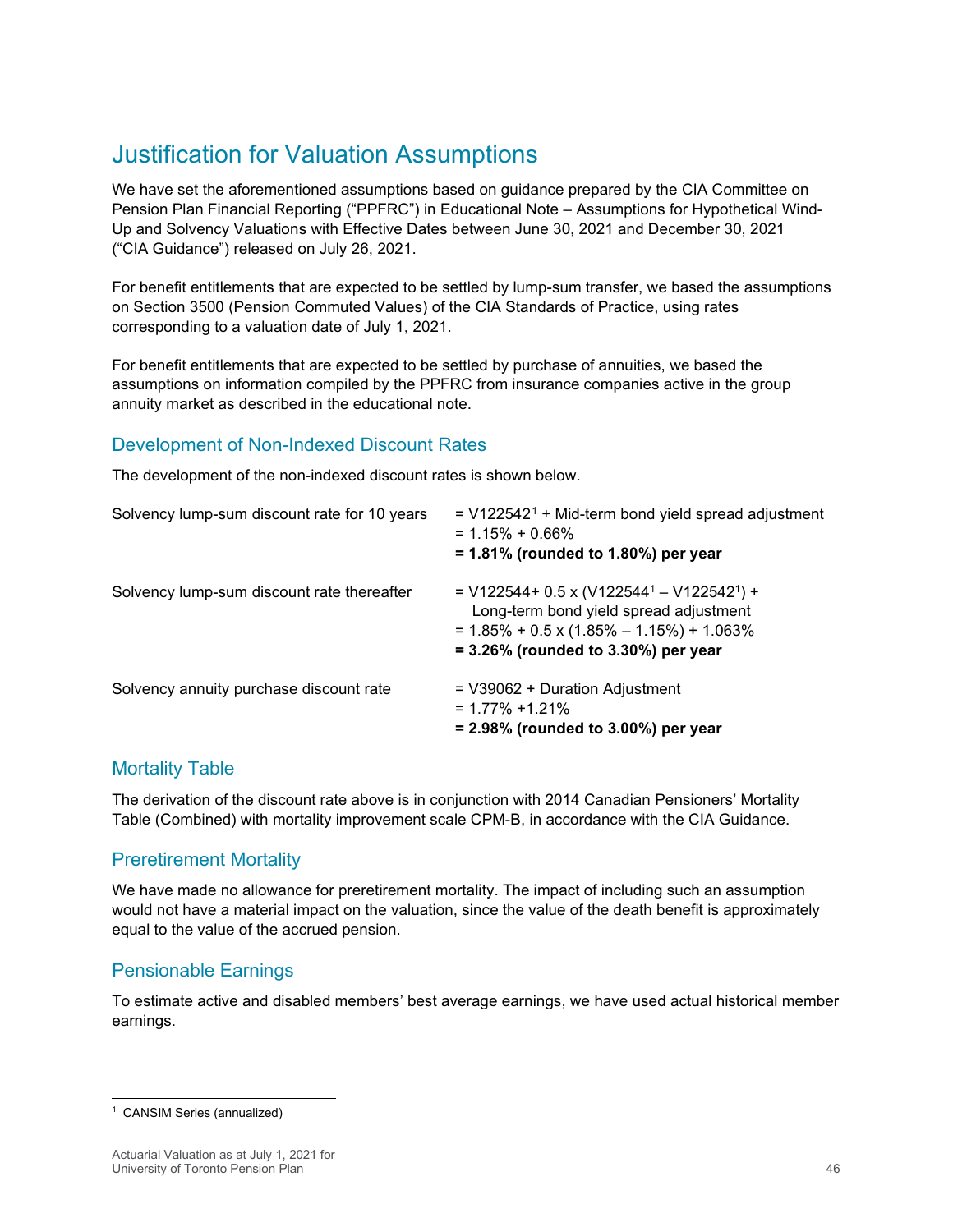#### Assumptions Not Needed

The following are not relevant to the solvency or hypothetical wind up valuation:

- Increases in pensionable earnings;
- **Termination of employment rates;**
- **Disability rates;**
- **Increases in YMPE; and**
- Increases in *Income Tax Act* maximum pension limit.

#### Estimated Wind Up Expenses

Plan wind up expenses would normally include such items as fees related to preparation of the actuarial wind up report, fees imposed by a pension supervisory authority, legal fees, administration, custodial and investment management expenses. We calculated this as a flat \$1,400,000. We have assumed that the University will still be solvent on the wind up of the Plan.

#### Calculation of Special Solvency Payments

To calculate the special payments necessary to liquidate the Solvency deficiency we used a weighted average of the solvency discount rates based on the relative proportions of benefit entitlements that are expected to be settled by purchase of annuities and lump-sum transfer.

#### Unisex Assumption

The liabilities are valued on a sex-distinct basis. The determination of the unisex percentage used in the payment of commuted values to members eligible for portability is based on the proportion of active and deferred vested liabilities for males and females. As such, the determination of commuted value liabilities on a sex-distinct basis in the solvency/hypothetical wind-up valuation is appropriate.

#### Actuarial Cost Methods

Unit credit (accrued benefit) cost method as prescribed.

#### Asset Valuation Method Considerations

Assets for solvency purposes have been determined using market value.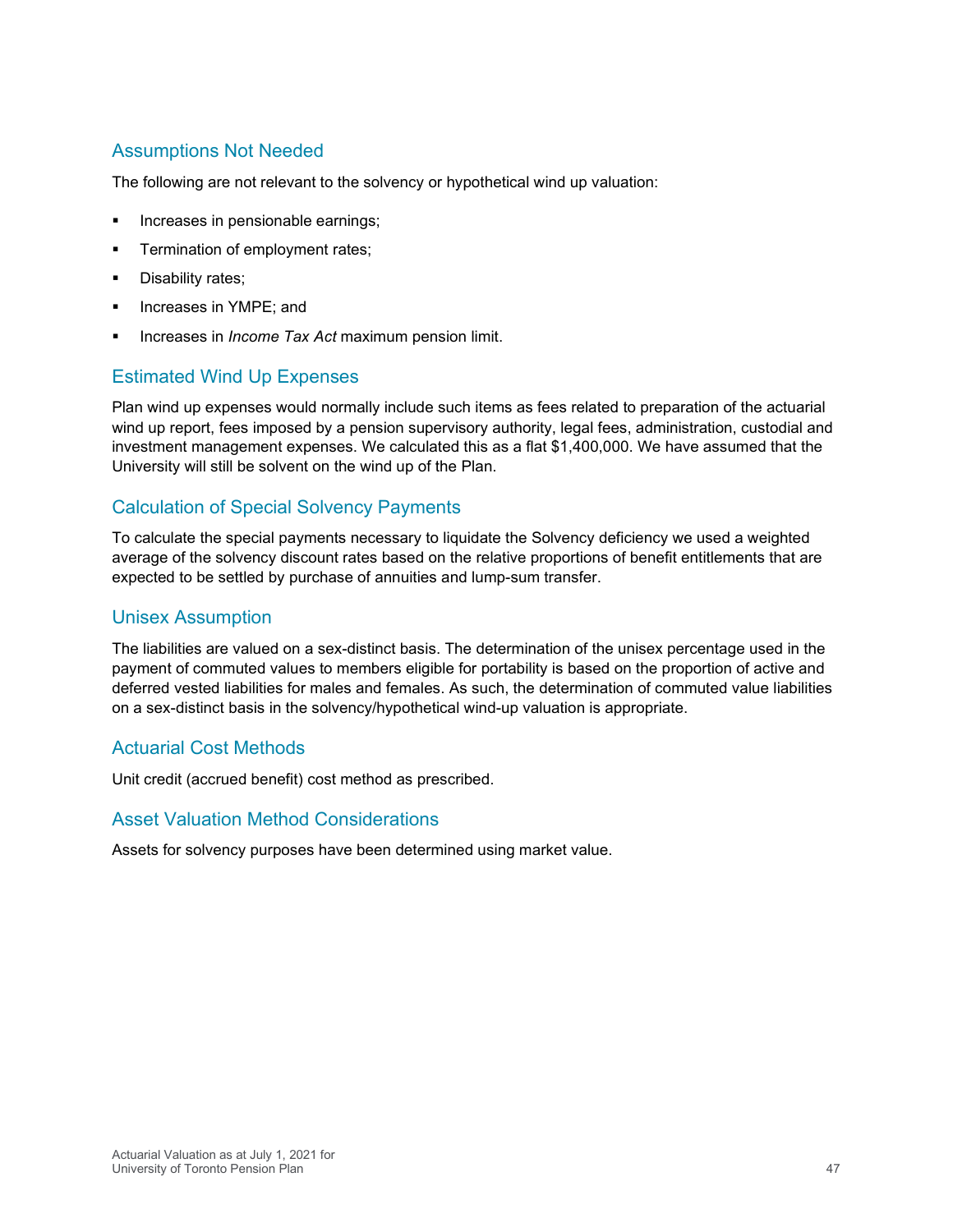# <span id="page-47-0"></span>Appendix F: Summary of Plan Provisions

This valuation was based on Plan design information provided by the University as of July 1, 2021. Effective July 1, 2021, the Plan has merged into the UPP and accruals under the Plan have ceased. The following is a summary of the main provisions of the Plan.

| <b>Effective Date</b>    | January 1, 1966                                                                                                                                                                                                                                                                                                                                                                                                                                                                                                                                                                                                                                                                  |
|--------------------------|----------------------------------------------------------------------------------------------------------------------------------------------------------------------------------------------------------------------------------------------------------------------------------------------------------------------------------------------------------------------------------------------------------------------------------------------------------------------------------------------------------------------------------------------------------------------------------------------------------------------------------------------------------------------------------|
| <b>Eligibility</b>       | All members of the University staff in receipt of a rate of<br>annual salary of at least 35% of the CPP Maximum Salary or<br>who are scheduled to work at least 700 hours in the University<br>year, are eligible to become members of the Plan on the<br>July 1, October 1, January 1 or April 1 coincident with or next<br>following attainment of such annual salary, and provided that<br>they have not reached the maximum age prescribed by the<br>ITA and are not an active participant of the Teachers' Pension<br>Plan or any other concurrent pension plan which the<br>University has established or to which it contributes (other<br>than the Canada Pension Plan). |
| Participation            | Participation is required of all eligible members of the staff with<br>the following exceptions:                                                                                                                                                                                                                                                                                                                                                                                                                                                                                                                                                                                 |
|                          | (a) Members of the staff whose percentage of appointment is<br>less than 25% of full-time.                                                                                                                                                                                                                                                                                                                                                                                                                                                                                                                                                                                       |
|                          | (b) Members of the staff whose percentage of appointment is<br>at least 25% of full-time and who have not attained age 35<br>and completed at least one year of continuous service.                                                                                                                                                                                                                                                                                                                                                                                                                                                                                              |
|                          | (c) Members who can demonstrate to the satisfaction of the<br>University that they have a more advantageous<br>arrangement elsewhere.                                                                                                                                                                                                                                                                                                                                                                                                                                                                                                                                            |
| <b>Normal Retirement</b> |                                                                                                                                                                                                                                                                                                                                                                                                                                                                                                                                                                                                                                                                                  |
| Eligibility              | June 30 coincident with or next following attainment of age 65.                                                                                                                                                                                                                                                                                                                                                                                                                                                                                                                                                                                                                  |
| <b>Benefit</b>           | For Full-Time Service, and Part-Time Service on or after<br><b>July 1, 1987</b><br>Annual benefit equal to $(a) + (b)$ below for each year of<br>Pensionable Service.                                                                                                                                                                                                                                                                                                                                                                                                                                                                                                            |
|                          | <b>Academic Staff, Librarians and Research Associates</b><br>(a) 1.5% of Highest Average Salary up to the Average<br>CPP Maximum Salary.                                                                                                                                                                                                                                                                                                                                                                                                                                                                                                                                         |
|                          | (b) 2.0% of Highest Average Salary in excess of the Average<br>CPP Maximum Salary.                                                                                                                                                                                                                                                                                                                                                                                                                                                                                                                                                                                               |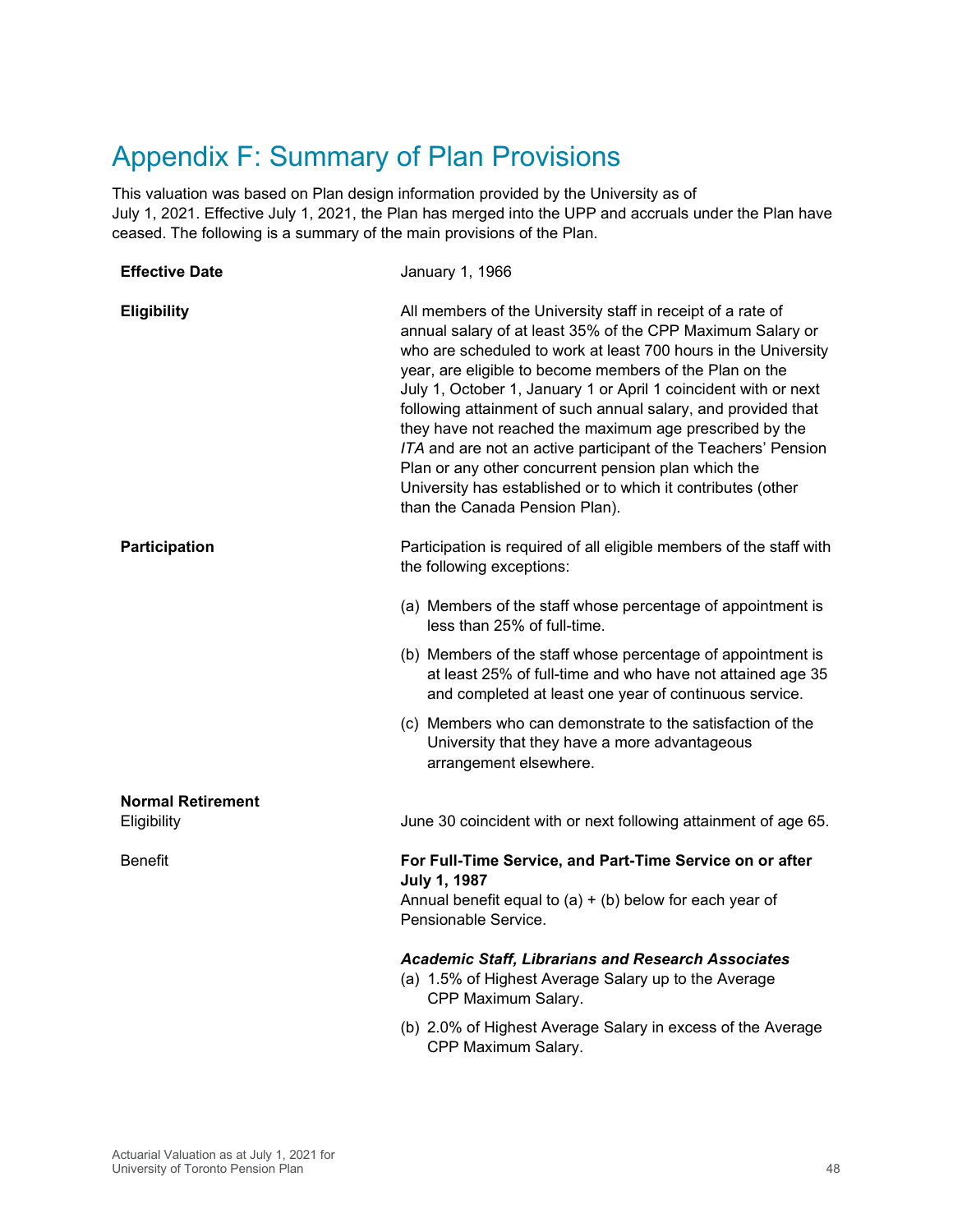#### Benefit (continued) *Administrative Staff, Unionized Administrative Staff and Unionized Staff*

- (a) 1.6% of Highest Average Salary up to the Average CPP Maximum Salary.
- (b) 2.0% of Highest Average Salary in excess of the Average CPP Maximum Salary.

#### **For Part-Time Service before July 1, 1987**

Annual benefit equal to 2% of indexed salary for each year of participation, where indexed salary is the salary paid in the University Year in which the benefit is earned, indexed by the increases in the Average Industrial Wage from the end of the University Year to the beginning of the University Year in which the member retires, terminates, or dies in active service of the University, whichever occurs first.

#### **Maximum Pension**

The annual benefit for a member cannot exceed the lesser of:

- **•** Defined benefit limit on such date times years of Pensionable Service; and
- 2.0% of the average of the best three consecutive years of salary times Pensionable Service.

Regulation 8504(6) imposes a lower maximum benefit limit in respect of any pre-1990 service that is granted after June 8, 1990 (e.g., buy-back or granting of years of pre-1990 service that was not previously counted as Pensionable Service).

| <b>Unreduced Early Retirement</b> |                                                              |
|-----------------------------------|--------------------------------------------------------------|
| Eligibility                       | Academic Staff and Librarians <sup>1</sup>                   |
|                                   | December 31 or June 30 following attainment of age 60 and    |
|                                   | 10 or more years of Pensionable Service                      |
|                                   | <b>Administrative Staff-P/Ms 6 and Above</b>                 |
|                                   | Age 60 and 15 or more years of Pensionable Service           |
|                                   | <b>Administrative Staff (Other Than Above),</b>              |
|                                   | Unionized Administrative Staff, Unionized Staff and          |
|                                   | <b>Research Associates</b>                                   |
|                                   | Age 60 and age plus continuous service totaling 80 or more.  |
| Benefit                           | The benefit calculated under the normal retirement formula   |
|                                   | based on Highest Average Salary, Average CPP Maximum         |
|                                   | Salary, and Pensionable Service as of early retirement date, |
|                                   | without reduction for early commencement.                    |

<span id="page-48-0"></span><sup>1</sup> Only if retiring on December 31, on June 30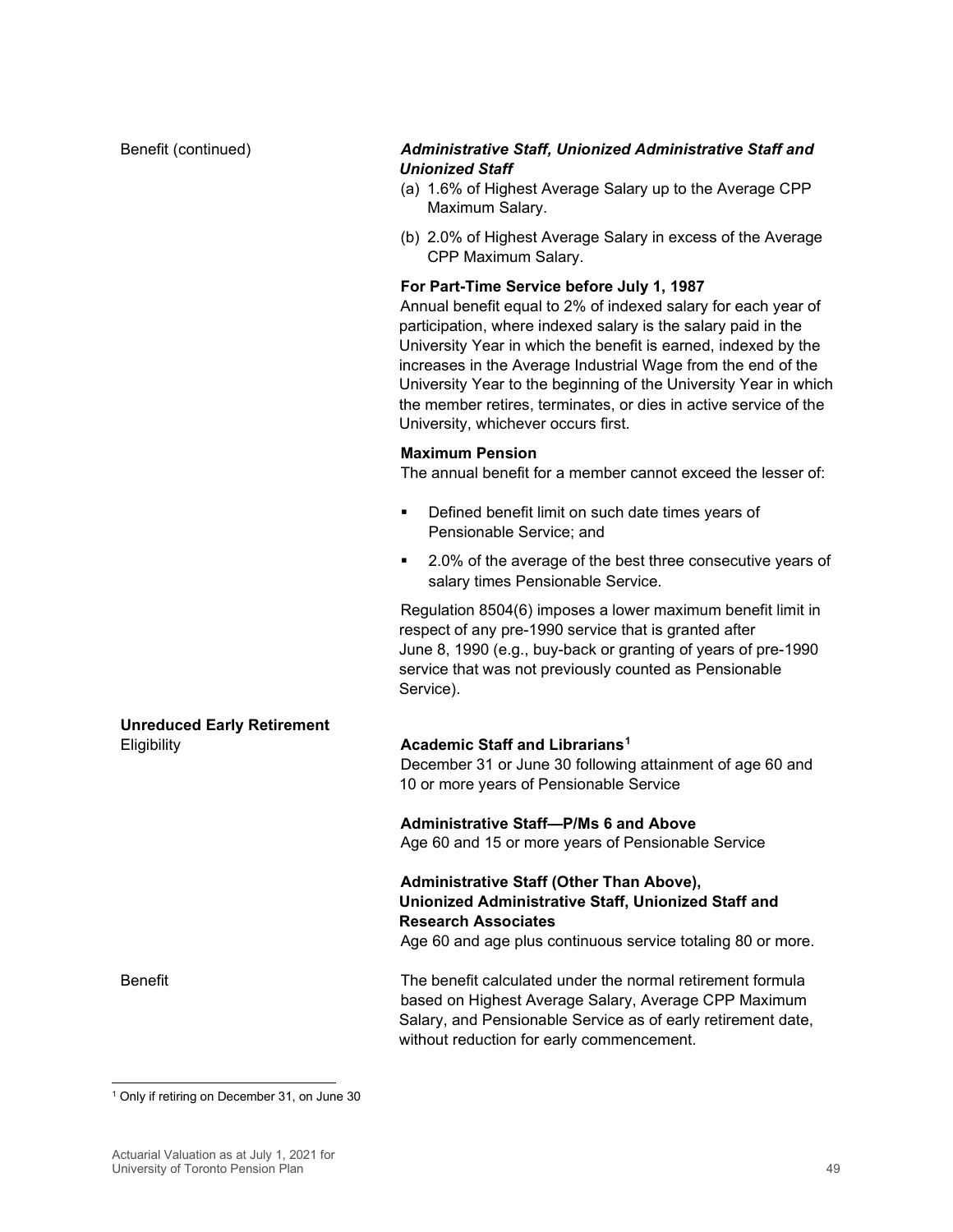| <b>Reduced Early Retirement</b><br>Eligibility | Within 10 years of normal retirement date and not eligible for<br>unreduced early retirement.                                                                                                                                                                                    |
|------------------------------------------------|----------------------------------------------------------------------------------------------------------------------------------------------------------------------------------------------------------------------------------------------------------------------------------|
| <b>Benefit</b>                                 | The benefit calculated under the normal retirement formula<br>based on Highest Average Salary, Average CPP Maximum<br>Salary, and Pensionable Service as of early retirement date,<br>reduced 5% for each year that actual retirement precedes the<br>normal retirement date.    |
| <b>Postponed Retirement</b>                    |                                                                                                                                                                                                                                                                                  |
| Eligibility                                    | Any age after normal retirement date, but for Plan purposes<br>pension benefits must commence no later than December 1 of<br>the year in which the member's 71st birthday occurs.                                                                                                |
| <b>Benefit</b>                                 | The benefit calculated under the normal retirement formula<br>based on Highest Average Salary, Average CPP Maximum<br>Salary, and Pensionable Service as of postponed retirement<br>date.                                                                                        |
| <b>Disability</b>                              |                                                                                                                                                                                                                                                                                  |
| Eligibility                                    | Any age up to earlier of termination, normal retirement date or<br>death.                                                                                                                                                                                                        |
| <b>Benefit</b>                                 | If eligible (or deemed eligible) to receive disability income from<br>Long-Term Disability Plan:                                                                                                                                                                                 |
|                                                | The benefit calculated under the normal retirement formula,<br>payable at normal retirement date, based on Pensionable<br>Service which continues to accrue during periods of disability<br>and on salary which is increased during each year of disability<br>by the lesser of: |
|                                                | (a) $7\%$ ; and                                                                                                                                                                                                                                                                  |
|                                                | (b) The "across-the-board" economic increase granted to<br>active employees during the preceding 12 months.                                                                                                                                                                      |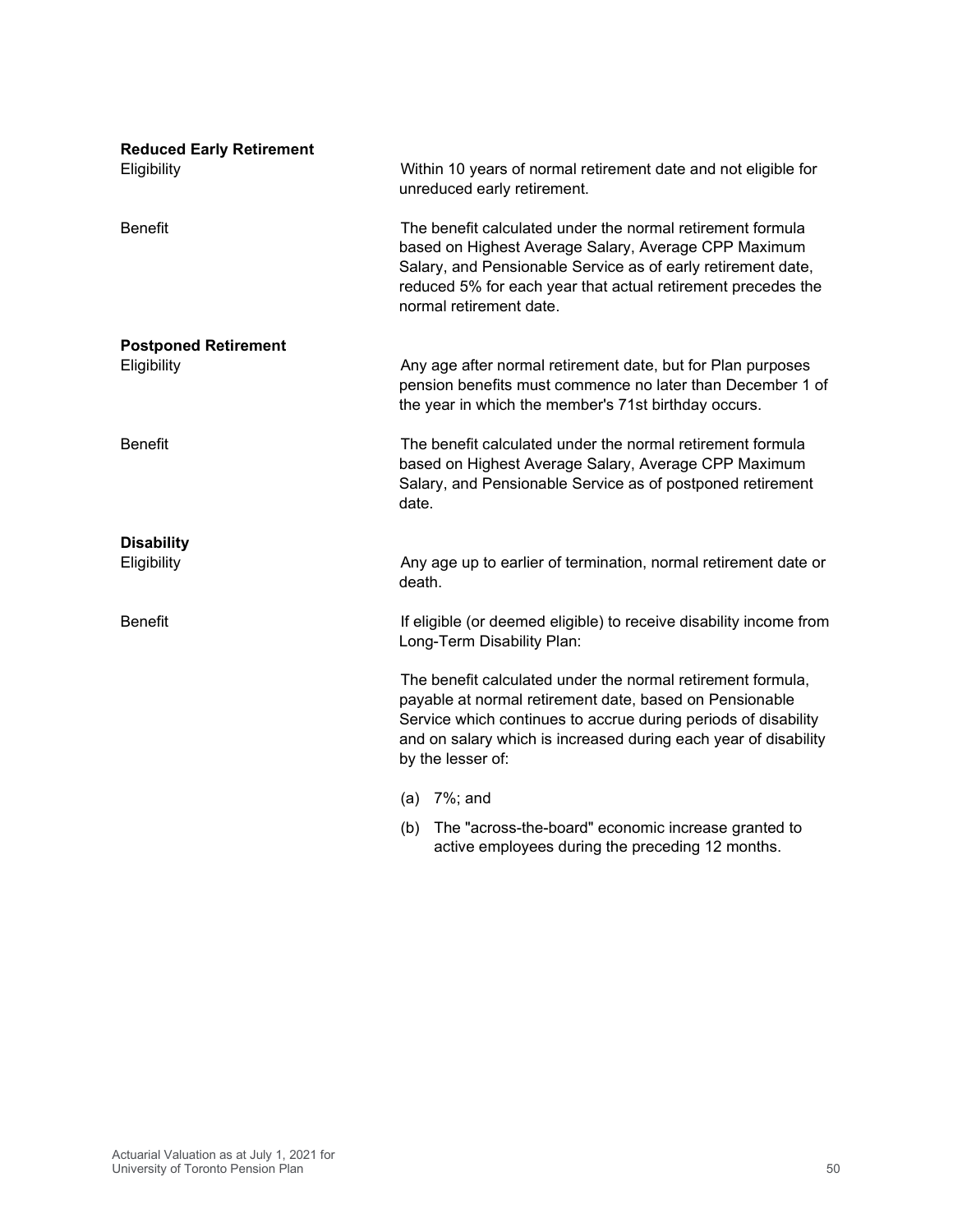| <b>Termination of Service</b><br>Eligibility | Any age                                                                                                                                                                                                                                                                                                                                                                                                                                                                                                                                                                |
|----------------------------------------------|------------------------------------------------------------------------------------------------------------------------------------------------------------------------------------------------------------------------------------------------------------------------------------------------------------------------------------------------------------------------------------------------------------------------------------------------------------------------------------------------------------------------------------------------------------------------|
| <b>Benefit</b>                               | A terminating member may choose one of the following<br>options:                                                                                                                                                                                                                                                                                                                                                                                                                                                                                                       |
|                                              | (a) A benefit calculated under the normal retirement<br>formula above based on Highest Average Salary,<br>Average CPP Maximum Salary, and Pensionable<br>Service at termination date, payable at normal<br>retirement date (or actuarially reduced for early<br>commencement).                                                                                                                                                                                                                                                                                         |
|                                              | A transfer of the commuted value of the accrued<br>(b)<br>benefit to a new employer's pension plan, another<br>prescribed retirement savings vehicle, or a life<br>insurance company to purchase an annuity (provided<br>the funds are transferred on a "locked-in" basis). For<br>terminations after July 1, 2019 but prior to early<br>retirement age, the minimum termination benefit will<br>be two times the member's required contributions<br>made prior to July 1, 2019 with interest.                                                                         |
| <b>Death in Service</b><br>Eligibility       | Any age                                                                                                                                                                                                                                                                                                                                                                                                                                                                                                                                                                |
| <b>Benefit</b>                               | Lump-sum death benefit equal to the commuted value of<br>the accrued benefit calculated under the normal retirement<br>formula above based on Highest Average Salary, Average<br>CPP Maximum Salary, and Pensionable Service at date of<br>death. If the beneficiary is the spouse, the spouse shall<br>receive an immediate pension unless he or she chooses a<br>lump sum cash payment, a transfer to an RRSP or RRIF,<br>or a deferred pension. A beneficiary who is not a spouse,<br>or an estate, shall receive the benefit as a single lump sum<br>cash payment. |
| <b>Minimum Employer Cost</b>                 | On retirement, death, or termination, the required member<br>contributions with interest, cannot provide more than<br>50% of the commuted value of the benefit. In the event that<br>required member contributions provide for more than 50%,<br>the excess will be refunded to the member or beneficiary, if<br>applicable.                                                                                                                                                                                                                                           |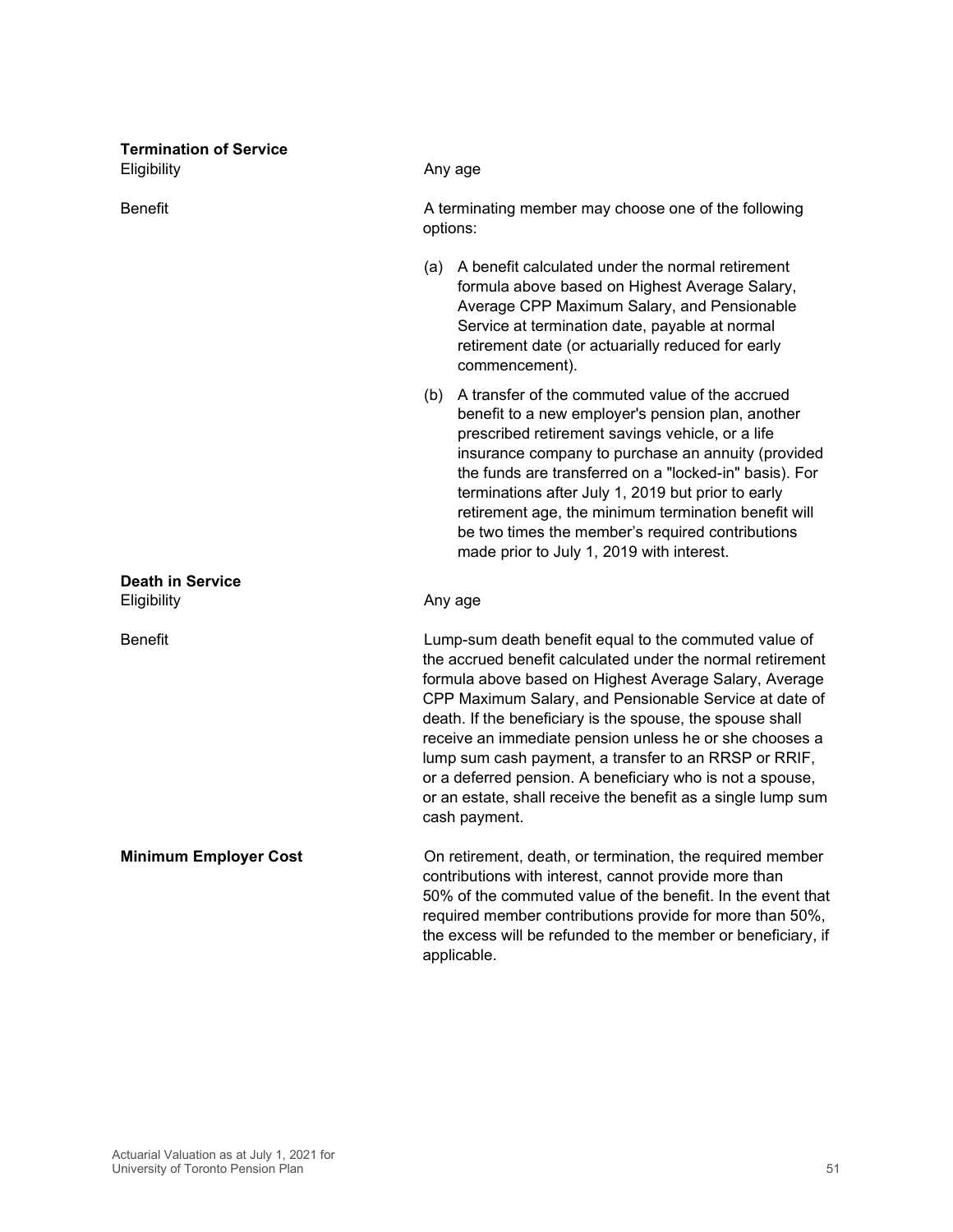| <b>Normal Form of Annuity</b>     | The normal form for members with a spouse at pension<br>commencement date is a life annuity with 60% continuing<br>thereafter to the surviving spouse for his or her lifetime. If the<br>spouse is more than 15 years younger than the member, the<br>pension will be actuarially reduced to reflect the number of<br>years in excess of 15 that the spouse is younger than the<br>member. For members without a spouse at pension<br>commencement date, the normal form is a life annuity with a<br>five-year guarantee period.<br>For members who terminated prior to July 1, 1996 and are<br>entitled to a future pension under the Plan, the normal form will<br>be determined based on the Plan provisions in effect at the<br>time of termination. |
|-----------------------------------|----------------------------------------------------------------------------------------------------------------------------------------------------------------------------------------------------------------------------------------------------------------------------------------------------------------------------------------------------------------------------------------------------------------------------------------------------------------------------------------------------------------------------------------------------------------------------------------------------------------------------------------------------------------------------------------------------------------------------------------------------------|
| <b>Cost-of-Living Adjustments</b> | Pensions payable under this Plan and the Prior Plans<br>(including pensions for members who have terminated service<br>on or after July 1, 1982, and pensions for members who have<br>postponed retirement—whether deferred or not, but excluding<br>pensions arising from voluntary additional contributions and<br>from non-reciprocal transfers and excluding those paid from<br>the Teachers Insurance and Annuity Association and the<br>Government Annuities Branch under Prior Plans) will be<br>increased as from July 1 each year by the greater of (a)<br>and (b) prorated to reflect the number of months from pension<br>commencement date to the July 1:                                                                                    |
|                                   | (a) The increase in the CPI for Canada for the previous<br>calendar year minus 4.0%; or<br>75% of the increase in the CPI for the previous calendar<br>(b)<br>year to a maximum CPI increase of 8%, plus 60% of the<br>increase in CPI in excess of 8%.                                                                                                                                                                                                                                                                                                                                                                                                                                                                                                  |
| <b>Member Contributions</b>       | Each member contributes each year an amount equal to:                                                                                                                                                                                                                                                                                                                                                                                                                                                                                                                                                                                                                                                                                                    |
|                                   | Administrative Staff, Unionized Administrative Staff and<br><b>Unionized Staff</b><br>9.20% of the member's salary up to the CPP Maximum Salary<br>plus 11.50% of the member's salary in excess of the CPP<br>Maximum Salary, up to the pensionable salary cap for<br>contribution purposes (\$181,700 as of July 1, 2021).<br><b>Academic Staff, Librarians and Research Associates</b><br>9.20% of the member's salary up to the CPP Maximum Salary<br>plus 11.50% of the member's salary in excess of the CPP<br>Maximum Salary, up to the pensionable salary cap for<br>contribution purposes (\$181,700 as of July 1, 2021).                                                                                                                        |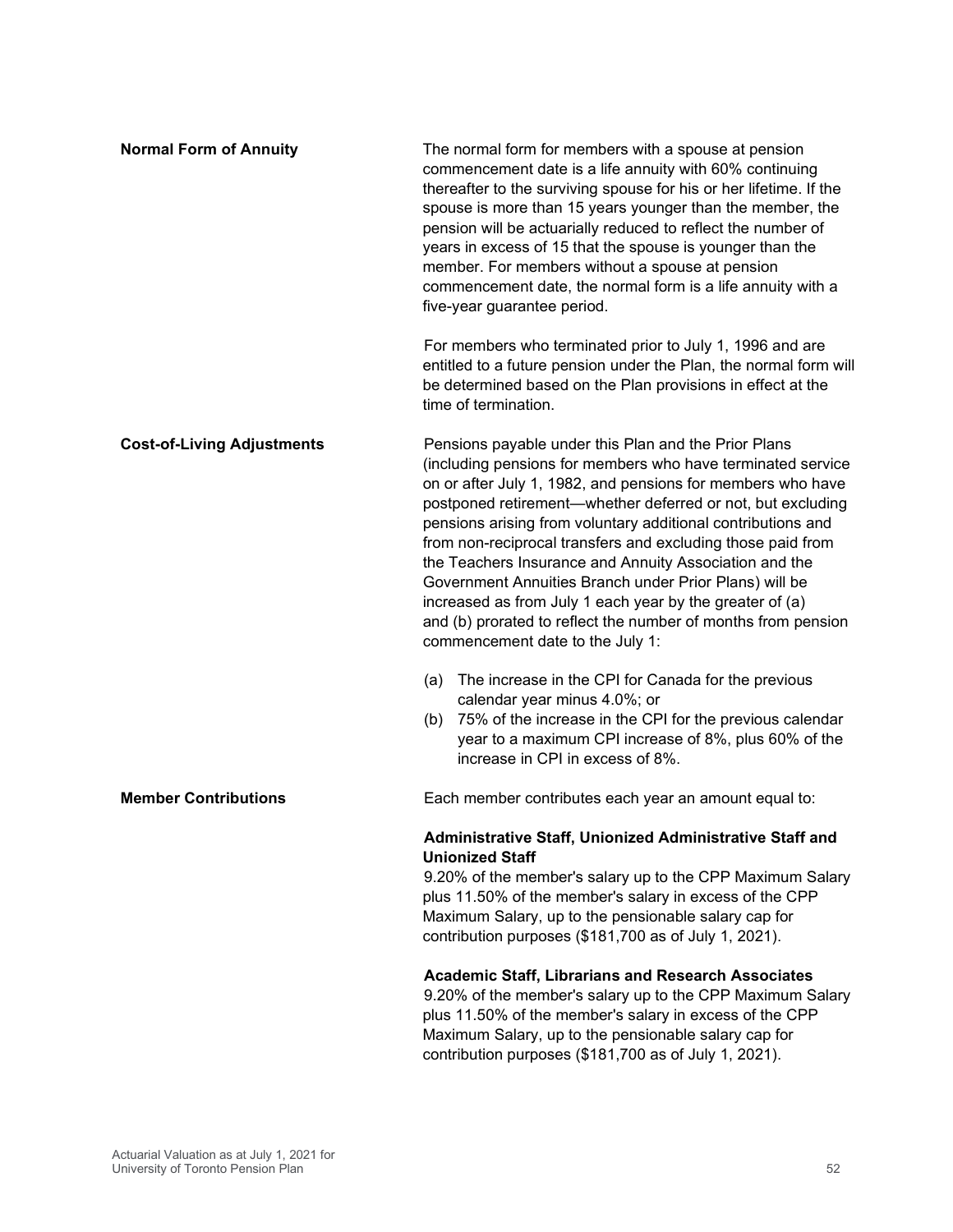| <b>Definitions</b> |  |
|--------------------|--|
|                    |  |

| Deliniuons<br>Average CPP Maximum Salary | The average of the CPP Maximum Salary during the last<br>36 months of participation.                                                                                                                                                                                                                                                                                                 |
|------------------------------------------|--------------------------------------------------------------------------------------------------------------------------------------------------------------------------------------------------------------------------------------------------------------------------------------------------------------------------------------------------------------------------------------|
| <b>CPP Maximum Salary</b>                | The maximum salary taken into account for purposes of the<br>Canada Pension Plan (i.e., the year's maximum pensionable<br>earnings) as at the beginning of a University Year.                                                                                                                                                                                                        |
| <b>Credited Interest</b>                 | 4% per annum up to June 30, 1981; after June 30, 1981, an<br>annual rate equal to the increase in the CPI plus 2% subject to<br>the minimum rate prescribed by the Act and its Regulations;<br>from July 1, 2012 onward, the increase in CPI plus 2% is<br>removed in conjunction with the increase in required member<br>contribution rates for members noted on the previous page. |
| <b>Highest Average Salary</b>            | The highest average of the Salary received by a member<br>during any 36 completed months of participation. Highest<br>Average Salary is capped at the level at which the ITA<br>maximum pension is reached in the month of retirement or<br>earlier termination.                                                                                                                     |
| <b>Pensionable Service</b>               | Member's years and completed months of continuous service<br>with the University while a member in the Plan. For service of a<br>member employed on a full-time basis or the service on or after<br>July 1, 1987 of a member employed on a part-time basis, the<br>period of service is multiplied by the percentage appointment.                                                    |
| <b>Prior Plans</b>                       | The 1955 Pension Plan for members of the academic and<br>administrative staff, the 1946 Plan for academic staff, the 1919<br>Plan for academic staff, the 1951 Plan for administrative staff,<br>the 1929 Plan for administrative staff, the 1954 Plan for staff of<br>the Connaught Medical Research Laboratory, and the 1946<br>Pension Plan of the Ontario College of Pharmacy.   |
| Salary                                   | Gross regular salary/wages including academic administrative<br>stipends, but excluding all other payments.                                                                                                                                                                                                                                                                          |
| <b>University Year</b>                   | The period of 12 consecutive months commencing on July 1.                                                                                                                                                                                                                                                                                                                            |

A copy of the administrator certification certifying the accuracy and completeness of the Plan provisions summarized in this report is included in Appendix H of this report.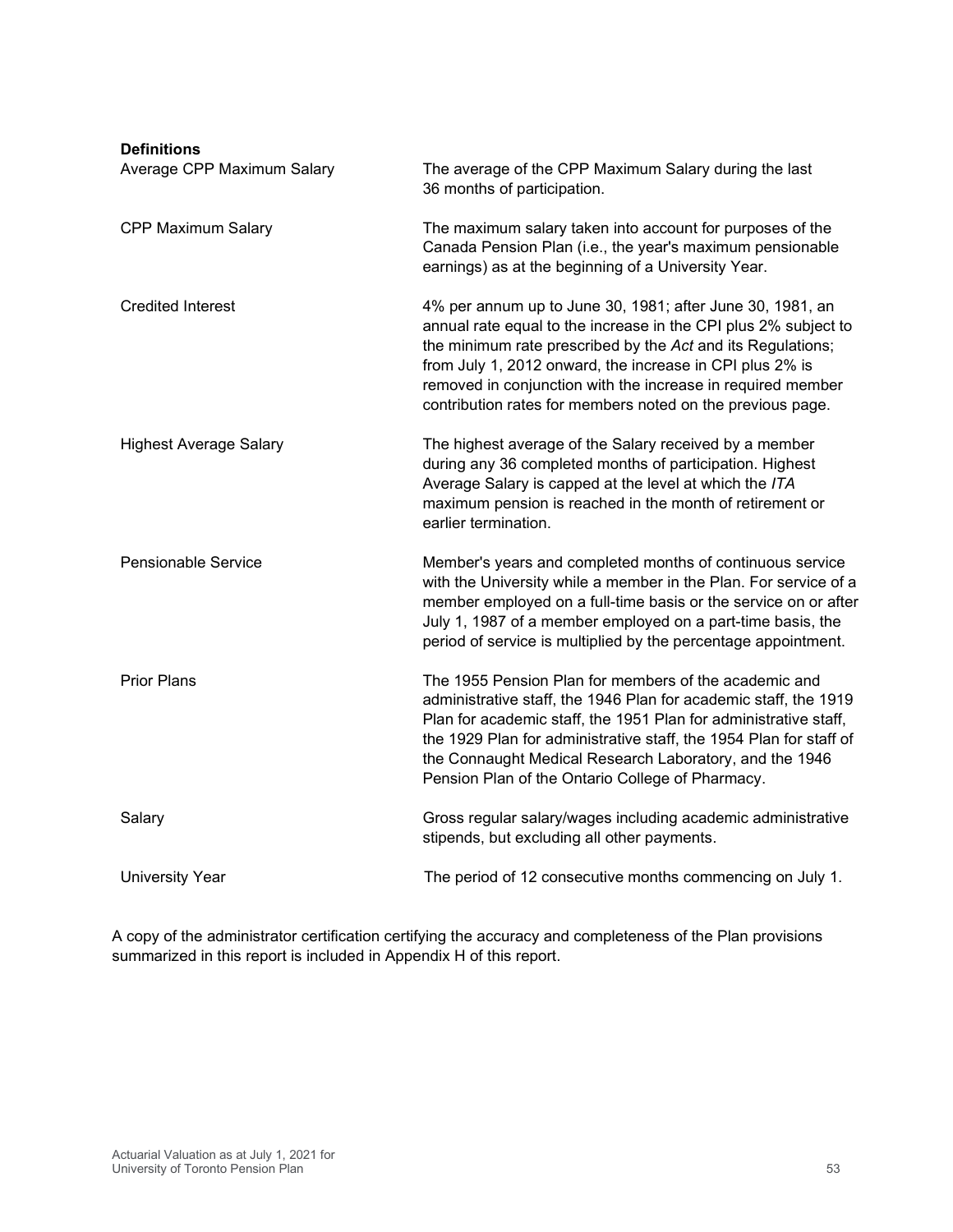# <span id="page-53-0"></span>Appendix G: Glossary of Terms

- The **actuarial value of assets** is the asset value used for going concern valuation purposes. Smoothing methods are sometimes used to smooth investment gains and losses over a certain period.
- The **estimated wind up expenses** is an estimate of the administrative and other expenses expected to be charged against the pension fund if the Plan were to terminate on the valuation date.
- The **going concern excess/(unfunded liability)** is the difference between the actuarial value of assets and sum of the going concern liabilities, the amount equal to the provision for adverse deviations in respect of the going concern liabilities of the pension plan, and the prior year credit balance of the pension plan.
- The **going concern funded ratio** compares the value of the assets of the pension plan determined on the basis of a going concern valuation, including accrued and receivable income but excluding the amount of any letter of credit held in trust for the pension plan, exceeds the prior year credit balance to the total amount of the going concern liabilities of the pension plan.
- The **going concern liabilities** are the actuarial present value of benefits earned in respect of service prior to the valuation date. The going concern liabilities are calculated using the going concern assumptions and methods summarized in Appendix C of this report.
- The **going concern position** is the difference between the actuarial value of assets and the going concern liabilities.
- The **maximum eligible university contribution** refers to an eligible contribution pursuant to Section 147.2(2) of the *Income Tax Act*. Under Subsection 8502(b) of the Regulations to the *Income Tax Act*, each university contribution made after January 1, 1991 in respect of a defined benefit provision of a registered pension plan must be such eligible contribution.

In a university's fiscal year, the following contributions are eligible under Section 147.2(2) of the *Income Tax Act*.

- **–** The university current service cost, eligible under Section 147.2(2) subject to certification by the actuary and approval by the Canada Revenue Agency; plus
- **–** Special payments eligible under Section 147.2(2) up to the amount of the unfunded liability, the solvency deficiency, or the hypothetical wind up deficiency, whichever is greater, subject to certification by the actuary and approval by the Canada Revenue Agency; less
- **–** Required application of excess surplus.

The university current service cost and special payments for this Plan will be deductible under Section 147.2(2) of the *Income Tax Act*, subject to the approval of the Canada Revenue Agency.

Note that contributions to a plan are still permissible and deductible if there is an excess surplus, providing there is simultaneously a solvency or hypothetical wind up deficiency in the Plan or the contributions are required as minimum contributions under provincial or federal *Act* legislation, pursuant to Subsections 8516(2) and (3) of the Regulations to the *Income Tax Act*.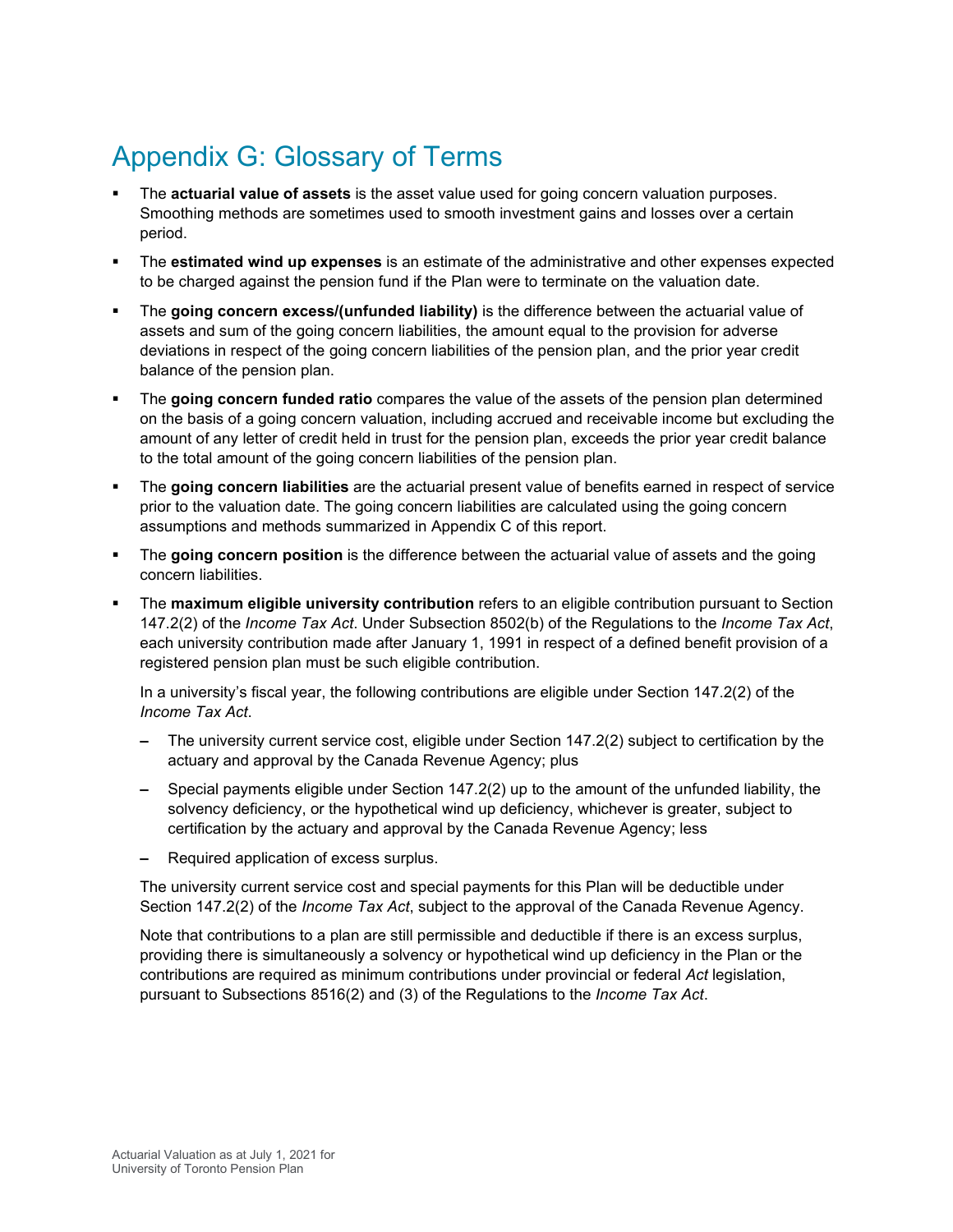One restriction under the *Income Tax Act* is that if there is an excess surplus, and a solvency or hypothetical wind up deficiency, the maximum deductible contribution is restricted to the full amount of the deficiency without allowance for interest or any other contributions such as company normal cost and/or transfer deficiency payments.

In order to be an eligible contribution in a given fiscal year, university contributions must be made not later than 120 days after the end of the fiscal year.

- The **minimum required university contribution** for each plan year is equal to:
	- **–** The university current service cost; plus
	- **–** Special payments toward amortizing any unfunded liability over ten (10) years beginning one year from the date on which the unfunded liability was established; plus
	- **–** Special payments toward amortizing any solvency deficiency over five years beginning no later than 12 months from the date on which the solvency deficiency was established; less
	- **–** Required application of excess surplus; less
	- **–** Permitted application of surplus; less
	- **–** Permitted application of PYCB.

In order to satisfy the requirements of the *Act* and its Regulations, contributions to the fund must be made in accordance with the following rules:

- **–** Required member contributions (if any) must be remitted to the pension fund within 30 days following the month in which the contributions were received from the member or deducted from his or her remuneration.
- **–** University current service cost contributions must be remitted to the pension fund within 30 days after the end of the month for which the contributions are payable.
- **–** Special payments must be remitted to the pension fund in the month for which they are payable.
- The **prior year credit balance** is
	- **–** The PYCB stated in the last report in respect of the Plan under the Regulation; plus
	- **–** The total amount of contributions made to the Plan by the university after the valuation date of the last report in respect of the Plan and before the valuation date for the report being prepared; less
	- **–** The total minimum amount of contributions required to have been made after the valuation date of the last report in respect of the Plan and before the valuation date for the report being prepared, if the contributions had been calculated without reference to any PYCB.

The university may choose to set the PYCB between nil and the amount as calculated above, but may not recapture the amount forfeited at any time.

- **Reduced solvency deficiency** the difference between the sum of 85% of the solvency liability, 85% of solvency liability adjustment and the PYCB to the sum of the solvency asset and solvency asset adiustment.
- **Solvency/Hypothetical wind up assets** are the market value of pension fund assets adjusted to reflect contributions, benefit payments, transfers and fees/expenses in-transit at the valuation date.
- The **solvency asset adjustment** is an adjustment that may be made to the solvency assets to reflect: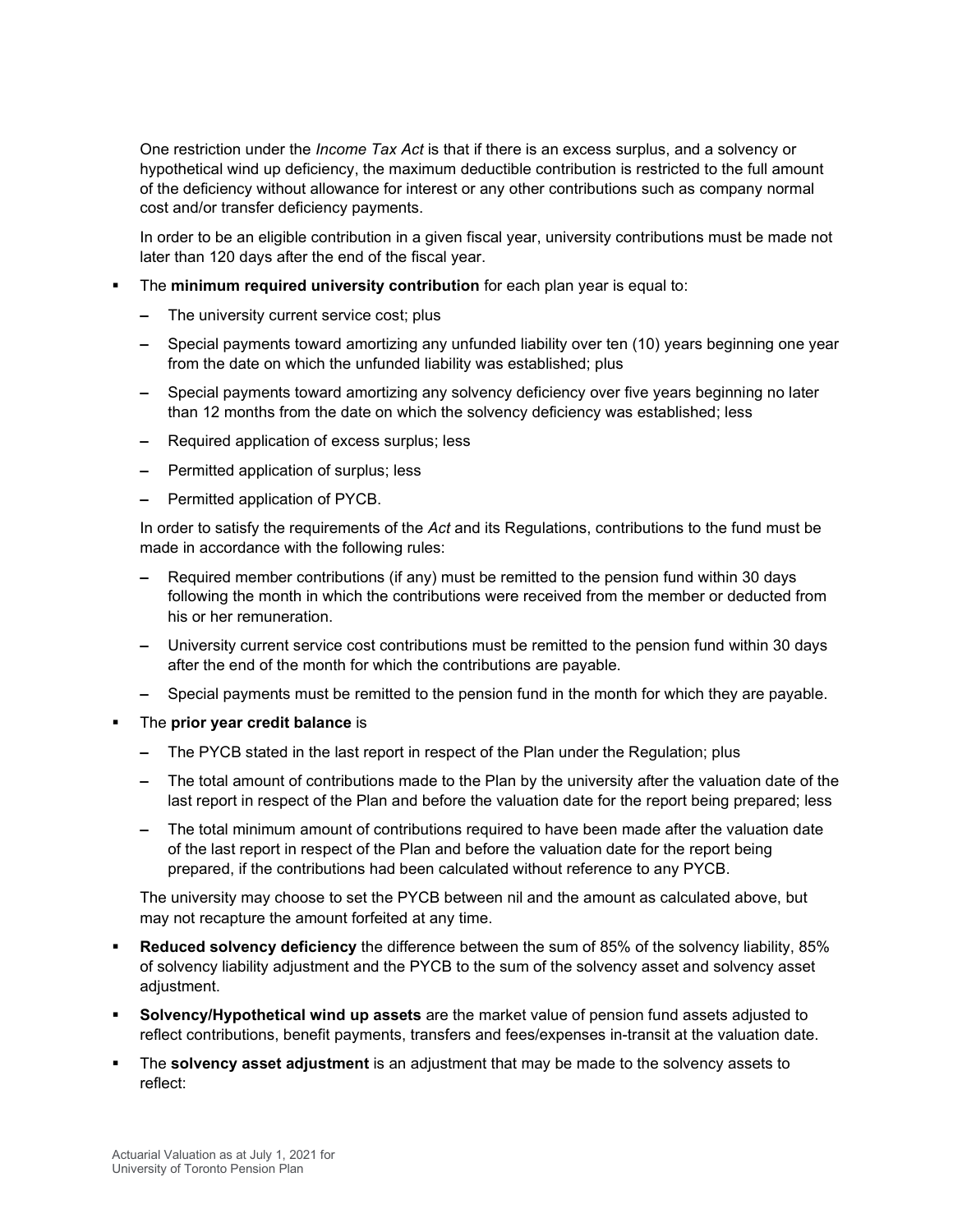- **–** The impact of using an averaging method that stabilizes short-term fluctuations in the market value of the Plan's assets calculated over a period of not more than five years; plus
- **–** The present value of any remaining special payments required to liquidate any unfunded liability (for service not previously recognized for benefit determination purposes) established after December 31, 1987; plus
- **–** The present value of any remaining special payments other than those above that are scheduled for payment within six years after the valuation date.
- The **solvency liabilities** are the actuarial present value of benefits earned in respect of service prior to the valuation date determined as if the Plan were wound up on the valuation date and taking into account Section 74 of the *Act* (i.e., grow-in). In calculating the solvency liabilities, which includes plant closure benefits or permanent layoff benefits that would be immediately payable if the Plan sponsor's business was discontinued on the valuation date, the *Act* and its Regulations permit the exclusion of the following benefits:
	- **–** Any escalated adjustments;
	- **–** "Excluded plant closure benefits" that the University elected on November 26, 1992 to exclude;
	- **–** "Excluded permanent layoff benefits" that the University elected on November 26, 1992 to exclude;
	- **–** Special allowances other than those where the member has met all age and service eligibility requirements;
	- **–** Consent benefits other than those where the member has met all eligibility requirements except the consent of the employer, or in the case of a jointly sponsored pension plan, the consent of the employer or the administrator;
	- **–** Prospective benefit increases;
	- **–** Potential early retirement window benefit values; and
	- **–** Pension and ancillary benefits payable under a qualifying annuity contract.

The solvency liabilities are determined using benefit entitlements on the assumption that the Plan has neither a surplus nor a deficit. The solvency liabilities are calculated using the solvency valuation assumptions summarized in Appendix D of this report.

- The **solvency liability adjustment** is an adjustment that may be made to the solvency liabilities to reflect the impact of using a solvency valuation discount rate for discounting the liability that is the average of market discount rates calculated over the same period of time as that used in the calculation of the solvency asset adjustment.
- The **solvency position** is the difference between the solvency assets (net of estimated wind up expenses) and the solvency liabilities.
- The **solvency ratio** compares the solvency assets (plus any letters of credit held in trust exceeding the prior year credit balance) to the solvency liabilities for purposes of Subsections 14(2) and (3) of the Regulations of the *Act* to determine the latest effective date of the next required valuation.
- The **solvency excess/(deficiency)** is the solvency position, increased by the solvency asset adjustment and the solvency liability adjustment, then decreased by the PYCB.
- The **special payments** are payments required to liquidate the unfunded liability and/or reduced solvency deficiency: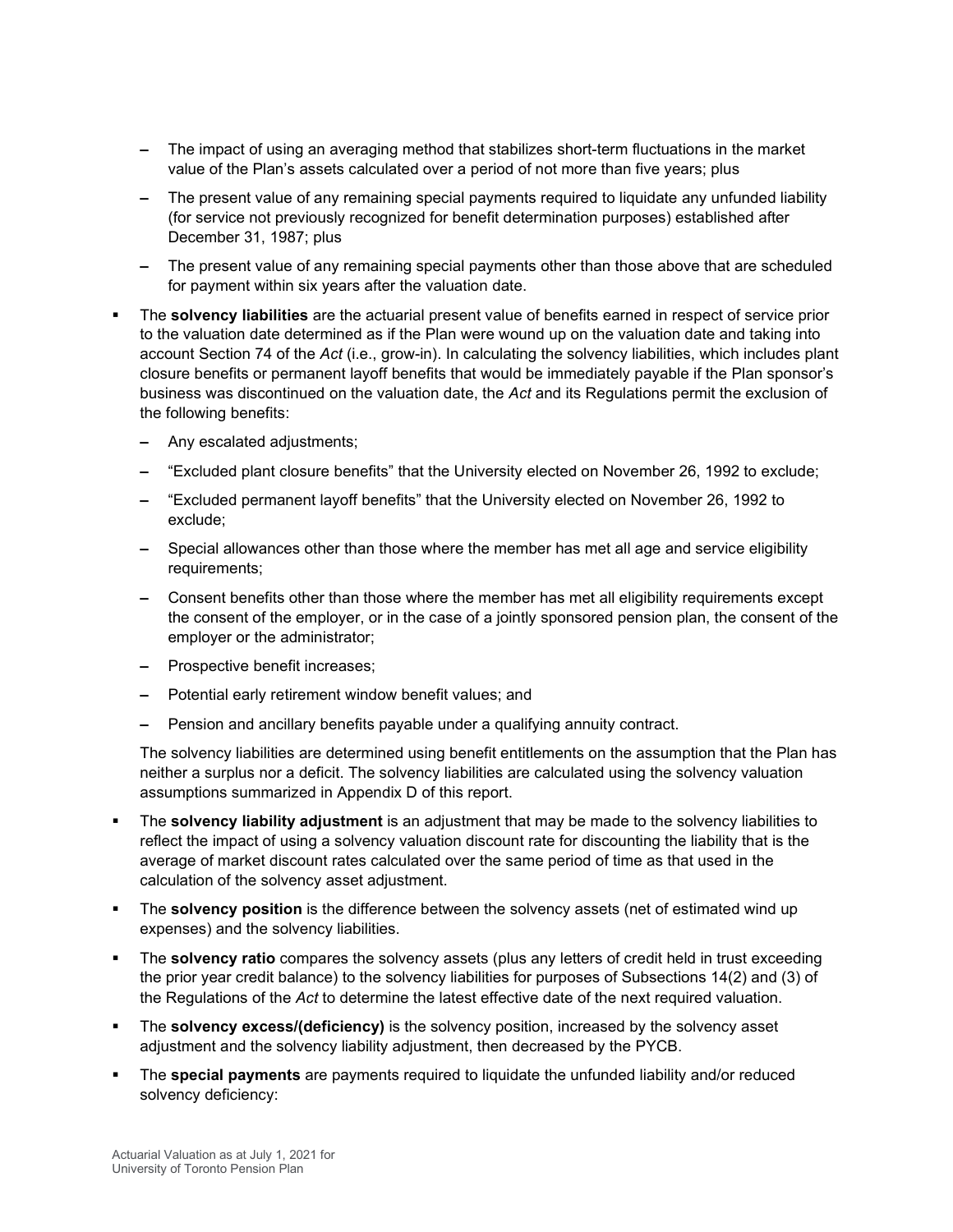- **–** The going concern special payments are payments required to liquidate the unfunded liability, with interest at the going concern valuation discount rate, by equal monthly instalments over a period of ten (10) years beginning one year from the valuation date of the report in which the going concern unfunded liability was determined.
- **–** The solvency special payments are payments required to liquidate the reduced solvency deficiency, with interest at the solvency valuation discount rate, by equal monthly instalments over a period of five years beginning no later than 12 months from the valuation date of the report in which the solvency deficiency was determined.
- The **total normal cost** is the actuarial present value of benefits expected to be earned in respect of service for each year starting on the valuation date. Required member contributions (if any) are deducted from the total normal cost to determine the company normal cost. The total normal cost is calculated using the going concern valuation assumptions and methods summarized in Appendix C of this report.
- The **transfer ratio** compares the solvency assets, minus the lesser of the PYCB and the required company contributions until the next required valuation (before application of the PYCB), to the solvency liabilities plus the liability of any excluded benefits (except for pension benefits and ancillary benefits payable under a qualifying annuity contract). If the transfer ratio is less than 1.00, lump-sum transfers from the pension fund under Section 42 of the *Act* are limited to the commuted value of the member's pension multiplied by the transfer ratio. The administrator may transfer the entire commuted value if:
	- **–** The administrator is satisfied that an amount equal to the transfer deficiency has been remitted to the pension fund; or
	- **–** The aggregate of transfer deficiencies for all transfers made since the last valuation date does not exceed 5% of the Plan's assets at that time.

In June 2009, Subsection 19 of the Regulations of the *Act* was amended and Policy T800-402 was released. The Policy imposes additional restrictions for payment of commuted values under certain circumstances.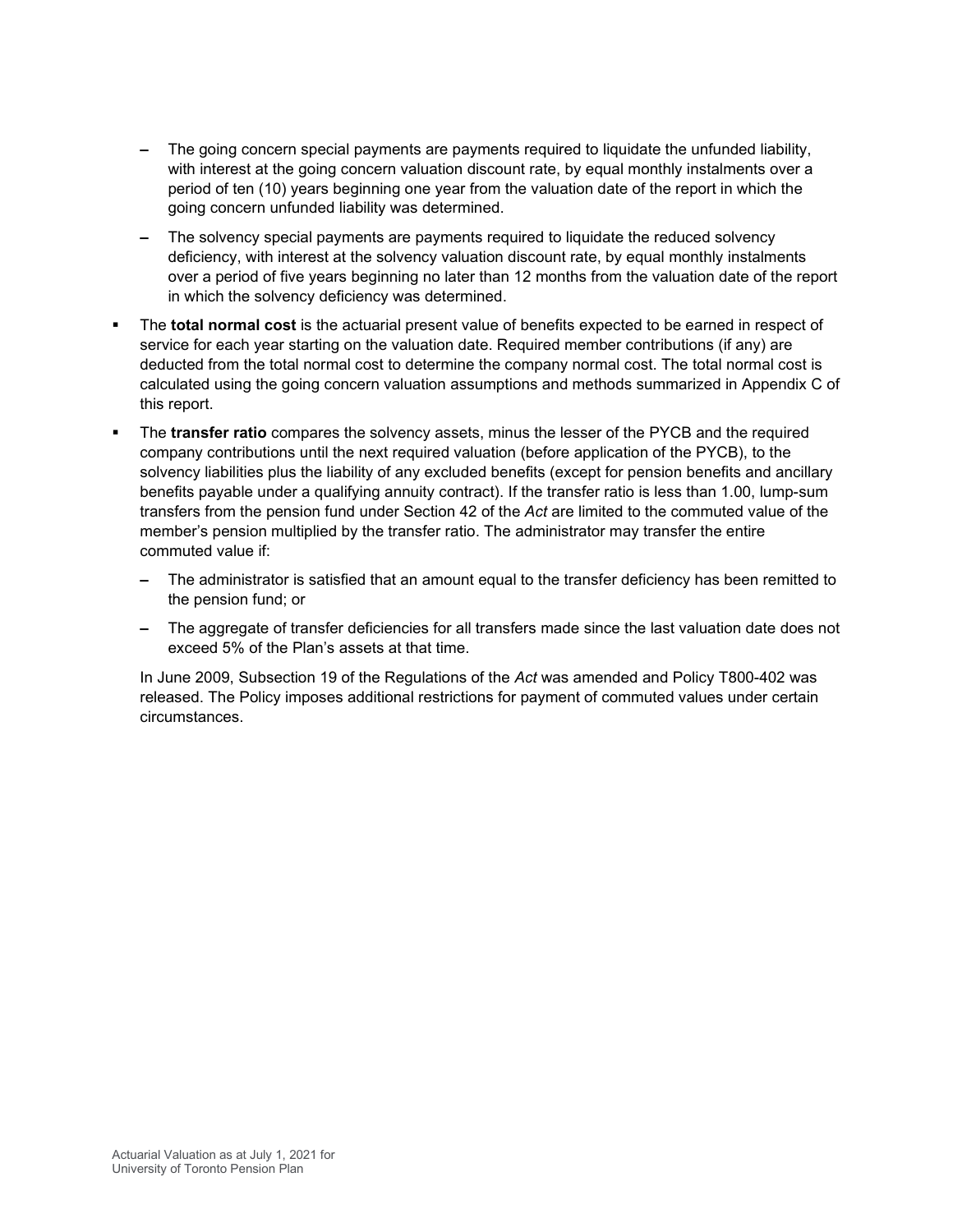# <span id="page-57-0"></span>Appendix H: Administrator Certification

With respect to the University of Toronto Pension Plan, forming part of the actuarial report as at July 1, 2021, I hereby certify that, to the best of my knowledge and belief:

- The asset data provided or made available to the actuaries is complete and accurate;
- The membership data and subsequent query answers provided or made available to the actuaries are complete and accurate for all persons who are entitled to benefits under the terms of the Plan in respect of service up to the date of the valuation;
- The Plan provisions provided or made available to the actuaries are complete and accurate up to and including amendments effective July 1, 2021;
- **The actuaries have been notified of all relevant events subsequent to the valuation measurement** date; and
- The terms of engagement contained in Section 1 of this report are accurate and reflect the plan administrator's direction.

Ian MacEachern Director, Pension, Benefits & Payroll

Name (print) of Authorized Signatory Title

Signature Date